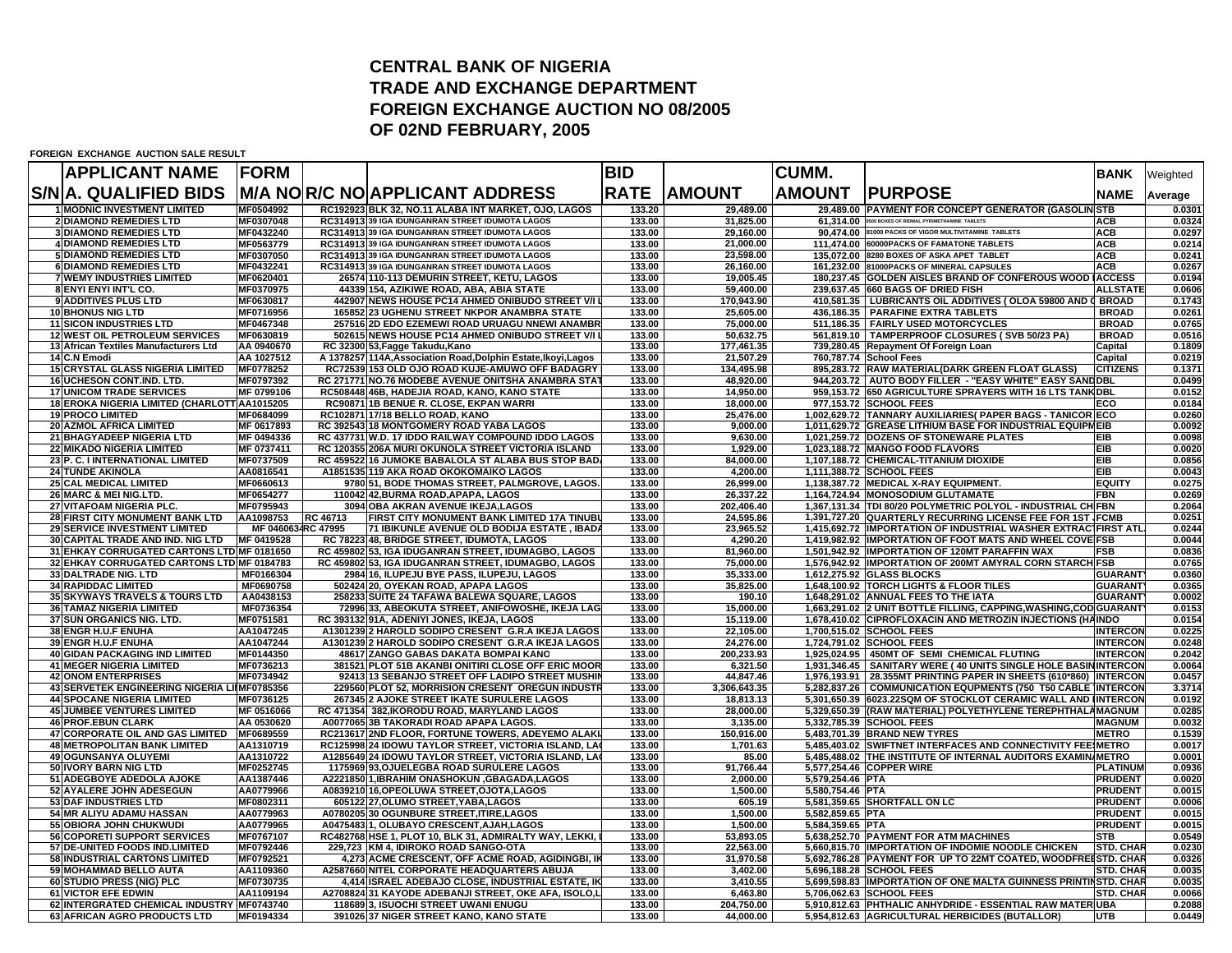| <b>64 ALUFOILS NIGERIA LIMITED</b>                                                               | MF 0646248                               |            | 82064 KM 32 ABEOKUTA EXPRESSWAY, ALAGBADO LAGO                                                              | 133.00           | 58,423.93                 |                           | 6,013,236.56   15MTS OF ALUMINIUM FOIL NEW                                                                                        | <b>WEMA</b>                  | 0.0596           |
|--------------------------------------------------------------------------------------------------|------------------------------------------|------------|-------------------------------------------------------------------------------------------------------------|------------------|---------------------------|---------------------------|-----------------------------------------------------------------------------------------------------------------------------------|------------------------------|------------------|
| 65 JAWA INTERNATOINAL LIMITED                                                                    | MF 0611342                               |            | 93309 PLOT.6/7 ABIMBOLA STR. ISOLO ,LAGOS                                                                   | 133.00           | 17,819.00                 |                           | 6,031,055.56 595,000PCS OF 2PC HYPODERMIC, NON-TOXIC STWEMA                                                                       |                              | 0.0182           |
| <b>66 TOMEZ NIGERIA LIMITED</b>                                                                  | MF 0670284C 126236                       |            | PLOT 2C,ALAKOSO AVENUE, AMUWO ODOFIN, LAO                                                                   | 132.98           | 268,324.00                |                           | 6,299,379.56 IMPORTATION OF BICYCLES IN CKD FORM                                                                                  | <b>FIRST ATL</b>             | 0.2735           |
| 67 RECKITT BENCKISER NIGERIA                                                                     | MF0488798                                |            | 3159 12, MONTGOMERY ROAD, YABA LAGOS                                                                        | 132.97           | 14,328.61                 | 6,313,708.17 YELLOW DIE   |                                                                                                                                   | N.I.B                        | 0.0146           |
| <b>68 RECKITT BENCKISER NIGERIA</b><br>69 RECKITT BENCKISER NIGERIA                              | MF0488762<br>MF0488754                   |            | 3159 12, MONTGOMERY ROAD, YABA LAGOS.<br>3159 12, MONTGOMERY ROAD, YABA LAGOS.                              | 132.97<br>132.97 | 15,426.81<br>210,597.94   |                           | 6,329,134.98 CHLORINE LIQUID (GAS)<br>6,539,732.92 MORTEIN AEROSOL                                                                | <b>N.I.B</b><br><b>N.I.B</b> | 0.0157<br>0.2147 |
| <b>70 RECKITT BENCKISER NIGERIA</b>                                                              | MF0488797                                |            | 3159 12, MONTGOMERY ROAD, YABA LAGOS                                                                        | 132.97           | 55,793.75                 |                           | 6,595,526.67 CELLOPHONE/CELLULOSE FILM                                                                                            | N.I.B                        | 0.0569           |
| 71 NANFANG MOTOR NIG LTD                                                                         | MF0503358                                |            | RC510226 KM38 LAGOS-ABEOKUTA EXPRESSWAY, ORENTE                                                             | 132.97           | 378,180.00                |                           | 6,973,706.67 PAYMENT FOR BRAND NEW MOTORCYCLE NANFISTB                                                                            |                              | 0.3855           |
| <b>72 RECKITT BENCKISER NIG LTD</b>                                                              | MF0662754                                |            | 3159 12 MONTEGOMERY ROAD YABA LAGOS                                                                         | 132.97           | 256,511.00                |                           | 7,230,217.67 MORTEIN AEROSOL (FINISHED GOODS)                                                                                     | <b>UTB</b>                   | 0.2615           |
| <b>73 RECKITT BENCKISER NIG LTD</b>                                                              | MF0662753                                |            | 3159 12 MONTEGOMERY ROAD YABA LAGOS                                                                         | 132.97           | 783.60                    |                           | 7,231,001.27 8 X 20 FCL STC DETTOL LIQUID (VARIOUS SIZES)                                                                         | <b>UTB</b>                   | 0.0008           |
| <b>74 MAYZE NIGERIA LIMITED</b>                                                                  | MF0778801                                |            | 100325 13, KADIRI STREET, OFF CLEGG STREET, SURULE                                                          | 132.96           | 7,068.40                  |                           | 7,238,069.67 GLASSWARE                                                                                                            | <b>ACCESS</b>                | 0.0072           |
| 75 MED-IMPEX (NIGERIA) LIMITED<br><b>76 OASIS DISTRIBUTIONS LTD</b>                              | MF 0204859<br>MF0689579                  |            | RC172844 64, AJAYI ROAD, OGBA, IKEJA<br>288568 371 AGEGE MOTOR ROAD, MUSHIN, LAGOS                          | 132.96<br>132.96 | 15,000.00<br>39,000.00    |                           | 7,253,069.67 ESSENTIAL PHARMACEUTICAL (CIPROLEX)<br>7,292,069.67 32,207 UNITS OF PRINTED RELIGIOUS BOOKS                          | EIB<br><b>GUARANT</b>        | 0.0153<br>0.0398 |
| <b>77 SIMS NIG LTD</b>                                                                           | MF0618949                                |            | 88778 2 OGUI ROAD, ENUGU.                                                                                   | 132.95           | 61,372.00                 |                           | 7,353,441.67 COLOURED TELEVISION                                                                                                  | <b>ALLSTATE</b>              | 0.0626           |
| 78 C.Woermann Nig Ltd                                                                            | MF 0750401                               |            | RC 1402 6, Badejo Kalesanwo Street, Matori Industrial Estate, I                                             | 132.95           | 3,247.00                  |                           | 7,356,688.67 Hydraulic Bottle Jacks For Raising Vehicles                                                                          | Capital                      | 0.0033           |
| 79 C. Woermann Nig Ltd                                                                           | MF 0624665                               |            | RC 1402 6. Badeio Kalesanwo Street. Matori Industrial Estate. L                                             | 132.95           | 39,230.00                 |                           | 7,395,918.67   Brake Fluid(Spare Parts For Commercial Vehicles)   Capital                                                         |                              | 0.0400           |
| 80 NIGERIA ENGINEERING WORKS                                                                     | MF 0786281                               |            | RC3841 49 TRANS AMADI INDUSTRIAL LAYOUT . PORT                                                              | 132.95           | 191,188.00                |                           | 7.587.106.67 BRAND NEW COMPONENTS AND COMPRESSORS DBL                                                                             |                              | 0.1949           |
| 81 SANTROPS NIG LTD                                                                              | MF0824233                                |            | RC326375 21 KARIMU STREET, OFF OJUELEGBA RD, SURULE                                                         | 132.95           | 13,201.55                 |                           | 7,600,308.22 FIBRE BOARD - MKOPB-029 - BUILDING MATERIAIDBL                                                                       |                              | 0.0135           |
| 82 SIPERCO NIG. LTD<br><b>83 SUMACH IMPEX NIG LTD</b>                                            | MF0793501<br>MF0267068                   |            | RC39191 359/361 OLD OJO RD, BADAGRY EXPESSWAY, LAC<br>RC415033 60/2, KOFO ABAYOMI STREET APAPA, LAGOS       | 132.95<br>132.95 | 5,000.00<br>31,892.50     |                           | 7,605,308.22 EMPTY BOTTLES NOT EXCEEDING 125ML CAPACDBL<br>7,637,200.72 INDUSTRIAL SEWING MACHINE, SURGICAL EQUIPETB              |                              | 0.0051<br>0.0325 |
| 84 C & F INTERTRADE COMPANY LTD.                                                                 | MF0285218                                |            | 493310 SHOP 211, DALEKO MARKET, IYANA- ISOLO, LAGO                                                          | 132.95           | 1,071,237.50              |                           | 8,708,438.22 15,000 MTS THAI 10% BROKEN PARBOILED RICE FBN                                                                        |                              | 1.0918           |
| 85 JOHN HOLT PLC                                                                                 | MF0331284                                |            | 2662 EBANI HOUSE, BROAD STREET, LAGOS                                                                       | 132.95           | 72,160.72                 |                           | 8,780,598.94 ANGUS FIRE FIGHTING EQUIPMENT                                                                                        | FBN                          | 0.0735           |
| 86 JOHN HOLT PLC                                                                                 | MF0274673                                |            | 2662 EBANI HOUSE, BROAD STREET, LAGOS                                                                       | 132.95           | 97,706.52                 |                           | 8,878,305.46 YAMAHA SPARE PARTS                                                                                                   | FBN                          | 0.0996           |
| 87 FOLAYAN OLADEJI                                                                               | AA1079302A2222998                        |            | <b>MOBILE PRODUCING NIGERIA UNLIMITED</b>                                                                   | 132.95           | 7,000.00                  |                           | 8,885,305.46 PAYMENT OF SCHOOL FEES                                                                                               | <b>FIRST ATL</b>             | 0.0071           |
| <b>88 NICEWAY INT'L LIMITED</b>                                                                  | MF 0460687C 456401                       |            | 34, IDUMAGBO AVENUE LAGOS                                                                                   | 132.95           | 14,752.50                 |                           | 8,900,057.96 IMPORTATION OF SUITCASES                                                                                             | <b>FIRST ATL</b>             | 0.0150           |
| <b>89 TOMEZ NIGERIA LIMITED</b><br>90 IPCA PHARM NIGERIA LIMITED                                 | MF 0670285C 126236<br>MF0513338          |            | PLOT 2C,ALAKOSO AVENUE, AMUWO ODOFIN, LAO<br>436506 17 OSOLO WAY AJAO ESTATE ISOLO LAGOS                    | 132.95<br>132.95 | 87,385.00<br>20,500.00    |                           | 8,987,442.96 IMPORTATION OF BICYCLES TUBES & TYRES IN CFIRST ATL<br>9,007,942.96 4000KG OF CHLOROQUINE PHOSPHATE                  | <b>INTERCON</b>              | 0.0891<br>0.0209 |
| 91 VIRGIN ATLANTIC                                                                               | AA0235693                                |            | AIRLINE PLOT 17. THE ARK TOWERS, LIGALI AYORINDE                                                            | 132.95           | 3,816,806.81              |                           | 12,824,749.77 REMITTANCE OF TICKET SALES FOR DECEMBER N.I.B                                                                       |                              | 3.8901           |
| 92 EDILCENTRE NIGERIA LTD                                                                        | MF0197936                                |            | 232883 2, APAPA OSHODI EXPRESSWAY IBAFON KIRIKIRI                                                           | 132.95           | 6,154.79                  |                           | 12,830,904.56 CERAMIC FLOOR AND WALL TILES                                                                                        | <b>PLATINUM</b>              | 0.0063           |
| 93 EMSONS TECHNICAL SUPPLIES & SEIMF0691666                                                      |                                          |            | RC38047 6, OJO STREET, LAGOS.                                                                               | 132.94           | 15,125.00                 |                           | 12,846,029.56 RECHARGEABLE LANTERN                                                                                                | ETB                          | 0.0154           |
| 94 LAVIGAR PROCESSING & PACKAGIN(MF0572372                                                       |                                          |            | 462041 75, OREGUN ROAD IKEJA LAGOS                                                                          | 132.93           | 242,886.00                | 13,088,915.56 FROZEN FISH |                                                                                                                                   | <b>CON. TRUS</b>             | 0.2475           |
| <b>95 CLASSIC BEVERAGES NIG. LIMITED</b>                                                         | MF 0797879                               |            | RC376144 PLOT 9A, BLOCK E, AMUWO ODOFIN INDUSTRIAL                                                          | 132.93           | 65,011.60                 |                           | 13,153,927.16  174 KITS OF APPLE ORANGE, COLA AND PEAR CODBL                                                                      |                              | 0.0662           |
| 96 AQUILLA VENTURES LIMITED                                                                      | MF 0457473                               | RC 113.194 | AQUILLA VENTURES LIMITED NO9 OKOYA STREET                                                                   | 132.93           | 12,900.00                 |                           | 13,166,827.16 STONEWARE PLATES                                                                                                    | <b>FCMB</b>                  | 0.0131           |
| 97 RENENT LIMITED<br>98 GUARDIAN PRESS LTD                                                       | MF0786802<br>MF 0472385                  |            | 322112 14, OLU AKERELE STREET, OFF ALHAJA KOFOWO<br>RC 37751 RUTAM HOUSE, ISOLO EXPRESSWAY, OSHODI, LA      | 132.93<br>132.93 | 16,189.59<br>340,000.00   |                           | 13.183.016.75 NEW FLOOR CHEMICALS. MACHINE PARTS<br>13,523,016.75  IMPORTATION OF 400 TONNES NEWSPRINT MATENAL                    | <b>GUARANT</b>               | 0.0165<br>0.3465 |
| 99 DARUTEX NIG LTD                                                                               | MF0640750                                |            | 249607 63, ENU OWA STREET, IDUMOTA, LAGOS                                                                   | 132.92           | 22,343.00                 |                           | 13,545,359.75 AUDIO/VIDEO TAPES.                                                                                                  | <b>ALLSTATE</b>              | 0.0228           |
| 100 G.M.O AND COMPANY LIMITED                                                                    | MF0408690                                |            | RC5328 1 ABIMBOLA SHODIPE STREET, WESTERN AVENUE                                                            | 132.92           | 31,259.50                 |                           | 13,576,619.25 BICYCLE PARTS IN CKD CONDITIONS                                                                                     | <b>BOND</b>                  | 0.0319           |
| <b>101 KRS INVESMENT LIMITED</b>                                                                 | MF-0797531                               |            | RC351826 A-1 EKO COURT, KOFO ABAYOMI STREET, VICTOR                                                         | 132.92           | 148,280.00                |                           | 13,724,899.25 220, METRIC TONS OF PET RESIN                                                                                       | <b>DBL</b>                   | 0.1511           |
| 102 MOPSON PHARMACEUTICALS LIMITE MF 0702762                                                     |                                          |            | RC315627 47, OSOLO WAY, AJAO ESTATE, OSHODI, LAGOS S                                                        | 132.92           | 7,900.00                  |                           | 13,732,799.25 5000 KG MAGNESIUM TRISILICATE                                                                                       | <b>DBL</b>                   | 0.0080           |
| 103 MOPSON PHARMACEUTICALS LIMITE MF 0702568                                                     |                                          |            | RC315627 47, OSOLO WAY, AJAO ESTATE, OSHODI, LAGOS S                                                        | 132.92           | 37,500.00                 |                           | 13,770,299.25 1000 KG ERYTHROMYCIN ESTOLATE                                                                                       | DBL                          | 0.0382           |
| <b>104 OVIMPEX NIG. LTD</b><br><b>105 VISCHEM LTD</b>                                            | MF0703224<br>MF0797225                   |            | RC98646 10, OGIDI LANE, THANI OLODO STREET, IKORODU<br>RC348900 114 NNAMDI AZIKIWE STREET, IDUMOTA, LAGOS S | 132.92<br>132.92 | 110,518.20<br>52,000.00   |                           | 13,880,817.45 MONO SODIUM GLUTAMATE<br>13,932,817.45 METHIONINE BEING RAW MATERIALS                                               | <b>DBL</b><br><b>DBL</b>     | 0.1126<br>0.0530 |
| <b>106 VISCHEM LTD</b>                                                                           | MF0703222                                |            | RC348900 114 NNAMDI AZIKIWE STREET, IDUMOTA, LAGOS S                                                        | 132.92           | 147,833.00                |                           | 14,080,650.45 WHITE SOFT PARAFFIN                                                                                                 | <b>DBL</b>                   | 0.1506           |
| <b>107 VISCHEM LTD</b>                                                                           | MF0714162                                |            | RC348900 114 NNAMDI AZIKIWE STREET, IDUMOTA, LAGOS S                                                        | 132.92           | 40,294.00                 |                           | 14,120,944.45 SAMSUNG BLANK VIDEO CASSETTES                                                                                       | <b>DBL</b>                   | 0.0411           |
| <b>108 VISCHEM LTD</b>                                                                           | MF0714167                                |            | RC348900 114 NNAMDI AZIKIWE STREET, IDUMOTA, LAGOS S                                                        | 132.92           | 142,450.00                |                           | 14,263,394.45 DANISH FISH MEAL                                                                                                    | <b>DBL</b>                   | 0.1452           |
| 109 POF NATURAL PRODUCTS NIG. LTD                                                                | BA050/200421                             |            | RC31761 28 FATAI ATERE WAY MATORI MUSHIN, LAGOS                                                             | 132.92           | 1,107,333.19              | 15,370,727.64 FROZEN FISH |                                                                                                                                   | ECO                          | 1.1283           |
| <b>110 IBALEX NIGERIA LIMITED</b>                                                                | MF0576916                                |            | 152885 407/413, APAPA/OSHODI EXPRESSWAY, ILASAMA.                                                           | 132.92           | 0.36                      |                           | 15,370,728.00 NEW 357,000 SQUARE METERS OF WALL AND FLOEQUITY                                                                     |                              | 0.0000           |
| 111 ZENITH CONTAINERS COMPANY LTD. MF0653059<br><b>112 AEC WORKS LIMITED</b>                     | MF 0670980C 481939                       |            | 12612 PLOT 136, TRANS-AMADI IND. ESTATE PORT HARC<br>PLOT 76,EWET HOUSING ESTATE UYO                        | 132.92<br>132.92 | 268,450.00<br>248,000.00  |                           | 15,639,178.00 HIGH DENSITY POLYETHYLENE - INDUSTRIAL CHIFBN<br>15,887,178.00 IMPORTATION OF CATERPILARS                           | FIRST ATL.                   | 0.2735<br>0.2527 |
| <b>113 GLOBAL TECHZ INDUSTRIES LIMITED</b>                                                       | MF 0670573C 511249                       |            | 7 WESTERN AVENUE OJUELEGBA SURULERE LAG                                                                     | 132.92           | 50,895.00                 |                           | 15,938,073.00 IMPORTATION OF PRINTING PLATES AND DEVELOFIRST ATL                                                                  |                              | 0.0519           |
| 114 IKELOMU GROUP (W.A.) LIMITED                                                                 | MF 0478104RC 97684                       |            | PLOT 120, IKENEGBU LAYOUT OWERRI IMO STATE                                                                  | 132.92           | 291,124.00                |                           | 16,229,197.00  IMPORTATION OF BRAND NEW TRANSFORMERS   FIRST ATL                                                                  |                              | 0.2966           |
| <b>115 LINLAND NIGERIA</b>                                                                       | MF 0176049C 321294                       |            | FORSHORE TOWERS, 10TH FLOOR, 2A OSBORNE RO                                                                  | 132.92           | 240,000.00                |                           | 16,469,197.00 IMPORTATION OF FATERLIZERS                                                                                          | FIRST ATL                    | 0.2446           |
| <b>116 LINPON INDUSTRIES LIMITED</b>                                                             | MF 0770871C 149110                       |            | 4TH FLOOR NICON HOUSE 5 CUSTOMS STREET L                                                                    | 132.92           | 36,808.00                 |                           | 16,506,005.00 IMPORTATION OF GENERATING SETS                                                                                      | FIRST ATL.                   | 0.0375           |
| <b>117 TRIPPLESEA LIMITED</b><br><b>118 VICKA CONSTRUCTION LIMITED</b>                           | MF 0772104C 352330                       |            | 17, OREMEJI STREET BY OTIGBA STREET, IKEJA L                                                                | 132.92<br>132.92 | 231,550.00<br>190,000.00  |                           | 16,737,555.00 IMPORTATION OF COMPUTER COMPONENTS: KEY FIRST ATL<br>16,927,555.00 IMPORTATION OFMAC 613 TIPPER TRUCKS              | FIRST ATL.                   | 0.2359<br>0.1936 |
| <b>119 WANDEL INTERNATIONAL LIMITED</b>                                                          | MF 0670981C 399728<br>MF 0484394C 113254 |            | PLOT 145 UNIT F, EWET HOUSING ESTATE, UYO<br>77/79 ERIC MOORE SURULERE LAGOS                                | 132.92           | 121,840.00                |                           | 17,049,395.00 IMPORTATION OF BICYCLES                                                                                             | <b>FIRST ATL</b>             | 0.1242           |
| 120 DRUGFIELD PHARMACEUTICALS LTD MF0779886                                                      |                                          |            | 162264 KM 38, LAGOS-ABEOKUTA EXPRESSWAY OTA, OG                                                             | 132.92           | 32,707.00                 | 17,082,102.00 PENICILLIN  |                                                                                                                                   | <b>GUARANT</b>               | 0.0333           |
| 121 G.M.O & CO. LTD                                                                              | MF0620309                                |            | 5328 1, ABIMBOLA SHODIPE STREET, OPPOSITE BARRA                                                             | 132.92           | 71,496.00                 |                           | 17,153,598.00 CKD CYCLE COMPONENT                                                                                                 | <b>GUARANT</b>               | 0.0729           |
| <b>122 SAM PHARMACEUTICALS LTD</b>                                                               | MF0800004                                |            | RC 9354 47-57 MARTINS STREET, LAGOS                                                                         | 132.92           | 28,512.00                 |                           | 17,182,110.00 MAXIRON CAPSULES (ESSENTIAL PHARMACEUTI INDO                                                                        |                              | 0.0291           |
| <b>123 OBAJANA CEMENT PLC</b>                                                                    | MF0593617                                |            | RC208767 MARBLE HOUSE, 1, ALFRED REWANE ROAD, IKOYI                                                         | 132.92           | 920,178.25                |                           | 18,102,288.25 STRUCTURAL STEEL AND HARDWARE FOR CEMEOCEANIC                                                                       |                              | 0.9376           |
| <b>124 CHELLARAMS PLC</b>                                                                        | MF0730466                                |            | 639 2, GORIOLA STREET, VICTORIA ISLAND, LAGOS                                                               | 132.92           | 66,000.00                 |                           | 18,168,288.25 IMPORTATION OF PROPYLENE GLYCOL USP GRASTD. CHAR                                                                    |                              | 0.0673           |
| <b>125 BASICO BICYCLE ASSEMBLY COMPAIMF0675710</b><br>126 BRUNELLI CONSTRUCTION COMPANYMF0603804 |                                          |            | 323571 32, ISALE AGBEDE STREET, OFF IDUMAGBO AVEN<br>10378 KM 3 LAGOS/BADAGRY EXPRESSWAY, ORILE IGAN        | 132.92<br>132.92 | 35,000.00<br>20,970.49    |                           | 18,203,288.25 BICYCLE SPARE PARTS(CKD COMPONENTS)<br>18,224,258.74 INDUSTRIAL MACHINERY-NEW WELDING MACHIN UBA                    | UBA                          | 0.0357<br>0.0214 |
| <b>127 JACCSON INDUSTRIES LIMITED</b>                                                            | MF0604041                                |            | 106155 7 ABIMBOLA STREET, ISOLO LAGOS.                                                                      | 132.92           | 45,500.00                 |                           | 18,269,758.74 FAST BLUE B BASE & NAPTHOL ASG 2,000 KG                                                                             | <b>UBA</b>                   | 0.0464           |
| 128 KARAMU PLASTIC INDUSTRIES.COMPMF0802313                                                      |                                          |            | 22801 2A LATEEF JAKANDE WAY AGIDINGBI, IKEJA.                                                               | 132.92           | 95,370.00                 |                           | 18.365.128.74 POLYPROPYLENE COPOLYMER INJECTION                                                                                   | UBA                          | 0.0972           |
| 129 West African Seasoning Co Ltd                                                                | MF 0559133                               |            | RC 164542 37, Creek Road, Apapa, Lagos                                                                      | 132.91           | 264.600.00                |                           | 18,629,728.74 Ajinomoto Monosoduim Glutamate                                                                                      | Capital                      | 0.2696           |
| 130 INDUSTRIAL FLAVOURS & COLOURS IMF0631829                                                     |                                          |            | RC224518 SUITE 3 ALL SEASONS PLAZA LATEEF JAKANDE R                                                         | 132.91           | 50,000.00                 |                           | 18,679,728.74 MIXTURES OF ESSENTIAL OILS FOR INDUSTRY                                                                             | <b>CITIZENS</b>              | 0.0509           |
| <b>131 TAANA LIMITED</b>                                                                         | MF0633111                                |            | RC294223 34 IDUMAGBO AVENUE LAGOS                                                                           | 132.91           | 86,201.93                 | 18,765,930.67 TORCHLIGHT  |                                                                                                                                   | <b>CITIZENS</b>              | 0.0878           |
| <b>132 CHIZZY NIGERIA LIMITED.</b><br><b>133 DANGOTE INDUSTRIES</b>                              | MF 0797968<br>MF0725558                  |            | RC-93191 NO. 8, ISHERI ROAD, IKEJA, LAGOS STATE<br>RC 71242 1, ALFRED REWANE ROAD, IKOYI, LAGOS.            | 132.91<br>132.91 | 84,825.00<br>2,865,926.59 |                           | 18,850,755.67 STYRENE - ACRYLIC EMULSION CRAYMOL 2423<br>21,716,682.26 HARD RED WINTER WHEAT                                      | [IDBL<br><b>DBL</b>          | 0.0864<br>2.9201 |
| <b>134 EASYLAND IND LTD</b>                                                                      | MF0185144                                |            | RC504891 143/145 BROAD STREET, LAGOS STATE                                                                  | 132.91           | 85,072.06                 |                           | 21,801,754.32 TIGER BRAND GENERATORS                                                                                              | <b>DBL</b>                   | 0.0867           |
| <b>135 NIGER CONSTRUCTION LTD</b>                                                                | MF 0663872                               |            | RC2760 63, ENERHEN ROAD, WARRI, DELTA STATE                                                                 | 132.91           | 134,696.35                |                           | 21,936,450.67 SPARE PARTS FOR SANSVIK CRUSHER                                                                                     | DBL.                         | 0.1372           |
| <b>136 FIOGRET LIMITED</b>                                                                       | MF0691908                                |            | RC58704 55C ADEBISI OMOTOLA CLOSE, V/ISLAND, LAGOS                                                          | 132.91           | 314,960.00                |                           | 22,251,410.67 FRESH FROZEN FISH                                                                                                   | <b>ETB</b>                   | 0.3209           |
| <b>137 TRINITY INVESTMENT LTD.</b>                                                               | MF0272352                                |            | <b>121249 7, ONITSHA ROAD, NNEWI</b>                                                                        | 132.91           | 323,500.00                |                           | 22,574,910.67 FAIRLY USED MOTORCYCLES                                                                                             | <b>FBN</b>                   | 0.3296           |
| 138 ALUBARIKA SANNI INDUSTRIES LIMITMF 0662352                                                   |                                          |            | 92742 12/14 OBE STREET, LAGOS                                                                               | 132.91           | 96,591.50                 |                           | 22,671,502.17 MILD STEEL COLD ROLLED SHEETS IN COMMERCFBNMB<br>22,772,185.91 15,000 METRIC TONS +10% IN SELLER'S OPTION (FIDELITY |                              | 0.0984           |
| <b>139 AFRICAN PETROLEUM PLC</b>                                                                 | MF 0299708                               |            | RC 4119   AP HOUSE, 54/59 BROAD STREET, LAGOS                                                               | 132.91           | 100,683.74                |                           |                                                                                                                                   |                              | 0.1026           |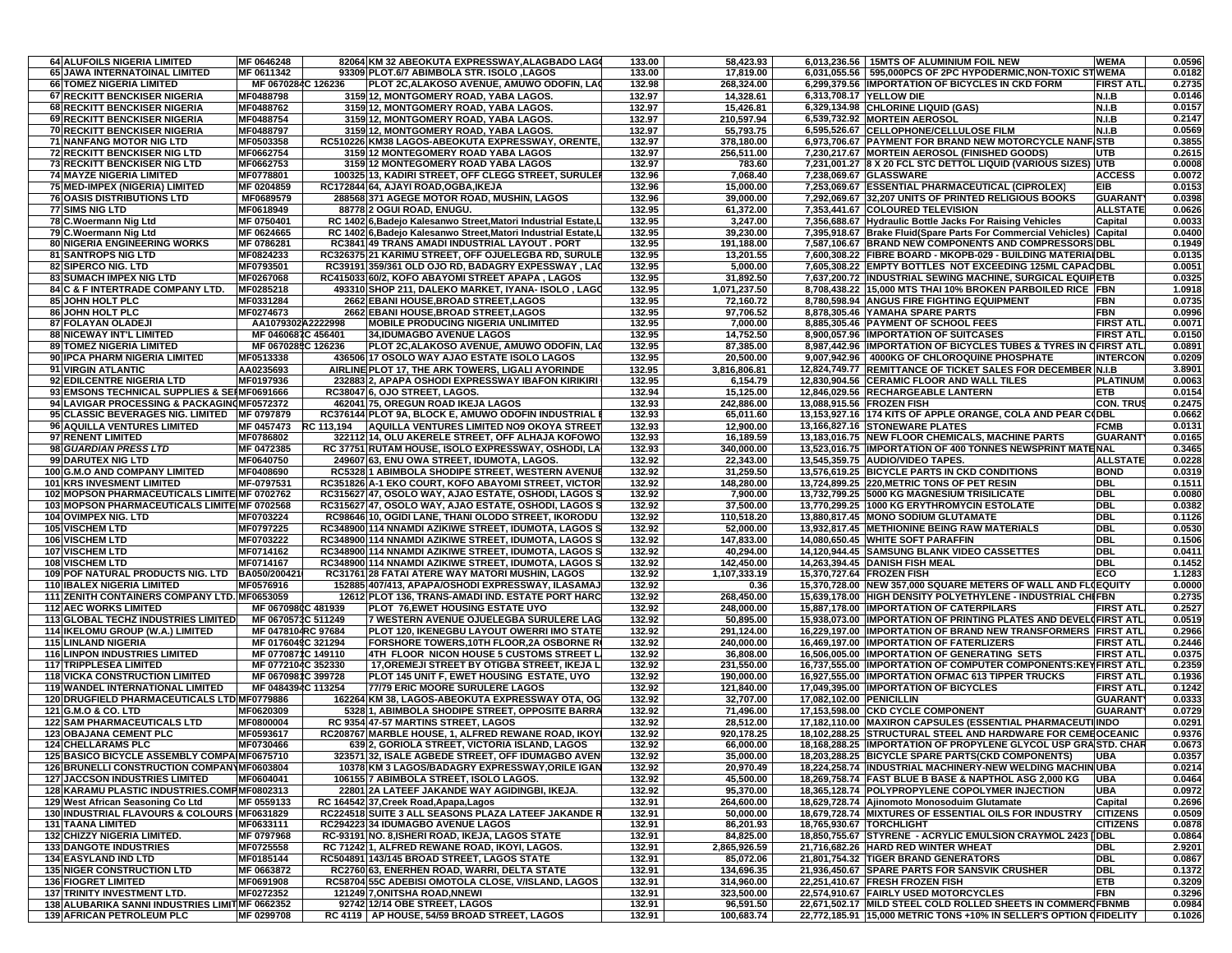| <b>140 EASTERN BULKCEM COMPANY LIMITIMF 0699358</b>                                                              |                          |          | RC 20673 FLAT 5, 11 AWOLOWO ROAD IKOYI LAGOS                                                                                   | 132.91           | 3,696,000.00             |                            | 26,468,185.91 44,000 METRIC TONS OF ORDINARY PORTLAND C FIDELITY                                                                    |                                    | 3.7658           |
|------------------------------------------------------------------------------------------------------------------|--------------------------|----------|--------------------------------------------------------------------------------------------------------------------------------|------------------|--------------------------|----------------------------|-------------------------------------------------------------------------------------------------------------------------------------|------------------------------------|------------------|
| 141 INTERWORLD PRODUCTS NIG LTD MF 0699830                                                                       |                          |          | RC 268357   PLOT 1 BLOCK A, AFRIPRINT INDUSTRIAL ESTATE                                                                        | 132.91           | 17,319.90                |                            | 26,485,505.81 1,602 PCS BINATONE JUICE EXTRACTOR MODEL [FIDELITY                                                                    |                                    | 0.0176           |
| 142 LOUIS CARTER INDUSTRIES LIMITED MF 0441494<br>143 TAO OLUSOLA INTERNATIONAL VENTIMF 0787207                  |                          |          | RC 131114   17 OGUI ROAD ENUGU, ENUGU STATE                                                                                    | 132.91           | 277,200.00               |                            | 26,762,705.81 1560 CASES UNMANUFACTURED LEAF TOBACCO FIDELITY                                                                       |                                    | 0.2824           |
| <b>144 TONERS INTERNATIONAL COMPANY IMF 0596009</b>                                                              |                          |          | RC 465268 54, BUARI STREET, OFF PALM AVENUE, OLORUNS<br>RC 236132   I, ANIKE APENA STREET, OFF BANK ANTHONY WA                 | 132.91<br>132.91 | 21,529.77<br>14,850.00   |                            | 26,784,235.58 3 FCL CLEAR/ BRONZE FLOAT GLASS<br>26,799,085.58 12,800 QTY VSONIC COMPUTER KEYBOARD                                  | <b>FIDELITY</b><br><b>FIDELITY</b> | 0.0219<br>0.0151 |
| 145 PRAMANSONS GLOBAL CO.                                                                                        | MF 067085                | C 600540 | 34, IDUMAGBO AVENUE LAGOS                                                                                                      | 132.91           | 70,513.81                |                            | 26,869,599.39 IMPORTATION OF LANTERN                                                                                                | <b>FIRST ATL</b>                   | 0.0718           |
| <b>146 CHURCHGATE NIG. LTD</b>                                                                                   | MF0499274                |          | 10406 PLOT PC 30 AFRIBANK STREET, VICTORIA ISLAND                                                                              | 132.91           | 1.500.000.00             | 28.369.599.39 THAI RICE    |                                                                                                                                     | <b>GUARANT</b>                     | 1.5283           |
| <b>147 CKS INTERNATIONAL LTD</b>                                                                                 | <b>MF0068148</b>         |          | 360439 2, SAPELE ROAD, APAPA LAGOS                                                                                             | 132.91           | 214,181.30               |                            | 28,583,780.69 GLUTAMIC ACID                                                                                                         | <b>GUARANT</b>                     | 0.2182           |
| <b>148 FOUANI NIGERIA LTD</b>                                                                                    | MF0068100                |          | 400780 311, WHARF ROAD APAPA, LAGOS                                                                                            | 132.91           | 47.000.00                | 28,630,780.69 LG TV SETS   |                                                                                                                                     | <b>GUARANT</b>                     | 0.0479           |
| <b>149 FOUANI NIGERIA LTD</b>                                                                                    | MF0068091                |          | 400780 11/13 WAREHOUSE ROAD, APAPA LAGOS                                                                                       | 132.91           | 95,952.00                |                            | 28,726,732.69 LG AUDIO SETS                                                                                                         | <b>GUARANT</b>                     | 0.0978           |
| <b>150 FOUANI NIGERIA LTD</b><br><b>151 PENTAGON COMMODITIES LTD</b>                                             | MF0068096<br>MF0688425   |          | 400780 11/13 WAREHOUSE ROAD, APAPA LAGOS<br>400508 49B, ADEOLA ODEKU STREET, VICTORIA ISLAND L                                 | 132.91<br>132.91 | 236,344.00<br>101,203.77 |                            | 28,963,076.69 LG AUDIO SETS<br>29,064,280.46 WRITING PAPER (50MT)                                                                   | <b>GUARANT</b><br><b>GUARANT</b>   | 0.2408<br>0.1031 |
| <b>152 SUBAYA METALWARE NIG. LTD</b>                                                                             | MF0488158                |          | 29697 6, SAPELE ROAD, APAPA LAGOS                                                                                              | 132.91           | 19,703.08                | 29,083,983.54 DECO FAN     |                                                                                                                                     | <b>GUARANT</b>                     | 0.0201           |
| <b>153 VINCHEM INT'L LTD</b>                                                                                     | MF0688322                |          | 274073 38, KOFO ABAYOMI STREET, 1ST FLOOR, VICTORI                                                                             | 132.91           | 88,920.00                |                            | 29,172,903.54 POLYETHYLENE FOR PLASTIC INDUSTRIES                                                                                   | <b>GUARANT</b>                     | 0.0906           |
| <b>154 AMARCO INVESTMENT LTD</b>                                                                                 | MF 0679720               |          | RC 314946 C 213 BRIDGE HEAD MARKET ONITSHA, ANAMBRA                                                                            | 132.91           | 20,074.80                |                            | 29,192,978.34 BRASS PLUMBING MATERIALS                                                                                              | <b>GUARDIAN</b>                    | 0.0205           |
| <b>155 ADEMU NIGERIA LIMITED</b>                                                                                 | MF 0565735               |          | RC 32328 7, ASHOGBON STREET, IDUMOTA, LAGOS                                                                                    | 132.91           | 15,193.21                |                            | 29,208,171.55   WEATHER PROOF OUT-DOOR LIGHTS AND INSUL INDO                                                                        |                                    | 0.0155           |
| <b>156 ENPEE INDUSTRIES PLC</b>                                                                                  | MF0624692                |          | RC 5909 19, MARTINS STREET, LAGOS                                                                                              | 132.91           | 20,096.14                |                            | 29,228,267.69 HYGROTEX WITH KEY BOARD (SPARE PARTS FOILNDO                                                                          |                                    | 0.0205           |
| 157 NUMED ELECTRICAL IND. & INVEST. CMF0751751                                                                   | MF 0635445               |          | RC 104296 152, NNAMDI AZIKIWE STREET, IDUMOTA, LAGOS<br>RC 118795 PLOT 6 BLOCK A LIMCA WAY ISOLO LAGOS                         | 132.91<br>132.91 | 12,610.16<br>102,892.42  |                            | 29,240,877.85 ASSORTED LAMP SHADES AND HOLDERS<br>29,343,770.27 PP HOMOPOLYMER FOR PLASTIC MANUFACTURI MAGNUM                       | <b>INDO</b>                        | 0.0128<br>0.1048 |
| <b>158 KGM INDUSTRIES LIMITED</b><br><b>159 NESTLE' NIGERIA PLC</b>                                              | MF0606159                |          | 6540 22-24, INDUSTRIAL AVENUE, ILUPEJU IKEJA                                                                                   | 132.91           | 167.487.87               |                            | 29,511,258.15 SHRINK WRAPPING MACHINE                                                                                               | N.I.B                              | 0.1707           |
| 160 WEST AFRICAN SEASONING CO. LTD MF0559122                                                                     |                          |          | 164542 37, CREEK ROAD APAPA LAGOS                                                                                              | 132.91           | 793,800.00               |                            | 30,305,058.15 MONOSODIUM GLUTAMATE                                                                                                  | N.I.B                              | 0.8088           |
| <b>161 JONCOD NIGERIA LIMITED</b>                                                                                | MF0421332                |          | 51000 22 OJUELEGBA ROAD WESTERN AVENUE SURULE                                                                                  | 132.91           | 59,080.00                |                            | 30,364,138.15 ALTERNATORS, AGRIC TRACTORS AND MOWER                                                                                 | <b>SPLATINUM</b>                   | 0.0602           |
| 162 AGRO ALLIED DEV.ENT.LTD                                                                                      | MF 0607318               |          | 94859 12B AKIN OLUGBADE ST. V/IS                                                                                               | 132.91           | 87,075.00                |                            | 30,451,213.15 FROZEN FISH - YELLOW CROCKER                                                                                          | <b>REGENT</b>                      | 0.0887           |
| <b>163 WORLDWIDE IND. VENTURE</b>                                                                                | MF 0607308               |          | 143049 25 MUSA YARDUA CRESCENT V/ISLAND                                                                                        | 132.91           | 512,925.00               |                            | 30,964,138.15 FROZEN FISH ASSORTED MACKEREL                                                                                         | <b>REGENT</b>                      | 0.5226           |
| 164 NIGERIAN EMBROIDERY LACE MANUIMF0730975                                                                      |                          |          | 1992 PLOT B, BLOCK 1, ILUPEJU INDUSTRIAL ESTATE, I                                                                             | 132.91           | 53,834.16                |                            | 31,017,972.31 IMPORTATION OF UNITRAC CATERPILLAR PARTSSTD. CHAR                                                                     |                                    | 0.0549           |
| <b>165 NIGERIAN SYNTHETIC FABRICS LIMIT MF0578227</b><br><b>166 NIGERIAN SYNTHETIC FABRICS LIMITIMF0730917</b>   |                          |          | 4447 PLOT B, BLOCK 1, ILUPEJU INDUSTRIAL ESTATE, I<br>4447 PLOT B. BLOCK 1. ILUPEJU INDUSTRIAL ESTATE.                         | 132.91<br>132.91 | 86,458.61<br>349,648.09  |                            | 31,104,430.92 IMPORTATION OF SUNLITE BRAND COLOURED BISTD. CHAR<br>31.454.079.01 IMPORTATION OF HIGH DENSITY POLYETHELENE STD. CHAR |                                    | 0.0881<br>0.3563 |
| <b>167 SOMOTEX NIGERIA LIMITED</b>                                                                               | MF0730838                |          | 308.383 KM 16. IKORODU ROAD, OJOTA, BEHIND PHILLIPS                                                                            | 132.91           | 109,048.29               |                            | 31,563,127.30 IMPORTATION OF PLASTIC RAW MATERIAL HDPESTD. CHAR                                                                     |                                    | 0.1111           |
| <b>168 ADEDAPO OLUGBENGA</b>                                                                                     | AA0765802                |          | A143865 C/O DESMOND ANUMKUA 106/108 BROAD ST LAGOS                                                                             | 132.90           | 602.00                   |                            | 31.563.729.30 CISA EXAMINATION FEES                                                                                                 | ACB                                | 0.0006           |
| 169 BIOCHEMICAL DERIVATIVES LIMITED MF0621754                                                                    |                          |          | 317665 53, LAWSON STREET, LAGOS                                                                                                | 132.90           | 98,688.19                |                            | 31,662,417.49 8750KG OF VITAMINS A,B,C AND D                                                                                        | <b>ACCESS</b>                      | 0.1005           |
| <b>170 JUSTFOOD LIMITED</b>                                                                                      | MF0685782                |          | 155007 3, BANK LANE, ILUPEJU INDUSTRIAL ESTATE, LAG                                                                            | 132.90           | 63,567.46                |                            | 31,725,984.95 COMMELLE ICECREAM POWDER                                                                                              | <b>ACCESS</b>                      | 0.0648           |
| <b>171 IMULTICHEM INDUSTRIES LIMITED</b>                                                                         | MF0690816                |          | 130408 PLOT D2, ISREAL ADEBAJO CLOSE, IKEJA, LAGOS                                                                             | 132.90           | 18,701.33                |                            | 31.744.686.28 MULTIVINYL EX-CONC                                                                                                    | <b>ACCESS</b>                      | 0.0191           |
| <b>172 MULTICHEM INDUSTRIES LIMITED</b>                                                                          | MF0786434<br>AA0977996   |          | 130408 PLOT D2, ISREAL ADEBAJO CLOSE, IKEJA, LAGOS                                                                             | 132.90           | 9,145.80                 |                            | 31,753,832.08 GILTEX, PREMATEX, AVISTAT, DES AND SARABIDACCESS                                                                      |                                    | 0.0093           |
| <b>173 ODERINDE TEMITOPE ESTHER</b><br>174 REGAL PLASTIC INDUSTRIES LIMITED MF0685683                            |                          |          | A1818101 6. AYODELE STREET. IKATE, SURULERE<br>310338 1, ADEBAYO AKANDE STREET, OREGUN, IKEJA, LA                              | 132.90<br>132.90 | 2.000.00<br>110,095.00   |                            | 31,755,832.08 PERSONAL TRAVEL ALLOWANCE<br>31,865,927.08 STEEL INJECTION MOULD MACHINE                                              | <b>ACCESS</b><br><b>ACCESS</b>     | 0.0020<br>0.1122 |
| 175 REGAL PLASTIC INDUSTRIES LIMITEDMF0621447                                                                    |                          |          | 310338 1, ADEBAYO AKANDE STREET, OREGUN, IKEJA, LA                                                                             | 132.90           | 16,750.00                |                            | 31,882,677.08 STAINLESS STEEL CAEROL INNER LINNING                                                                                  | <b>ACCESS</b>                      | 0.0171           |
| 176 REGENCY PLASTIC INDUSTRIES LIMITMF0621446                                                                    |                          |          | 431483 20, AKANJI ODUTOLA STREET, OSHODI, LAGOS                                                                                | 132.90           | 35,500.00                |                            | 31,918,177.08 AUTOMATIC BLOW MOULDING MACHINERY                                                                                     | <b>ACCESS</b>                      | 0.0362           |
| 177 ADELAKUN ADETEJU SUNDAY                                                                                      | AA0925492                |          | A2562599 17 ADENIRAN LAYOUT OROGUN IBADAN OYO                                                                                  | 132.90           | 7,065.00                 |                            | 31.925.242.08 SCHOOL FEES                                                                                                           | <b>AFRI</b>                        | 0.0072           |
| <b>178 BLACK HORSE PLASTICS IND. LTD</b>                                                                         | MF0671687                |          | 17737 6 IBASSA ROAD BADAGRY EXPWAY LAGOS                                                                                       | 132.90           | 125,460.00               |                            | 32,050,702.08 POLYPROPYLENE COPOLYMER (ARTIFICIAL RESIAFRI                                                                          |                                    | 0.1278           |
|                                                                                                                  |                          |          |                                                                                                                                |                  |                          |                            |                                                                                                                                     |                                    |                  |
| <b>179 BLACK HORSE PLASTICS IND. LTD</b>                                                                         | MF0671683                |          | 17737 6 IBASSA ROAD BADAGRY EXPWAY LAGOS                                                                                       | 132.90           | 61,707.06                |                            | 32,112,409.14 APIZERO-EVA COMPOUND YELLOW 9126/1                                                                                    | <b>AFRI</b>                        | 0.0629           |
| <b>180 COLEMAN TECH IND LTD</b>                                                                                  | MF0214831                |          | 15410 149/151 IDIMU ROAD IKOTUN LAGOS                                                                                          | 132.90           | 109,055.18               |                            | 32,221,464.32 EC-GRADE ALUMINIUM WIRE                                                                                               | <b>AFRI</b>                        | 0.1111           |
| <b>181 ETCO NIGERIA LIMITED</b>                                                                                  | MF0468926                |          | 3457 14 CREEK ROAD APAPA LAGOS                                                                                                 | 132.90           | 36,404.97                |                            | 32,257,869.29 BATTERY CHARGERS AND COPPER PIPES FITTIN AFRI                                                                         |                                    | 0.0371           |
| <b>182 EZE &amp; SONS TECH CO LTD</b>                                                                            | AA1318835                |          | A2886546 7B BELLO ROAD KANO                                                                                                    | 132.90           | 2,042.00                 |                            | 32,259,911.29 SCHOOL FEES                                                                                                           | <b>AFRI</b>                        | 0.0021           |
| <b>183 FARMEX LIMITED</b><br><b>184 NIGERIAN BOTTLING CO PLC</b>                                                 | MF0668002<br>MF0795586   |          | 24974 KM. 38 LAGOS ABEOKUTA RD SANGO OTA OGUN<br>902 NBC HOUSE EBUTE METTA LAGOS                                               | 132.90<br>132.90 | 87,640.00<br>241,638.81  |                            | 32,347,551.29 CHLORAMPHENICAL PALMITATE BP<br>32,589,190.10 TETRA BRIK ASEPTIC PACKAGING MATERIALS                                  | <b>AFRI</b><br><b>AFRI</b>         | 0.0893<br>0.2462 |
| <b>185 ONWUZULIKE A.O</b>                                                                                        | AA1318204                |          | A1686816 CBN 2 BANK ROAD PORT HARCOURT RIVERS                                                                                  | 132.90           | 1,957.00                 |                            | 32,591,147.10 SCHOOL FEES                                                                                                           | <b>AFRI</b>                        | 0.0020           |
| <b>186 FRAJEND INVEST. NIG LTD</b>                                                                               | MF0169277                |          | 308194 34, BOLA STREET EBUTE META LAGOS.                                                                                       | 132.90           | 318,000.00               |                            | 32,909,147.10 NEW MOTOR CYCLE IN CKD FORM CG125(FRAJENALLSTATE                                                                      |                                    | 0.3240           |
| <b>187 NAPEJO NIGERIA LIMITED</b>                                                                                | MF0493656                |          | RC408121 PLOT 9, BLOCK B, BELLO-FOLAWIYO CRESCENT,                                                                             | 132.90           | 16,941.89                |                            | 32,926,088.99 15,000PCS DRY IRON AND 15000PCS SPRAY IRON ASSURAN                                                                    |                                    | 0.0173           |
| <b>188 NATAM TECH. CO. LTD</b>                                                                                   | MF0547710                |          | RC71616 14 LATEJU STREET, MUSHIN, LAGOS                                                                                        | 132.90           | 10,610.00                |                            | 32,936,698.99 DIAZO PRINTING PAPER                                                                                                  | <b>ASSURAN</b>                     | 0.0108           |
| <b>189 OGBONNAYA J. NWACHUKWU</b>                                                                                | AA1085042                |          | A0790837 SHELL PET. DEV. CO. OF NIG, S10, FMH 1003, 21/22                                                                      | 132.90           | 4,168.56                 |                            | 32,940,867.55 SCHOOL FEES                                                                                                           | <b>ASSURAN</b>                     | 0.0042           |
| <b>190 PASTEL INDUSTRIES LIMITED</b><br><b>191 SOLAR-8 INTERNATIONAL LIMITED</b>                                 | MF0573412<br>MF0492355   |          | RC334132 PLOT 44, OREGUN ROAD, ALAUSA, IKEJA<br>RC471275 GREAT NIGERIA HOUSE, (5TH FLOOR), 47/57, MART                         | 132.90<br>132.90 | 51,920.00<br>13,316.00   |                            | 32,992,787.55 INDUSTRIAL CHEMICAL(CELLULOSE DERIVATIVE ASSURAN<br>33,006,103.55 SUN UMBRELLA STOCK                                  | <b>ASSURAN</b>                     | 0.0529<br>0.0136 |
| <b>192 SOLAR-8 INTERNATIONAL LIMITED</b>                                                                         | MF0492354                |          | RC471275 GREAT NIGERIA HOUSE, (5TH FLOOR), 47/57, MAR1                                                                         | 132.90           | 6,886.40                 |                            | 33,012,989.95 FEMALE SHOES                                                                                                          | <b>ASSURAN</b>                     | 0.0070           |
| <b>193 ZINOX TECHNOLOGIES LIMITED</b>                                                                            | AA1380243                |          | RC388769 13A, IDOWU MARTINS STREET, VICTORIA ISLAND                                                                            | 132.90           | 350,000.00               |                            | 33.362.989.95 SOFTWARE LICENSE                                                                                                      | <b>ASSURAN</b>                     | 0.3566           |
| <b>194 ETCO NIG LIMITED</b>                                                                                      | MF0408563                |          | RC3457 14 CREEK ROAD, APAPA, LAGOS.                                                                                            | 132.90           | 9,016.95                 |                            | 33,372,006.90 SPRINKLERS AND WATER PUMPS                                                                                            | <b>BOND</b>                        | 0.0092           |
| 195 NU-LYN INT'L LTD                                                                                             | MF0577948                |          | 175014 SUITE B4 & B5 FESTAC PLAZA 24TH ROAD FESTAC                                                                             | 132.90           | 58,656.00                |                            | 33,430,662.90 CALCIUM PROPIONATE (DRY FOOD GRADE)                                                                                   | <b>BROAD</b>                       | 0.0598           |
| 196 CHI Pharmarceuticals Ltd                                                                                     | MF 0559153               |          | RC 300051 14, Chivita Avenue, Apakun/ Oshodi, Lagos                                                                            | 132.90           | 54,763.80                |                            | 33,485,426.70 Glucose Syrup (Raw Materials For Manufacture)                                                                         | Capital                            | 0.0558           |
| 197 Domestic Eletronics & Electrical Mfr.Lt MF 0655980<br>198 Domestic Eletronics & Electrical Mfr.LtiMF 0737806 |                          |          | RC 35943 Afprint Industrial Estate, Plot 122/132 Apapa/Oshodi<br>RC 35943 Afprint Industrial Estate, Plot 122/132 Apapa/Oshodi | 132.90<br>132.90 | 39,048.23<br>4.807.24    |                            | 33,524,474.93 Parts For Airconditioner (Goods Are New)<br>33,529,282.17 Fan Blade (Goods Are New)                                   | Capital<br>Capital                 | 0.0398<br>0.0049 |
| 199 Domestic Eletronics & Electrical Mfr.Lt MF 0737807                                                           |                          |          | RC 35943 Afprint Industrial Estate, Plot 122/132 Apapa/Oshodi                                                                  | 132.90           | 27,467.81                |                            | 33,556,749.98 Motor Housing Cap Stand Fan (Goods Are New)                                                                           | Capital                            | 0.0280           |
| 200 Paramount Spinners                                                                                           | MF 0624863               |          | RC 132388 20 Chief Benson Anorue Street, Apakun Oshodi, Lag                                                                    | 132.90           | 241,551.90               |                            | 33,798,301.88 Benin Cotton Zana (Cotton For Ginning)                                                                                | Capital                            | 0.2461           |
| 201 Saturn Frozen Foods                                                                                          | MF 0362775               |          | RC 462310 71, Trans Amadi Industrial Layout, Portharcourt                                                                      | 132.90           | 599,865.00               |                            | 34,398,166.88 Horse Mackerel (Frozen Fish)                                                                                          | Capital                            | 0.6112           |
| 202 Tadeco Ind.Ent.Nig.Ltd                                                                                       | MF 0547318               |          | RC 84536 21, Kosoko Street, Lagos                                                                                              | 132.90           | 50,000.00                |                            | 34,448,166.88 Paper Sheets (Raw Materials For Printing)                                                                             | Capital                            | 0.0509           |
| 203 K & KIM INDUSTRIES NIG LIMITED                                                                               | MF0757707                |          | RC475975 KLM 5, OLD ABA-OWERRI ROAD, ABA                                                                                       | 132.90           | 40,000.00                | 34,488,166.88              | INDUSTRIAL MACHINE & SPAREPARTS FOR WOO CHARTER                                                                                     |                                    | 0.0408           |
| 204 OLAGUNJU HAMED ADEYEMI<br>205 AWGBU EBENESE INDUSTRIES LIMITEMF0709841                                       | AA1413013                |          | A2813547 66, SHORINMADE STREET, OKE-IRA, OGBA, IKEJA,<br>RC39024 11/13 WILLIAM STREET ONITSHA ANAMBRA STATE                    | 132.90<br>132.90 | 2,000.00<br>11,900.00    | 34,490,166.88 PTA          | 34,502,066.88 SPORTING HEALTH EXERCISING MACHINES                                                                                   | <b>CHARTER</b><br><b>CITIZENS</b>  | 0.0020<br>0.0121 |
| 206 LIZZY I.IBINYE & CO.                                                                                         | AA0991966                |          | RC671721 9 SUNBO JIBOWU STREETOFF RIBADU ROAD IKOY                                                                             | 132.90           | 3,800.00                 |                            | 34,505,866.88 SCHOOL FEES                                                                                                           | <b>CITIZENS</b>                    | 0.0039           |
| <b>207 NIFEX LIMITED</b>                                                                                         | MF0708254                |          | RC192845 122 ST.MICHAEL ROAD ABA.ABIA STATE                                                                                    | 132.90           | 25.430.00                |                            | 34,531,296.88 ROLLS OF PHOTOGRAPHIC ACCESSORIES(NEGA CITIZENS                                                                       |                                    | 0.0259           |
| <b>208 ORIN INVESTMENT LTD</b>                                                                                   | AA0932311                |          | RC316047 13 BONNY STREET KADUNA                                                                                                | 132.90           | 10,000.00                | 34.541.296.88 TUITION FEES |                                                                                                                                     | <b>CITIZENS</b>                    | 0.0102           |
| <b>209 SAMRIRA INTERNATIONAL LIMITED</b>                                                                         | MF0533860                |          | RC119806 21 IDOLUWO STREET LAGOS                                                                                               | 132.90           | 11,805.28                |                            | 34,553,102.16 AUTOMOBILE SPARES FOR COMMERCIAL VEHICLCITIZENS                                                                       |                                    | 0.0120           |
| <b>210 SUSHIRA LIMITED</b>                                                                                       | MF0633734                |          | RC600206 34 IDUMAGBO AVENUE LAGOS                                                                                              | 132.90           | 16,163.90                |                            | 34,569,266.06 CURTAIN RODS                                                                                                          | <b>CITIZENS</b>                    | 0.0165           |
| 211 OMKAR RESOURCES LTD                                                                                          | MF0559024                |          | 496334 15, MANDILAS HOUSING EST. BENIN SAPELE RD.                                                                              | 132.90           | 140,000.00               | 34,709,266.06 FROZEN FISH  |                                                                                                                                     | <b>CON. TRUS</b>                   | 0.1426           |
| <b>212 ABEX EXPRESS</b><br>213 AFRICAN STEEL MILLS(NIG)LTD                                                       | MF 0717059<br>MF-0793759 |          | RC 280003 52C, IKORODU ROAD, FADEYI, LAGOS STATE<br>RC395473 PLOT NO 337, IKORODU INDUSTRIAL AREA, IKOROI                      | 132.90<br>132.90 | 8,461.04<br>589,696.47   | 35,307,423.57 BILLETS      | 34,717,727.10 VARIOUS SIZES OFCOURIER BAGS                                                                                          | <b>DBL</b><br><b>DBL</b>           | 0.0086<br>0.6008 |
| 214 AFRO ASIAN IMPEX LIMITED                                                                                     | MF-0793751               |          | RC214966 1. COMMERCIAL ROAD. APAPA. LAGOS STATE                                                                                | 132.90<br>132.90 | 35,983.53<br>29,625.00   |                            | 35,343,407.10 BRONZE REFRACTIVE GLASS                                                                                               | <b>DBL</b><br><b>DBL</b>           | 0.0367<br>0.0302 |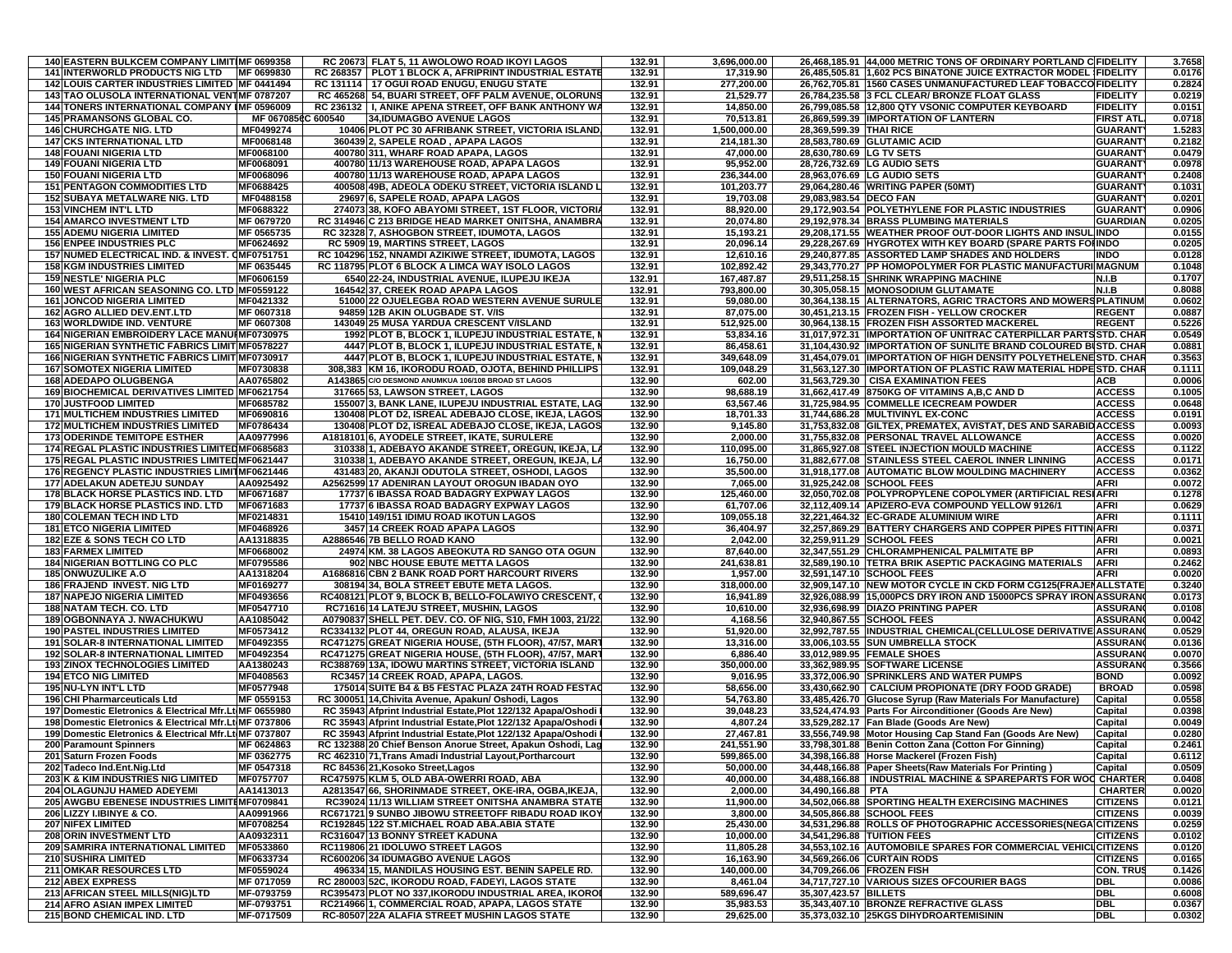| <b>216 DORIAN FILTERS LIMITED</b>                                                              | MF-0793752                       |                | RC68583 KM.16. IKORODU ROAD OJOTA, LAGOS STATE                                                                 | 132.90           | 15,709.60                |                            | 35,388,741.70 VARIOUS SIZES OF MIRROR GLASS                                                                                | <b>DBL</b>                         | 0.0160           |
|------------------------------------------------------------------------------------------------|----------------------------------|----------------|----------------------------------------------------------------------------------------------------------------|------------------|--------------------------|----------------------------|----------------------------------------------------------------------------------------------------------------------------|------------------------------------|------------------|
| 217 EMEL ENT LTD                                                                               | MF0752108                        |                | RC28701 136/138 NNAMDI AZIKIWE STREET, IDUMOTA, LAGO                                                           | 132.90           | 14,815.00                |                            | 35,403,556.70 ASSORTED DINNER SETS                                                                                         | <b>DBL</b>                         | 0.0151           |
| 218 EUNISELL LIMITED                                                                           | MF-0701968                       |                | RC218607 PLOT 216 ETIM INYANG CRESCENT , VICTORIA ISLA                                                         | 132.90           | 64,476.14                |                            | 35,468,032.84 ADDITIVES FOR LUBRICATING OIL-VARIOUS                                                                        | <b>DBL</b>                         | 0.0657           |
| 219 GLOBAL ORGANICS                                                                            | MF 0793239                       |                | RC382078 2B LAMIDO ROAD NASSARAWA, KANO, KANO STA                                                              | 132.90           | 45,770.00                |                            | 35,513,802.84 ALBENDAZOLE BOLUS, LEVAMISOLE 10% INJECTDBL                                                                  |                                    | 0.0466           |
| <b>220 JOMEK IND LTD</b>                                                                       | MF0198090                        |                | RC356280 H68 OJO ALABA INT'L MARKET, OJO,LAGOS STATI                                                           | 132.90           | 29,960.00                |                            | 35,543,762.84 CTV AND COMPUTER MONITORS                                                                                    | <b>DBL</b>                         | 0.0305           |
| 221 KPANDU INVESTMENT COMPANY LIM MF 0684992<br><b>222 NEGIC VENTURES LTD</b>                  | MF0797088                        |                | RC-277749 3, J. F. BAJOMO STREET, OFF ABEOKUTA EXPRES<br>RC 106026 NO 6B KACHIA ROAD, KADUNA, KADUNA STATE     | 132.90<br>132.90 | 55,292.16<br>130.000.00  |                            | 35,599,055.00 MILD STEEL FLAT SHEET IN STRIPS IN COMMERC DBL<br>35.729.055.00 INEW TRACTOR REPLACEMENT PARTS               | <b>DBL</b>                         | 0.0563<br>0.1324 |
| <b>223 SAMEER ENT NIG LTD</b>                                                                  | MF0703939                        |                | RC26332 239C KOFO ABAYOMI STREET, VICTORIA ISLAND,                                                             | 132.90           | 20,371.00                |                            | 35,749,426.00 MULTI PURPOSE GASOLINE ENGINES FOR GRIND DBL                                                                 |                                    | 0.0208           |
| <b>224 SAMEER ENT NIG LTD</b>                                                                  | MF0650109                        |                | RC26332 239C KOFO ABAYOMI STREET, VICTORIA ISLAND,                                                             | 132.90           | 41,280.00                |                            | 35.790.706.00 COMPACT PETROL GENERATORS& MULTIPURPODBL                                                                     |                                    | 0.0421           |
| <b>225 SOSOLISO LIMITED</b>                                                                    | AA0408585                        |                | RC 253680 5 HENRY ADEFOWOPE CRESCENT, OPEBI, IKEJA L                                                           | 132.90           | 54,051.37                |                            | 35.844.757.37 AIRCRAFT LEASE PAYMENT                                                                                       | <b>DBL</b>                         | 0.0551           |
| <b>226 TRISTAR INDUSTRIES LIMITED</b>                                                          | MF-0793308                       |                | RC-475558 6/8 OBAGUN AVENUE, MUSHIN, LAGOS STATE                                                               | 132.90           | 17,660.00                |                            | 35,862,417.37 ELECTRO MECHANICAL TOOLS                                                                                     | <b>DBL</b>                         | 0.0180           |
| <b>227 TRISTAR INDUSTRIES LIMITED</b>                                                          | MF-0701799                       |                | RC-475558 6/8 OBAGUN AVENUE, MUSHIN, LAGOS STATE                                                               | 132.90           | 6,700.00                 |                            | 35,869,117.37 WELDING ELECTRODES                                                                                           | <b>DBL</b>                         | 0.0068           |
| 228 UGOLAB PROD. NIG. LTDMF0793244 MF 0301454                                                  |                                  |                | RC120775 31A, BURMA ROAD, SABON GARI, KANO, KANO ST                                                            | 132.90           | 22,150.00                |                            | 35,891,267.37 MAGNESSIUM CARBONATE DBL                                                                                     | <b>DBI</b>                         | 0.0226           |
| <b>229 VAS NIG LTD</b>                                                                         | MF0714130                        |                | RC46924 239C KOFO ABAYOMI STREET, VICTORIA ISLAND,                                                             | 132.90           | 112,900.00               |                            | 36,004,167.37 COMPACT PETROL GENERATORS& MULTIPURPO DBL                                                                    |                                    | 0.1150           |
| 230 YOBINAM LTD<br>231 ASSOCIATED MATCH INDUSTRIES (NI BA050/200421                            | MF0702521                        |                | RC403214 4, OJU-OLOKUN STREET, LAGOS STATE<br>RC7979 ELEYELE INDUSTRIAL LAYOUT, IBADAN                         | 132.90<br>132.90 | 12,013.52                |                            | 36,016,180.89 ASSORTED TEA SETS<br>36.154.113.69 219.578 METRIC TONS WHITE INNER MULTIBOARDECO                             | <b>DBI</b>                         | 0.0122<br>0.1405 |
| <b>232 ECOBANK NIGERIA PLC</b>                                                                 | AA0993089                        |                | RC89773 2 AJOSE ADEOGUN STREET, V/ISLAND, LAGOS                                                                | 132.90           | 137,932.80<br>4,900.00   |                            | 36,159,013.69 PAYMENT FOR TRAINING EXPENSES                                                                                | ECO                                | 0.0050           |
| <b>233 ECOBANK NIGERIA PLC</b>                                                                 | AA1080574                        |                | RC89773 2 AJOSE ADEOGUN STREET, V/ISLAND, LAGOS                                                                | 132.90           | 11,970.00                |                            | 36,170,983.69 PAYMENT FOR REUTERS SERVICES (JANUARY TOECO                                                                  |                                    | 0.0122           |
| <b>234 ECOBANK NIGERIA PLC</b>                                                                 | AA0993030                        |                | RC89773 2 AJOSE ADEOGUN STREET, V/ISLAND, LAGOS                                                                | 132.90           | 73,021.18                |                            | 36,244,004.87 PAYMENT FOR ORACLE LICENSE A4 PROCESSIN(ECO                                                                  |                                    | 0.0744           |
| 235 GREGIL INTERNATIONAL LIMITED                                                               | MF0790879                        |                | RC152057 91 CLIFFORD ROAD, ABA                                                                                 | 132.90           | 186,500.00               |                            | 36,430,504.87 STOCK FISH & FISH HEADS                                                                                      | ECO                                | 0.1900           |
| <b>236 ALIMOSHO CHEMIST LIMITED</b>                                                            | MF 0737883                       |                | RC 60386 47 NEW IPAJA ROAD, IYANA IPAJA LAGOS STATE                                                            | 132.90           | 13,550.00                |                            | 36,444,054.87 PHARMACEUTICALS-ERIZOLE TABS & SUSPENSI EIB                                                                  |                                    | 0.0138           |
| 237 EIB INTERNATIONAL BANK PLC.                                                                | AA 0816540                       |                | RC 82241 PLOT 5, IKEJA COMMERCIAL SCHEME, ALAUSA, IK                                                           | 132.90           | 3,245.00                 |                            | 36,447,299.87 HP-UX TRAINING FEE                                                                                           | EIB                                | 0.0033           |
| 238 EIB INTERNATIONAL BANK PLC.                                                                | AA0816542                        |                | RC 82241 PLOT 5, IKEJA COMMERCIAL SCHEME, ALAUSA, IK                                                           | 132.90           | 4,112.26                 |                            | 36,451,412.13 SWIFT CONNECTIVITY FEES                                                                                      | EIB                                | 0.0042           |
| <b>239 AUDU CATHERINE ALADI</b>                                                                | AA0467487                        |                | A2885783A PPMC (HRDD) CENTRAL BUSINESS AREA, HERBEI                                                            | 132.90           | 21,850.00                | 36,473,262.13 TUITION FEES |                                                                                                                            | <b>EQUITY</b>                      | 0.0223           |
| 240 MARDIX INTERNATIONAL COMPANY LIMF0549660<br><b>241 HANN IMPEX</b>                          | MF0530235                        |                | 311001 BB5, ALABA INTERNATIONAL MARKET, OJO, LAGO<br>RC478944 1, RAB CLOSE, OFF RING ROAD, IBADAN              | 132.90<br>132.90 | 215,400.00<br>296,446.00 |                            | 36,688,662.13 4,440 PCS OF PORTABLE GASOLINE GENERATOR EQUITY<br>36,985,108.13 ARTIFICIAL RESINS (RAW MATERIALS)           | ETB                                | 0.2195<br>0.3020 |
| <b>242 MEFORD NIGERIA LIMITED</b>                                                              | MF0033127                        |                | RC287786 67 ERIC MANUEL CRESCENT OFF BODE THOMAS                                                               | 132.90           | 30,000.00                |                            | 37,015,108.13 BLISTER PACKING MACHINE DIESS & RINCHES                                                                      | <b>ETB</b>                         | 0.0306           |
| 243 EMZOR PHARMACEUTICAL INDUSTRIIMF0706424                                                    |                                  |                | 61894 PLOT 3C, BLOCK A, ASWANI MARKET ROAD, ISOLO                                                              | 132.90           | 47,000.33                |                            | 37,062,108.46 VITAMIN A ACETATE                                                                                            | <b>FBN</b>                         | 0.0479           |
| <b>244 ESEONU AKOBUNDU</b>                                                                     | AA1094918                        |                | 2222132 21/22 MARINA . LAGOS                                                                                   | 132.90           | 8,830.00                 |                            | 37,070,938.46 SCHOOL FEES - UNIVERSITY OF GHANA -MISS ES FBN                                                               |                                    | 0.0090           |
| 245 GALVANIZING INDUSTRIES LTD.                                                                | MF0522434                        |                | 2858 PLOT78, OBA AKRAN AVENUE IKEJA, LAGOS                                                                     | 132.90           | 22,300.00                |                            | 37,093,238.46 500PCS CATENARY EAR WITH HANGER - SPARE FFBN                                                                 |                                    | 0.0227           |
| <b>246 GMT NIGERIA LIMITED</b>                                                                 | MF 0795658                       |                | 333700 14 GERARD ROAD IKOYI LAGOS                                                                              | 132.90           | 1,166,193.95             |                            | 38,259,432.41 INSTANT FULL CREAM POWDERED MILK                                                                             | FBN                                | 1.1881           |
| <b>247 GMT NIGERIA LIMITED</b>                                                                 | MF 0711494                       |                | 333700 14 GERARD ROAD IKOYI LAGOS                                                                              | 132.90           | 3,093,513.56             |                            | 41,352,945.97 SWEETENED CONDENSED FULL CREAM MILK PE/FBN                                                                   |                                    | 3.1517           |
| <b>248 GMT NIGERIA LIMITED</b>                                                                 | MF 0706303                       |                | 333700 14 GERARD ROAD IKOYI LAGOS                                                                              | 132.90           | 43,517.50                |                            | 41,396,463.47 STAMPED STEEL PLATE                                                                                          | <b>FBN</b>                         | 0.0443           |
| 249 GREEN EAGLE CORK SEALS NIG.LTD MF0676574                                                   | MF0654679                        |                | 17200 MOBOLAJI JOHNSON AVENUE, OREGUN ,IKEJA, LA<br>771 24, OBA AKRAN AVENUE, INDUSTRIAL ESTATE                | 132.90<br>132.90 | 51,218.28<br>0.02        |                            | 41.447.681.75 SEVEN-UP PIGMENT IN POLYTHENE - INDUSTRIAL FBN<br>41,447,681.77 YEAST NUTRIENT - RAW MATERIAL FOR BREWIN(FBN |                                    | 0.0522<br>0.0000 |
| <b>250 GUINNESS NIGERIA PLC</b><br><b>251 GUINNESS NIGERIA PLC</b>                             | MF0654678                        |                | 771 24, OBA AKRAN AVENUE, INDUSTRIAL ESTATE, IKE                                                               | 132.90           | 1,000.00                 |                            | 41.448.681.77 BIOFOAM K - RAW MATERIAL FOR BREWING INDUFBN                                                                 |                                    | 0.0010           |
| 252 INNOSON NIG.LTD.                                                                           | MF0500582                        |                | 96261 20 NEW MARKET ROAD, NNEWI                                                                                | 132.90           | 80,777.00                |                            | 41,529,458.77 MOTORCYCLE COMPONENTS - FRONT HUB, BACIFBN                                                                   |                                    | 0.0823           |
| 253 INTERNATIONAL PACKAGING IND. NICMF0795851                                                  |                                  |                | 4004 3 OBASA ROAD, IKEJA, LAGOS                                                                                | 132.90           | 59,976.70                |                            | 41,589,435.47 COLOURED PAPER AND BOARD - PRINTING PAPEFBN                                                                  |                                    | 0.0611           |
| 254 MEIDAN HOTELS & APARTMENTS LTDMF0522279                                                    |                                  |                | 173777 PLOT N3, RD 2, VICTORIA GARDEN CITY, LEKKI, L                                                           | 132.90           | 54,866.00                |                            | 41,644,301.47 ELEVATOR AND SKIP HOIST                                                                                      | FBN                                | 0.0559           |
| 255 NIGERIAN BOTTLING COMPANY PLC MF0795788                                                    |                                  |                | 902 NBC HOUSE, EBUTE METTA, LAGOS                                                                              | 132.90           | 342,445.60               |                            | 41,986,747.07 JUICE CONCETRATE                                                                                             | <b>FBN</b>                         | 0.3489           |
| 256 OANDO PLC                                                                                  | MF0770436                        |                | 6474 2, AJOSE ADEOGUN STREET, VICTORIA ISLAND, L                                                               | 132.90           | 7,524,575.20             |                            | 49,511,322.27 PETROLEUM PRODUCT - 135,000 MT OF AGO AND FBN                                                                |                                    | 7.6662           |
| <b>257 OTOMEWO FAITH (MRS)</b>                                                                 | AA1023828                        |                | A1894362 24, GODWIN OMONUWA STREET, IRE- AKARI, ISOLO                                                          | 132.90           | 1,500.00                 |                            | 49,512,822.27 LIVING EXPENSES - MASTER EMMANUEL OTOME\FBN                                                                  |                                    | 0.0015           |
| <b>258 QUAMOT INDUSTRIES LTD.</b>                                                              | MF0639295                        |                | 319608 16, IFELODUN STREET, DOPEMU, LAGOS                                                                      | 132.90<br>132.90 | 18,342.68                |                            | 49,531,164.95 GLASS SHEETS                                                                                                 | FBN<br><b>FBNMB</b>                | 0.0187<br>0.1793 |
| <b>259 BHARAT VENTURES LIMITED</b><br>260 DIAMOND BICYCLE INDUSTRIES LIMITMF 0743667           | MF 0731014                       |                | 491399 12 WAZIRI IBRAHIM CRESCENT, VICTORIA ISLAND,<br>48455 GEMINI BLOCK, ELEGANZA PLAZA, 1 COMMERCIAL        | 132.90           | 176,004.00<br>40,725.00  |                            | 49,707,168.95 ASSORTED HERRING<br>49,747,893.95 BICYCLE SPARE PARTS (FRONT FORK, PEDAL)                                    | <b>FBNMB</b>                       | 0.0415           |
| 261 F.A ONWUACHU ENTERPRISES LIMITIMF 0662206                                                  |                                  |                | 66677 21 MODEBE AVENUE, ONITSHA, ANAMBRA -STATE                                                                | 132.90           | 27,168.75                |                            | 49,775,062.70 PRINTED PROOF CAPS FITTED WITH EP LINERS                                                                     | <b>FBNMB</b>                       | 0.0277           |
| 262 ADEGBOLA C.O CHIEF                                                                         | aa0975794                        | C489937        | CHIEF C.O ADEGBOLA UNECON ASSOCIATES ILUP                                                                      | 132.90           | 6,357.16                 |                            | 49,781,419.86 school fees remittance in favour of olufemi adegbolFCMB                                                      |                                    | 0.0065           |
| 263 ECAS TELECOMM. & SYSTEMS LIMITEMF0614501                                                   |                                  | RC 263935      | ECAS TELECOMM. & SYSTEMS LIMITED 12, OLOGU                                                                     | 132.90           | 5,187.98                 |                            | 49,786,607.84 TELEPHONE EXCHANGE MATERIALS                                                                                 | <b>FCMB</b>                        | 0.0053           |
| 264 ETCO NIG LTD                                                                               | MF0615310                        | <b>RC 3457</b> | ETCO NIGERIA LTD. 14 CREEK ROAD P. O. BOX 337                                                                  | 132.90           | 25,592.43                |                            | 49,812,200.27 DUCT INSULATION MATERIALS                                                                                    | <b>FCMB</b>                        | 0.0261           |
| <b>265 ETCO NIG LTD</b>                                                                        | MF0615334                        | <b>RC 3457</b> | ETCO NIGERIA LTD. 14 CREEK ROAD P. O. BOX 337                                                                  | 132.90           | 3,273.28                 |                            | 49,815,473.55 ELECTRICAL ACCESSORIES                                                                                       | <b>FCMB</b>                        | 0.0033           |
| 266 IGWE INDUSTRIES AND TRADING CO. MF 0161677                                                 |                                  |                | RC 57357 50, AYILARA STREET, SURULERE LAGOS                                                                    | 132.90           | 14,400.00                |                            | 49,829,873.55 70,000 PCS OF BICYCLE SPARE PARTS                                                                            | <b>FIDELITY</b>                    | 0.0147           |
| 267 NORTHWEST PETROLEUM AND GAS (MF 0550464                                                    |                                  |                | RC 342684 PLOT 216, ETIM INYANG CRESCENT, VICTORIA ISL<br>A2834443 FIDELITY BANK PLC. 2 KOFO ABAYOMI STREET VI | 132.90<br>132.90 | 2,418,750.00             |                            | 52,248,623.55   5,000 METRIC TONS + 10% SELLERS OPTION AUT FIDELITY<br>52,250,623.55 PERSONAL TRAVELL                      |                                    | 2.4643<br>0.0020 |
| <b>268 TEKENA KOKO</b><br><b>269 MONTIZEN LIMITED</b>                                          | AA 1084840<br>MF 0611919C 246430 |                | 23B OLANREWAJU STREET, OREGUN LAGOS                                                                            | 132.90           | 2,000.00<br>458,275.00   |                            | 52,708,898.55 IMPORTATION OF RAW MATERIALS FOR FLOUR NFIRST ATL                                                            | <b>FIDELITY</b>                    | 0.4669           |
| 270 A-JMCEE LTD                                                                                | MF 0279512                       |                | RC 189261 51/53, BALOGUN STREET, LAGOS                                                                         | 132.90           | 20,864.54                |                            | 52,729,763.09  IMPORTATION OF CHEMICAL ADDITIVES - POLYUIFSB                                                               |                                    | 0.0213           |
| 271 F. U. OKAGBA IND LTD                                                                       | MF 0630301                       |                | RC 447489 75A, OZOMAGALA STREET, ONITSHA, ANAMBRA S                                                            | 132.90           | 32,227.20                |                            | 52,761,990.29 IMPORTATION OF CLEAR GLASS SHEETS AND LAFSB                                                                  |                                    | 0.0328           |
| <b>272 MARYMENT NIG LTD</b>                                                                    | MF 0639020                       |                | RC 173206 3A, NEW MARKET ROAD, NNEWI, ANAMBRA STATE                                                            | 132.90           | 110,000.00               |                            | 52,871,990.29 IMPORTATION OF NEW MOTORCYCLE SPARE PAIFSB                                                                   |                                    | 0.1121           |
| <b>273 BALMORAL INDUSTRIES LTD</b>                                                             | MF0688476                        |                | 238124 AIICO PLAZA, 2ND FLOOR, PLOT PC 12 AFRIBANK                                                             | 132.90           | 27,478.22                |                            | 52.899.468.51 WHITE PARAFIN WAX CANDLE GRADE                                                                               | <b>GUARANT</b>                     | 0.0280           |
| <b>274 FRONT ROW COMPANY LIMITED</b>                                                           | MF0689800                        |                | 364689 ZONE D, BLOCK 5, SHOP 45-46 ASPAMDA, LAGOS                                                              | 132.90           | 23,429.00                |                            | 52,922,897.51 OIL FILTER FOR ENGINE AND TRUCKS                                                                             | <b>GUARANT</b>                     | 0.0239           |
| <b>275 FRONT ROW COMPANY LIMITED</b>                                                           | MF0689799                        |                | 364689 ZONE D, BLOCK 5, SHOP 45-46 ASPAMDA, LAGOS                                                              | 132.90           | 120.000.00               |                            | 53,042,897.51 CHAIN SAWS MACHINE, CHAIN SAWS SPAREPARIGUARANT                                                              |                                    | 0.1223           |
| 276 JEMSTA LTD                                                                                 | AA0753392                        |                | 49523 NO. 3, OGBOMOSHO CLOSE, OFF S.L AKINTOLA BL                                                              | 132.90<br>132.90 | 7,709.15<br>80,218.00    | 53.050.606.66 TUITION FEES | 53,130,824.66 UPNE: 140X58X4.15X8.2MM, 160X64X4.2X8.5MM-NEGUARANT                                                          | <b>GUARANT</b>                     | 0.0079<br>0.0817 |
| 277 ORAZULIKE TRADING COMPANY LIMI MF0685835<br>278 EDIC CHEMICALS AND ALLIED DISTRIMF 0788801 |                                  |                | 7382 PLOT 204, RUMUOGBA ESTATE, PORT HARCOURT<br>RC 125329 70, DOCEMO STREET IDUMOTA LAGOS STATE               | 132.90           | 72,600.00                |                            | 53,203,424.66 TERUMO NEOLUS NEEDLES                                                                                        | <b>GUARDIAN</b>                    | 0.0740           |
| 279 SHRI NIGERIA LIMITED                                                                       | MF 0640453                       |                | RC 375480 15, ADARANIJO STREET PEDRO BARIGA, LAGOS                                                             | 132.90           | 15,494.30                |                            | 53,218,918.96 SELF ADHESIVE PLASTIC TAPES                                                                                  | <b>GUARDIAN</b>                    | 0.0158           |
| 280 UCHELINCO NIGERIA LIMITED                                                                  | MF 0679061                       |                | RC 120164 ZONE 11, NO 19 MAIN MARKET NNEWI, ANAMBRA                                                            | 132.90           | 250,000.00               |                            | 53,468,918.96 FAIRLY USED MOTORCYCLES                                                                                      | <b>GUARDIAN</b>                    | 0.2547           |
| <b>281 FIDSON HEALTHCARE LIMITED</b>                                                           | MF0737854                        |                | RC 267435 215/219, IKORODU ROAD, OBANIKORO, LAGOS                                                              | 132.90           | 84,114.65                |                            | 53,553,033.61 LAMIVUDINE AND ZIDOVUDINE (PHARMACEUTICAINDO                                                                 |                                    | 0.0857           |
| <b>282 QPLAS LIMITED</b>                                                                       | MF0729971                        |                | RC 328129 A-2, FALOMO SHOPPING CENTRE, IKOYI, LAGOS                                                            | 132.90           | 20,680.00                |                            | 53,573,713.61 COMPOUND STABILIZERS (ANTI-OXIDIZING PREP.INDO                                                               |                                    | 0.0211           |
| 283 Henry & Henry Limited                                                                      | MF0267899                        |                | RC174210 14, Bajulaive Street, Idumota, Lagos                                                                  | 132.90           | 40,000.00                |                            | 53,613,713.61 CKD Bicycle Spare Parts                                                                                      | Int. Trust                         | 0.0408           |
| 284 PANABIZ INTERNATIONAL LIMITED                                                              | MF0614229                        |                | 168469 NO. 11A OSBORNE ROAD, IKOYI, LAGOS                                                                      | 132.90           | 148,931.51               |                            | 53.762.645.12 ACCESSORY ANALOG P.A.B.X "PANASONIC BRANINTERCITY                                                            |                                    | 0.1517           |
| 285 ADENIYI TAIWO ABOLANLE                                                                     | AA1046131                        |                | A2246749 72B SURULERE WAY DOLPHIN ESTATE IKOYI LAGO                                                            | 132.90           | 1,425.00                 | 53,764,070.12   PTA        |                                                                                                                            | <b>INTERCON</b>                    | 0.0015           |
| <b>286 ASCON OIL COMPANY LTD</b><br>287 BINEY GEOFFREY KOJO ADEBAYO                            | MF0791556<br>AA1379677           |                | 67305 39A BISHOP ABOYADE COLE STREET V/ISLAND LA<br><b>H0687288 1 BINEY ROAD YABA LAGOS</b>                    | 132.90<br>132.90 | 6,257,780.97<br>3,800.00 |                            | 60,021,851.09   15,000MT OF GASOIL<br>60,025,651.09 SCHOOL FEES                                                            | <b>INTERCON</b><br><b>INTERCON</b> | 6.3755<br>0.0039 |
| <b>288 CGC NIGERIA LIMITED</b>                                                                 | MF0791600                        |                | 210299 CGC CAMP NNAMDI AZIKIWE WAY, KUDENDA INDU                                                               | 132.90           | 1,166,040.20             |                            | 61,191,691.29 PLC CONTROL SYSTEM, FLOW METER AND MEASINTERCON                                                              |                                    | 1.1880           |
| <b>289 CGC NIGERIA LIMITED</b>                                                                 | MF0791559                        |                | 210299 CGC CAMP NNAMDI AZIKIWE WAY, KUDENDA INDU                                                               | 132.90           | 1,305,217.00             |                            | 62,496,908.29 2 UNITS CATERPILLAR MOTOR GRADER, 2 UNITS INTERCON                                                           |                                    | 1.3298           |
| 290 GEELY SHARGE NIG LIMITED                                                                   | MF0735353                        |                | 482357 23 . 1ST FLOOR OBOSI PLAZA ALABA INTERNATIO                                                             | 132.90           | 20,000.00                |                            | 62,516,908.29   INDUSTRIAL SEWING MACHINES                                                                                 | <b>INTERCON</b>                    | 0.0204           |
| <b>291 OILBATH LIMITED</b>                                                                     | MF0791574                        |                | 303762 2ND FLOOR VIRGO BLOCK ELEGANZA PLAZA LAG                                                                | 132.90           | 1,398,000.00             |                            | 63,914,908.29 3000MT OF AUTOMOTIVE GAS OIL                                                                                 | <b>INTERCON</b>                    | 1.4243           |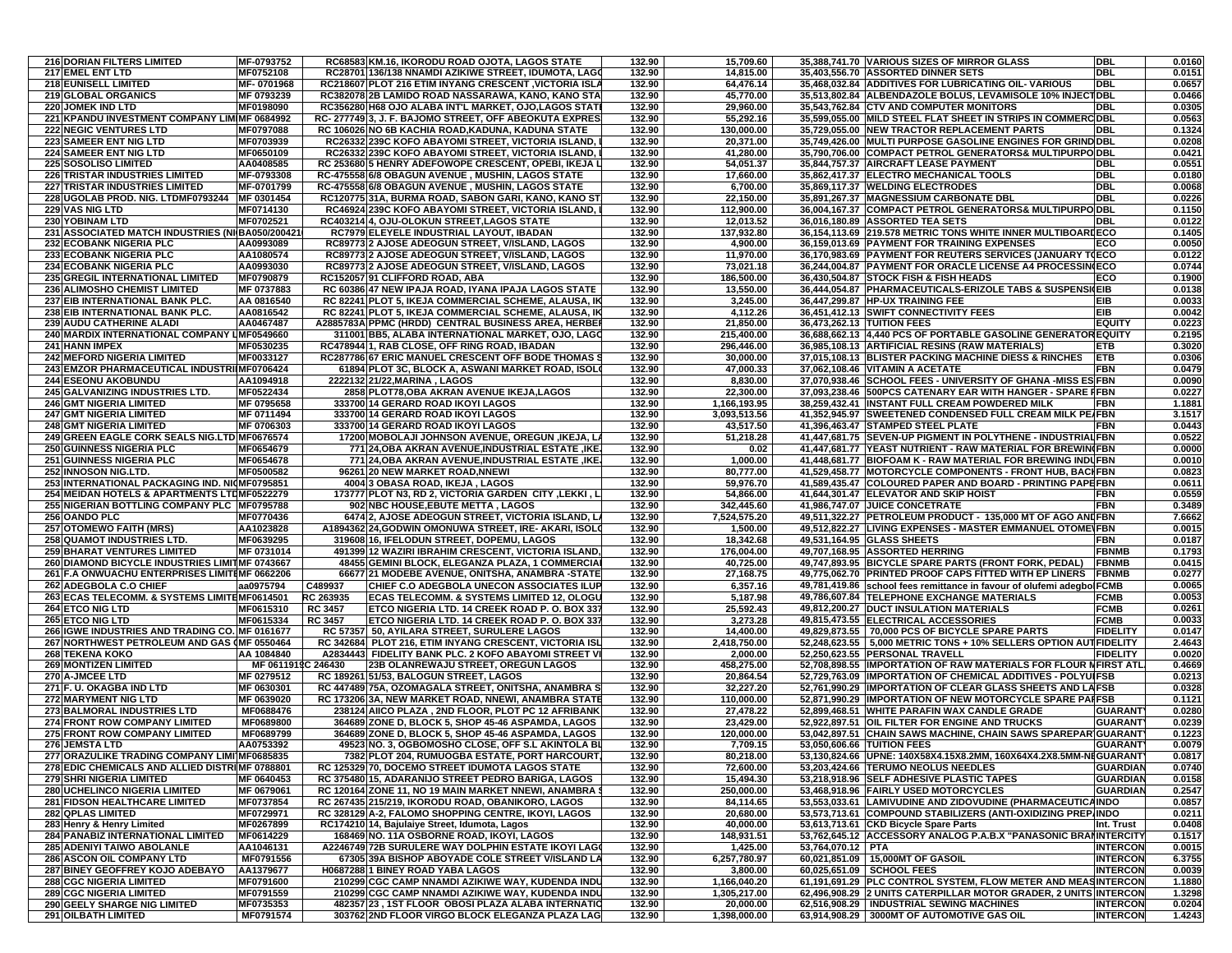| <b>292 VEE NETWORK LIMITED</b>                                                              | AA0930112                | 398557 PLOT 1678 OLAKUNLE BAKARE CLOSE OFF SANUS                                                      | 132.90           | 1,491,968.00              |                     | 65,406,876.29 (COMPUTER SOFT WEAR)1,752 UNITS OF BSC SWINTERCON                                                                      |                                 | 1.5200           |
|---------------------------------------------------------------------------------------------|--------------------------|-------------------------------------------------------------------------------------------------------|------------------|---------------------------|---------------------|--------------------------------------------------------------------------------------------------------------------------------------|---------------------------------|------------------|
| 293 LEADBANK PLC                                                                            | AA1368881                | RC126564 1, OLADELE OLASHORE STREET, V/ISLAND                                                         | 132.90           | 2,343.60                  |                     | 65,409,219.89 SWIFT X25 SURCHARGE FEE                                                                                                | LEAD                            | 0.0024           |
| <b>294 LEADBANK PLC</b>                                                                     | AA1368882                | RC126564 1, OLADELE OLASHORE STREET, V/ISLAND                                                         | 132.90           | 2,359.22                  |                     | 65,411,579.11 SWIFT X25 SURCHARGE & SWIFTNET SERVICE FELEAD                                                                          |                                 | 0.0024           |
| 295 AMODY INTERNATIONAL CO.LTD                                                              | MF 0635786               | RC 225230 BLK 4 SHOP 25 IST FLOOR AGRIC COKER ORILE                                                   | 132.90           | 73,844.00                 |                     | 65,485,423.11 CERAMIC FLOOR TILES                                                                                                    | <b>MAGNUM</b>                   | 0.0752           |
| 296 ANAMBRA MOTOR MANUFACTURING MF 0711888                                                  |                          | RC 333700 EMENE INDUSTRIAL LAYOUT PLOT 18 ENUGU, ANA                                                  | 132.90           | 68,894.14                 |                     | 65,554,317.25 SPARE PARTS FOR MERCEDES-BENZ COMMERCIMAGNUM                                                                           |                                 | 0.0702           |
| <b>297 GENERIC-LINKS LIMITED</b><br>298 OLUKAYODE SENBORE                                   | MF 0673290<br>AA 0530219 | RC 286418 3 ADE AKINSANYA AVENUE, ILUPEJU LAGOS<br>A0184792 233 IKORODU ROAD ILUPEJU LAGOS            | 132.90<br>132.90 | 55,621.00<br>11,350.00    |                     | 65,609,938.25 VARIOUS MATERIALS FOR MANUFACTURE OF SOMAGNUM<br>65,621,288.25 SCHOOL FEES                                             | <b>MAGNUM</b>                   | 0.0567<br>0.0116 |
| <b>299 SONA BREWERIES PLC</b>                                                               | MF 0635824               | RC 22949 NCWS HOUSE , PC 14 AHMED ONIBUDO STREET V.                                                   | 132.90           | 493.680.00                |                     | 66,114,968.25 SPRING BARLEY MALT                                                                                                     | <b>MAGNUM</b>                   | 0.5030           |
| <b>300 DYNAMIC GEAR DRIVES</b>                                                              | MF 0752176               | 451495 1, ADEYEMI BERO CRESCENT, ILUPEJU INDUSTRIA                                                    | 132.90           | 10,372.26                 |                     | 66,125,340.51 MOVI-DRIVE INVERTERS                                                                                                   | <b>MBC</b>                      | 0.0106           |
| <b>301 SETRACO NIGERIA LIMITED</b>                                                          | MF 0752722               | 22039 PLOT 192, BLOCK 2, MAKENI STREET, WUSE ZONE                                                     | 132.90           | 32,830.00                 |                     | 66,158,170.51   USED ENGINES & SPARES FOR INDUSTRIAL MAC MBC                                                                         |                                 | 0.0334           |
| 302 SETRACO NIGERIA LIMITED                                                                 | MF 0651998               | 22039 PLOT 192, BLOCK 2, MAKENI STREET, WUSE ZONE                                                     | 132.90           | 155,657.68                |                     | 66,313,828.19 USED INDUSTRIAL TRUCKS                                                                                                 | <b>MBC</b>                      | 0.1586           |
| 303 SOFT SOLUTIONS LIMITED                                                                  | AA 1115457               | 244433 5, ALHAJI TOKAN STREET, ALAKA ESTATE, LAGOS                                                    | 132.90           | 40,000.00                 |                     | 66,353,828.19 ANTIVIRUS SOFTWARE LICENCE FEE                                                                                         | <b>MBC</b>                      | 0.0408           |
| <b>304 STARCOMMS LIMITED</b>                                                                | MF 0475124               | 276160 PLOT 1261, BISHOP KALE CLOSE, VICTORIA ISLAN                                                   | 132.90           | 826,000.00                |                     | 67,179,828.19 WIRELESS TRANSMISSION & TELEPHONY EQUIPNMBC                                                                            |                                 | 0.8415           |
| <b>305 BOULOS ENTERPRISES LIMITED</b>                                                       | MF0315771                | 3763 PLOT 10, BLOCK D ACME ROAD, OGBA                                                                 | 132.90           | 415,200.00                |                     | 67,595,028.19 1200 SETS OF JINCHENG MOTORCYCLE IN CKD                                                                                | N.I.B                           | 0.4230           |
| 306 CHI LIMITED<br>307 CHI LIMITED                                                          | MF0559185                | 32283 PLOT 20, CHIEF BENSON ANORUE STREET, AJAO                                                       | 132.90           | 75,388.20                 |                     | 67,670,416.39 INDUSTRIAL MACHINERY (REICH SMOKER WITH                                                                                | <b>N.I.B</b>                    | 0.0768<br>0.0801 |
| 308 ISPAT STEEL NIG. LTD.                                                                   | MF0756986<br>MF0757074   | 32283 PLOT 20, CHIEF BENSON ANORUE STREET, AJAO<br>387955 6, BAUCHI STREET, APAPA LAGOS.              | 132.90<br>132.90 | 78,624.00<br>302.307.84   |                     | 67,749,040.39 FRUIT JUICE CONCENTRATES IN DRUMS FOR<br>68,051,348.23 HOT ROLLED SHEETS                                               | N.I.B<br><b>N.I.B</b>           | 0.3080           |
| 309 NAL BANK PLC                                                                            | AA 1053669               | RC 2392 NAL TOWERS, 20 MARINA, LAGOS                                                                  | 132.90           | 398.29                    |                     | 68,051,746.52 PAYMENT OF PROFESSIONAL SUBSCRIPTION FEINAL                                                                            |                                 | 0.0004           |
| 310 NAL BANK PLC                                                                            | AA 1053670               | RC 2392 NAL TOWERS, 20 MARINA, LAGOS                                                                  | 132.90           | 1,000.00                  |                     | 68,052,746.52 PAYMENT OF ANNUAL MEMBERSHIP FEES FOR ANAL                                                                             |                                 | 0.0010           |
| <b>311 TRINITY INVESTMENT LTD</b>                                                           | MF0657077                | RC121249 17 ONITSHA ROAD, NNEWI, ANAMBRA STATE, NIGI                                                  | 132.90           | 764.930.00                |                     | 68,817,676.52 FAIRLY USED MOTORCYCLE                                                                                                 | <b>OCEANIC</b>                  | 0.7793           |
| 312 CORPORATE OIL AND GAS LTD.                                                              | MF0520262                | RC213617 27, ADEYEMO ALAKIJA STREET, V/I, LAGOS.                                                      | 132.90           | 494,400.00                |                     | 69,312,076.52 4200MT OF 12M LONG OF STEEL IRON RODS(FINA OMEGA                                                                       |                                 | 0.5037           |
| 313 JMG LTD                                                                                 | MF0726519                | RC327468 PLOT 1393 TIAMIYU SAVAGE STREET V/I LAGOS.                                                   | 132.90           | 67,297.32                 |                     | 69,379,373.84 60 PIECES OF ALTERNATORS (1500RPM/450VOLT) OMEGA                                                                       |                                 | 0.0686           |
| <b>314 FIRST ALUMINUM PLC</b>                                                               | MF0318829                | 2288 2, AKILO STREET OGBA IKEJA, LAGOS                                                                | 132.90           | 562,500.00                |                     | 69,941,873.84 RESIN FEEDING DEVICE AND TUBE HEADING MACPLATINUM                                                                      |                                 | 0.5731           |
| <b>315 LMDA NIGERIA LIMITED</b>                                                             | MF0498766                | 33927 45 OJO GIWA STREET IDUMOTA LAGOS                                                                | 132.90<br>132.90 | 32,690.10                 |                     | 69,974,563.94 INDUSTRIAL ZIG ZAG MACHINES AND DOMESTIC PLATINUM                                                                      |                                 | 0.0333           |
| 316 GRANDVILLE NIGERIA LIMITED<br>317 BESTLINE NIG.LIMITED                                  | MF0277085<br>MF 0386745  | 487385 4, KOFO ABAYOMI AVENUE, APAPA, LAGOS<br>RC 19322 15 HOSPITAL ROAD, OFF OTI CARPETS, APAPA      | 132.90           | 9,718.00<br>16,237.60     | 69,984,281.94 TYRES | 70,000,519.54 Being Importation of water proofing compound                                                                           | <b>PRUDENT</b><br><b>SOCBAN</b> | 0.0099<br>0.0165 |
| 318 SOCIETE BANCAIRE                                                                        | AA 1410672               | RC 158199 PLOT 1683, SANUSI FAFUNWA STREET, V/I, LAGOS                                                | 132.90           | 1,817.94                  |                     | 70,002,337.48 Being payment for quarterly recurring licence fees SOCBAN                                                              |                                 | 0.0019           |
| <b>319 STARCOMMS LIMITED</b>                                                                | MF 0475244               | RC 276160 PLOT 1261, BISHOP KALE CLOSE, V/I LAGOS                                                     | 132.90           | 48,586.40                 |                     | 70,050,923.88 Being importation of wireless transmission equipm SOCBAN                                                               |                                 | 0.0495           |
| 320 GECARSI NIGERIA LTD                                                                     | MF0769355                | RC328697 30A KUNDUA RD, BOMPAT, KANO, KANO STATE                                                      | 132.90           | 18,875.00                 |                     | 70,069,798.88 PAYMENT FOR PRIME BLEACHED SOFTWOOD FLISTB                                                                             |                                 | 0.0192           |
| 321 JOHNNY BEKEJI INTL COY                                                                  | MF0506224                | <b>BNOWOO3665 86 OLD EXPRESS RD, ABA</b>                                                              | 132.90           | 16,075.00                 |                     | 70,085,873.88 PAYMENT FOR CERAMICS TABLE WARE-DINNER STB                                                                             |                                 | 0.0164           |
| <b>322 POWERMAX NIG LTD</b>                                                                 | MF0769552                | RC497313 9 TURTON STREET, SABO YABA, LAGOS                                                            | 132.90           | 99,132.00                 |                     | 70,185,005.88 PAYMENT FOR AGRICULTURAL MACHINERY (WA1STB                                                                             |                                 | 0.1010           |
| 323 BARIOU RAYMOND ALBERT                                                                   | AA1294959                | OOAE95271 16 KEFFI STREET, S.W IKOYI LAGOS                                                            | 132.90           | 28,875.00                 |                     | 70,213,880.88 PERSONAL HOME REMITTANCE                                                                                               | <b>STD. CHAF</b>                | 0.0294           |
| <b>324 INTERWORLD PRODUCTS NIG. LTD</b>                                                     | MF0730539                | RC 268357 PLOT 1, BLOCK A, AFPRINT INDUSTRIAL ESTATE,                                                 | 132.90           | 37,330.06                 |                     | 70,251,210.94  IMPORTATION OF BINATONE CORDLESS KETTLE STD. CHAF                                                                     |                                 | 0.0380           |
| 325 OLIVE REAL ESTATE (OSI IMOMOH) AA1109372<br>326 SEVEN UP BOTTLING COMPANY PLC MF0792260 |                          | RC242050 SUITE A15 ABUJA SHOPPING MALL, WUSE, ABUJA<br>1928 247, MOSHOOD ABIOLA WAY, IJORA, LAGOS     | 132.90<br>132.90 | 12,852.00<br>254,826.00   |                     | 70,264,062.94 2nd INSTALMENT SCHOOL FEES FOR OKHIAOFE ISTD. CHAF<br>70,518,888.94  IMPORTATION OF CARBON DIOXIDE STORAGE TASTD. CHAR |                                 | 0.0131<br>0.2596 |
| 327 SHELL NIGERIA OIL PRODUCTS LTD MF0730081                                                |                          | 2,073 FREEMAN HOUSE 21/22 MARINA, LAGOS                                                               | 132.90           | 422.356.32                |                     | 70,941,245.26  IMPORTATION OF CARADOL MD42-15 (POLYOL) STD. CHAR                                                                     |                                 | 0.4303           |
| 328 UCHENNA DURU                                                                            | AA1109363                | 001683 PLOT 155 MONROVIA STREET, WUSE II, ABUJA                                                       | 132.90           | 9,000.00                  |                     | 70,950,245.26 SCHOOL FEES FOR FRANKLIN T. DURUOBASA AISTD. CHAR                                                                      |                                 | 0.0092           |
| 329 BIOSCIENCE LABORATORIES                                                                 | AA 1343442               | RC 372678 SUITE D21, EMAB PLAZA, PLOT 751 WUSE 11 ABUJ                                                | 132.90           | 10,286.12                 |                     | 70,960,531.38 MEDICAL RESEARCH FEES                                                                                                  | <b>TRADE</b>                    | 0.0105           |
| 330 FAS AGRO INDUSTRIAL COMPANY LINMF0204225                                                |                          | 83458 27 BURMA ROAD, APAPA LAGOS                                                                      | 132.90           | 127,100.00                |                     | 71,087,631.38 INDUSTRIAL PLASTIC MACHINES FOR PP WOVEN UBA                                                                           |                                 | 0.1295           |
| <b>331 INNOSON NIGERIA LIMITED</b>                                                          | MF0427323                | 96761 NO 20, NEW MARKET ROAD, NNEWI, ANAMBRA STAT                                                     | 132.90           | 120,000.00                |                     | 71,207,631.38 MOTORCYCLE COMPONENTS IN CKD CONDITION UBA                                                                             |                                 | 0.1223           |
| 332 ACADEMY PRESS PLC                                                                       | MF0480756                | 3915 28/32 IND.AVENUE ILUPEJU LAGOS                                                                   | 132.90           | 37,851.78                 |                     | 71,245,483.16 HOT MELT GLUE BAM 815 AND IDEAL PREMIER SIUBN                                                                          |                                 | 0.0386           |
| 333 AICE INVESTMENT COMPANY LTD                                                             | MF0800263                | 261079 NO 22 OGBUFOR ROAD NNEWI ANAMBRA                                                               | 132.90           | 60,000.00                 |                     | 71,305,483.16 FAIRLY USED MOTOR CYCLES V80 GRAND KING, JUBN                                                                          |                                 | 0.0611           |
| 334 AMESI COMM ENT LTD<br>335 CHAMPION BREW LTD                                             | MF0129107<br>MF0176800   | 37319 36 OJEKUNLE STREET PAPA AJAO MUSHIN<br>13388 NCWS HOUSE PC 14 AHMED ONIBUDO STREET V/I          | 132.90<br>132.90 | 18,823.80<br>6,132,273.00 |                     | 71,324,306.96 1374 BAGS AALBORG WHITE CEMENT<br>77,456,579.96 BOTTLE WASHER,CONVEYORS BELT,TUNNEL PA UBN                             | <b>UBN</b>                      | 0.0192<br>6.2477 |
| 336 CUTIX PLC                                                                               | MF0479939                | 50599 17 OLUTOSIN AJAYI STREET AJAO ESTATE                                                            | 132.90           | 49,436.00                 |                     | 77,506,015.96 84MT E-GRADE ALUMINIUM WIRE (UNALLOYED)                                                                                | <b>UBN</b>                      | 0.0504           |
| 337 INT'L BEER & BEV IND NIG LTD                                                            | MF0724826                | 24211 1 KUDENDA IND.EST.KADUNA SOUTH KADUNA                                                           | 132.90           | 24,953.69                 |                     | 77,530,969.65 EURO HYGIA BLOC (PUMPS)                                                                                                | UBN                             | 0.0254           |
| 338 RIVERS STATE GOVERNMENT                                                                 | MF0480108                | ROCKSON ENGR LTD PLOT 267 TRANS AMADI IND                                                             | 132.90           | 2,028,285.91              |                     | 79,559,255.56 35MVA TRANSFORMERS AND ACCESSORIES FORUBN                                                                              |                                 | 2.0665           |
| 339 WORLDWIDE IND.VENTURES LTD                                                              | MF0607320                | 143049 25 MUSA YAR'ADUA CRESCENT V/I LAGOS                                                            | 132.90           | 432,397.23                |                     | 79,991,652.79 1024MT WHOLE ROUND FROZEN FISH FOR EXPORUBN                                                                            |                                 | 0.4405           |
| <b>340 BASCO NIGERIA LTD</b>                                                                | MF0583211                | 247330 6/2 RACE COURSE SABO ROAD ADAMASIMGBA IB                                                       | 132.90           | 758,400.00                |                     | 80,750,052.79  NEW MOTORCYCLE SPARE PARTS AND ACCESS(UTB                                                                             |                                 | 0.7727           |
| 341 INTERWORLD PRODUCTS NIG LTD                                                             | MF0624637                | 268357 AFRIPRINT INDUSTRIAL ESTATE PLOT 122-132 APA                                                   | 132.90           | 24,807.03                 |                     | 80,774,859.82 900 PCS OF BINATONE ELECTRIC COOKING PLATUTB                                                                           |                                 | 0.0253           |
| 342 INTERWORLD PRODUCTS NIG LTD                                                             | MF0497693                | 268357 AFRIPRINT INDUSTRIAL ESTATE PLOT 122-132 AP/                                                   | 132.90           | 15,708.00                 |                     | 80,790,567.82 2,700 PCS OF CEILING FAN PARTS                                                                                         | <b>UTB</b>                      | 0.0160           |
| 343 RAYBROS ENT.NIG LTD<br><b>344 VGC COMMUNICATIONS LTD</b>                                | MF0680962<br>MF0522299   | 93409 B363/366 ALABA INTERNATIONAL MARKET OJO AL<br>270949 10B VGC SHOPPING CENTRE, VICTORIA GARDEN O | 132.90<br>132.90 | 413,501.21<br>88,646.00   |                     | 81,204,069.03 5,020 UNITS OF NEW SUMEC GENERATORS<br>81,292,715.03 SATELLITE EQUIPMENT                                               | <b>UTB</b><br><b>UTB</b>        | 0.4213<br>0.0903 |
| <b>345 AVISTAR INVESTMENT LTD</b>                                                           | MF 0579015               | 279622 75, PALM AVENUE MUSHIN LAGOS                                                                   | 132.90           | 61,804.08                 |                     | 81,354,519.11 100MTS OF PRINTING PAPER FOR EXERCISE BOOWEMA                                                                          |                                 | 0.0630           |
| 346 CORMART (NIGERIA) LIMITED                                                               | MF 0559184               | 34618 20. CHIEF BENSON ANORUE STREET APAKUN OSH                                                       | 132.90           | 74,265.66                 |                     | 81,428,784.77 32,400KGS OPTAL LG 11X SYNTHETIC GLUE ADHWEMA                                                                          |                                 | 0.0757           |
| 347 KOTCO POWER INDUSTRIES LIMITED MF 0459531                                               |                          | 441275 PLOT 102, ISHERI ROAD IKEJA LAGOS                                                              | 132.90           | 15,680.00                 |                     | 81,444,464.77 98BARRELS OF TRANSFORMER OIL POWEROIL TWEMA                                                                            |                                 | 0.0160           |
| 348 ACADEMY RESOURCES INT'L LTD                                                             | MF0695931                | 372230 45 IGA IDUNGANRAN STREET IDUMOTA LAGOS                                                         | 132.90           | 27,440.00                 |                     | 81,471,904.77 RAZOR BLADE                                                                                                            | ZENITH                          | 0.0280           |
| <b>349 ADLER PRODUCTS LTD</b>                                                               | MF 0559223               | 35557 2, INDEPENDENT STREET OPEBI LAGOS                                                               | 132.90           | 42,267.00                 |                     | 81,514,171.77 PHARMACEUTICALS- MIM CAPSULES                                                                                          | ZENITH                          | 0.0431           |
| 350 AGARY PHARMACEUTICALS LTD.                                                              | MF0824247                | 203950 40 OJUELEGBA ROAD, SURULERE, LAGOS                                                             | 132.90           | 29,740.00                 |                     | 81,543,911.77   AGRICULTURAL SPARES-WATER PUMP MODEL HZENITH                                                                         |                                 | 0.0303           |
| <b>351 ALLIED COMPUTERS LIMITED</b>                                                         | MF 0824033<br>MF0764604  | 185032 227 IKORODU ROAD, LAGOS                                                                        | 132.90<br>132.90 | 61,525.00                 |                     | 81,605,436.77 COMPUTER PARTS- APC BACK UNINTERRUPTED ZENITH                                                                          |                                 | 0.0627<br>0.2631 |
| 352 ASIA PLASTICS IND. NIG. LTD.<br>353 BOLADSON INVESTMENT NIG. LTD.                       | MF0643068                | 129169 KM 18 HADEJIA ROAD KANO, KANO STATE<br>284426 17, IDUMAGBO AVENUE, LAGOS                       | 132.90           | 258,250.00<br>11,224.20   |                     | 81,863,686.77 RAW MATERIAL FOR PLASTIC INDUSTRY- 137.5M ZENITH<br>81,874,910.97 WALL CLOCKS                                          | <b>ZENITH</b>                   | 0.0114           |
| 354 C. WOERMANN (NIGERIA) LIMITED,                                                          | MF 0464514               | 1402 6 BADEJO KALESANWO STREET, MATORI INDUSTR                                                        | 132.90           | 5,603.00                  |                     | 81,880,513.97 2,200 UNITS RAW MATERIALS FOR THE BUILDING ZENITH                                                                      |                                 | 0.0057           |
| 355 C. WOERMANN (NIGERIA) LIMITED,                                                          | MF0695351                | 1402 6 BADEJO KALESANWO STREET, MATORI INDUSTR                                                        | 132.90           | 22,500.00                 |                     | 81,903,013.97  LAWN MOWERS AND WORKSHOP EQUIPMENTS.  ZENITH                                                                          |                                 | 0.0229           |
| 356 C. WOERMANN (NIGERIA) LIMITED,                                                          | MF 0695352               | 1402 6 BADEJO KALESANWO STREET, MATORI INDUSTR                                                        | 132.90           | 16,209.00                 |                     | 81,919,222.97 2030 UNITS SPARE PARTS FOR MOTOR CHAIN SAZENITH                                                                        |                                 | 0.0165           |
| 357 C. WOERMANN (NIGERIA) LIMITED,                                                          | MF0695357                | 1402 6 BADEJO KALESANWO STREET, MATORI INDUSTR                                                        | 132.90           | 73,586.95                 |                     | 81,992,809.92   TANGIT INDUSTRIAL SEALING MACHINE -INDUST ZENITH                                                                     |                                 | 0.0750           |
| 358 CHUKASON CYCLE IND. LTD                                                                 | MF-0643295               | 349941 R2/422 BICYCLE PARTS LINE , MAIN MARKET ONITS                                                  | 132.90           | 92,895.00                 |                     | 82,085,704.92 BICYCLE SPARE PARTS- PEDAL, SPOKE                                                                                      | <b>ZENITH</b>                   | 0.0946           |
| 359 DANGOTE AGRO SACKS LTD.                                                                 | MF 0779320               | 339920 3 OBA AKRAN AVENUE IKEJA LAGOS                                                                 | 132.90           | 1,188,000.00              |                     | 83,273,704.92 RAW MATERIAL- 990.00MT POLYPROPYLENE                                                                                   | <b>ZENITH</b>                   | 1.2104           |
| 360 DANGOTE NIG. LIMITED,                                                                   | MF0765711                | 71242 3, OSBORNE ROAD IKOYI LAGOS<br>118621 111 ABAYOMI BUS-STOP, IWO ROAD, IBADAN OYO \$             | 132.90           | 360.00                    |                     | 83,274,064.92 11,000MT OF HARD RED WINTER WHEAT(SHORTF ZENITH                                                                        |                                 | 0.0004           |
| 361 DE-DAMAK NIGERIA LTD<br>362 ECOMAX MEDIA TECHNOLOGY                                     | MF0642182<br>MF 0595068  | 376587 PLOT 471C AKIN LAGUDA DRIVE OFF ADENIYI JON                                                    | 132.90<br>132.90 | 902,880.00<br>20,000.00   |                     | 84,176,944.92 BRAND NEW CG 125 MODEL OF MOTORCYCLE IN ZENITH<br>84,196,944.92 RAW MATERIAL- POLYCARBONATE RESIN                      | ZENITH                          | 0.9199<br>0.0204 |
| 363 EMZOR PHARMACEUTICAL IND LTD MF0706425                                                  |                          | 61894 PLOT 3C, BLK K, ASWANI MARKET ROAD ISOLO LA                                                     | 132.90           | 80,084.28                 |                     | 84,277,029.20 PHARMACEUTICAL RAW MATERIAL- (HELLMUTH ZENITH                                                                          |                                 | 0.0816           |
| <b>364 ESS ALUM AND ALLIED PRODUCTS</b>                                                     | MF0689875                | 276307 11 AWORI STREET ILE-EPO ALHAJI BUS STOP,EGB                                                    | 132.90           | 44,755.94                 |                     | 84,321,785.14 5 FCL FLOAT BRONZE GLASS- SIZE 3210 AND 200 ZENITH                                                                     |                                 | 0.0456           |
| <b>365 FOUANI NIGERIA LTD</b>                                                               | MF0696307                | 400780 311, WHARF ROAD, APAPA LAGOS                                                                   | 132.90           | 84,300.00                 |                     | 84,406,085.14 ELECTRONICS- TELEVISION SETS                                                                                           | <b>ZENITH</b>                   | 0.0859           |
| 366 GENERAL B. M. LIMITED.                                                                  | MF0751138                | 15556 12/14 AERODROME ROAD, APAPA- LAGOS                                                              | 132.90           | 12,788.79                 |                     | 84,418,873.93 UNGLAZED VITRIFIED MOSAIC TILES                                                                                        | <b>ZENITH</b>                   | 0.0130           |
| 367 HENSMOR PETROLEUM AND GAS COIMF0552400                                                  |                          | 378356 OKOI-ARIKPO HOUSE,5 IDOWU TAYLOR VICTORIA                                                      | 132.90           | 949,900.00                |                     | 85,368,773.93 2000MT OF GAS OIL 0.5%                                                                                                 | <b>ZENITH</b>                   | 0.9678           |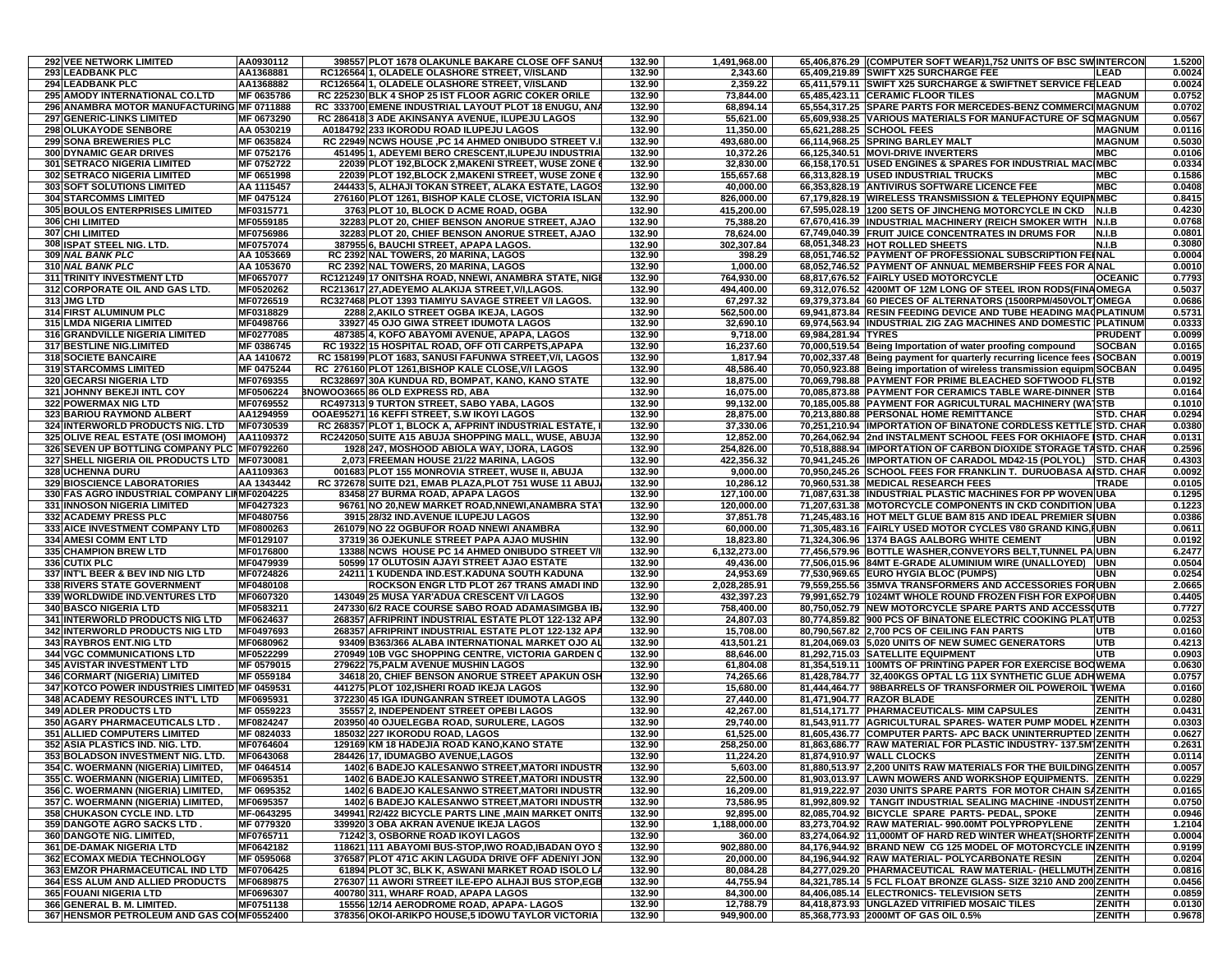| 368 HOESCH PIPE MILLS LTD.                     | MF 0489252 | 13688 HENRY CARR STREET, IKEJA INDUSTRIAL ESTATE             | 132.90           | 498,999.00   | 85,867,772.93 636.600MT OF HOT ROLLED STEEL COILS                       | <b>ZENITH</b>   | 0.5084 |
|------------------------------------------------|------------|--------------------------------------------------------------|------------------|--------------|-------------------------------------------------------------------------|-----------------|--------|
| 369 IMPERIO INTERNATIONAL LTD                  | MF0941808  | 357227 PLOT6 AYODELE DIYAN ROAD IKEJA INDUSTRIAL             | 132.90           | 107,532.51   | 85,975,305.44 INDUSTRIAL MACHINERY- INJECTION MACHINE, M ZENITH         |                 | 0.1096 |
| 370 INDO NIGERIA INVESTMENTS LTD               | MF0749180  | 475860 9 OYADARIN STR OYADARIN ESTATE SABO YABA              | 132.90           | 13,050.00    | 85,988,355.44   ELECTRIC COOKING STOVE                                  | <b>ZENITH</b>   | 0.0133 |
| 371 ISHA VENTURES LIMITED                      | MF0800647  | 242713 10.IDOLUWO STREET IDUMOTA LAGOS                       | 132.90           | 9,200.00     | 85.997.555.44 DOOR LOCKS                                                | <b>ZENITH</b>   | 0.0094 |
| 372 ISHA VENTURES LIMITED                      | MF0800696  | 242713 10, IDOLUWO STREET IDUMOTA LAGOS                      | 132.90           | 11,380.00    | 86.008.935.44 BOLTS.HOOKS AND PAINT BRUSH                               | ZENITH          | 0.0116 |
| 373 ISHA VENTURES LIMITED                      | MF0800636  | 242713 10, IDOLUWO STREET IDUMOTA LAGOS                      | 132.90           | 17,250.00    | 86,026,185.44 NAILS                                                     | ZENITH          | 0.0176 |
| 374 JERUTI INDUSTRIAL SERVICES LTD             | MF 0749624 | 386321 109, OYADIRAN ESTATE SABO YABA LAGOS                  | 132.90           | 4,000.00     | 86,030,185.44  INDUSTRIAL MACHINERY- SEWAGE PUMP, MBH-10ZENITH          |                 | 0.0041 |
| 375 KGM INDUSTRIES NIGERIA LTD                 | MF 0637171 | 118795 CHESEBROUGH WAY, BLOCK A, PLOT 6 ISOLO. SO            | 132.90           | 60,201.58    | 86,090,387.02 RAW MATERIAL FOR PLASTIC INDUSTRY- POLYPIZENITH           |                 | 0.0613 |
| 376 KNEIPE NIG. LTD                            | MF 0765139 | 36887 12, AERODROME ROAD APAPA LAGOS                         | 132.90           | 794,297.72   | 86,884,684.74 DANO POWDERED MILK                                        | <b>ZENITH</b>   | 0.8092 |
| 377 KOLORKOTE NIG. LTD                         | MF0639950  | 45814   INDUSTRIAL ESTATE ,IDIROKO ROAD, OTA,OGUN            | 132.90           | 278.400.00   | 87,163,084.74 120.00MT OF ALUMINIUM COILED SHEETS OF ALUZENITH          |                 | 0.2836 |
| 378 KRISHAN NIG. LTD                           | MF 0642356 | 468413 2, TOWRY STREET, OFF CATHOLIC MISSION STREE           | 132.90           | 9,869.55     | 87,172,954.29 HAND TOOLS- HAMMER, SPANNER                               | ZENITH          | 0.0101 |
| 379 KRISHAN NIG. LTD                           | MF 0642392 | 468413 2, TOWRY STREET, OFF CATHOLIC MISSION STREE           | 132.90           | 60,000.00    | 87,232,954.29 AGRICULTURAL MACHINERY- PRIME MOVER                       | <b>ZENITH</b>   | 0.0611 |
| <b>380 LA ROCHE EQUIPMENT NIG. LTD</b>         | MF0697391  | 410954 PLOT 64A AMUWO ODOFIN COMMERCIAL AMUWO                | 132.90           | 17,696.00    | 87,250,650.29 INDUSTRIAL EQUIPMENT- SISAL TOW (NEW)                     | <b>ZENITH</b>   | 0.0180 |
| 381 LUCKY FIBRES NIG. LTD.                     | MF0765457  | 87644 56 AWOLOWO ROAD, IKOYI, LAGOS.                         | 132.90           | 59.53        | 87,250,709.82 RAW MATERIAL- LIMANOLC 167(SHORT FALL                     | <b>ZENITH</b>   | 0.0001 |
| 382 LUCKY FIBRES NIG. LTD.                     | MF0736076  | 87644 56 AWOLOWO ROAD, IKOYI, LAGOS.                         | 132.90           | 31,215.00    | 87,281,924.82 CARPET MAKING MATERIAL - PIGMENTS - FILOFII ZENITH        |                 | 0.0318 |
| 383 MAGCHEM NIG. LIMITED                       | MF0707937  | 462888 PLOT 9 KOLEX AVENUE, AJAO ESTATE, ISOLO, LAGO         | 132.90           | 42,608.59    | 87,324,533.41 RAW MATERIAL- ARTIFICIAL RESIN - LD FILM BF5 ZENITH       |                 | 0.0434 |
|                                                |            | 467093 16, IJORA CAUSEWAY, INTRA MOTOR YARD, IJORA           |                  |              |                                                                         |                 |        |
| 384 MERCURY SOUND IND. LTD.                    | MF0639105  |                                                              | 132.90           | 6,600.00     | 87,331,133.41 HOUSEWARE- GLASSWARE                                      | ZENITH          | 0.0067 |
| <b>385 MINL LIMITED</b>                        | MF 0637019 | 278741 21/23, ABIMBOLA STREET ISOLO INDUSTRIAL EST.          | 132.90           | 1,850.00     | 87,332,983.41 INDUSTRIAL RAW MATERIAL-ROPP CAPS                         | ZENITH          | 0.0019 |
| 386 MINL LIMITED                               | MF 0637009 | 278741 21/23, ABIMBOLA STREET ISOLO INDUSTRIAL EST/          | 132.90           | 9,615.85     | 87,342,599.26 CRUCIBLE FURNACE, MOTOR, FAN AND PUMPS                    | <b>ZENITH</b>   | 0.0098 |
| <b>387 MINL LIMITED</b>                        | MF 0637020 | 278741 21/23, ABIMBOLA STREET ISOLO INDUSTRIAL EST/          | 132.90           | 93,313.92    | 87,435,913.18 ALUMINIUM SHEET/COIL                                      | ZENITH          | 0.0951 |
| 388 NICE WAY INTERNATIONAL LTD                 | MF 0507993 | 456401 241, KOFO ABAYOMI STREET, VICTORIA ISLAND LA          | 132.90           | 34,312.50    | 87,470,225.68 HOUSEHOLD ITEM- IRONING BOARD                             | ZENITH          | 0.0350 |
| 389 NIGERIAN BALL-POINT PEN INDUSTRIMF0765761  |            | 10744 ISRAEL ADEBAJO CLOSE IKEJA INDUSTRIAL ESTA             | 132.90           | 72,498.00    | 87,542,723.68 INDUSTRIAL RAW MATERIAL- POLYPROPYLENE HZENITH            |                 | 0.0739 |
| 390 NIGERIAN BOTTLING COMPANY PLC . MF0639876  |            | 902 NBC HOUSE, OYINGBO, EBUTE-METTA, LAGOS.                  | 132.90           | 1,281.44     | 87,544,005.12 EVA CLOSURES                                              | ZENITH          | 0.0013 |
| 391 PLANTGERIA COMPANY LIMITED                 | MF0621796  | 44076 4 HINDERER ROAD, APAPA GRA, APAPA, LAGOS               | 132.90           | 22,132.32    | 87,566,137.44 ELECTRIC TRANSFORMERS                                     | <b>ZENITH</b>   | 0.0225 |
| 392 POWER SYSTEM TECH. LTD                     | MF 0824237 | 298257 91, BODE THOMAS STREET SURULERE LAGOS                 | 132.90           | 65,803.00    | 87,631,940.44 REDUNDANT PARALLEL UNINTERRUPTED POWEIZENITH              |                 | 0.0670 |
| 393 PZ INDUSTRIES LIMITED.                     | AA 0952783 | 693 45/47, TOWN PLANNING WAY, ILUPEJU INDUSTRIAL             | 132.90           | 87,136.45    | 87,719,076.89 REMITTANCE OF ROYALTY FEES FOR NOVEMBERZENITH             |                 | 0.0888 |
| 394 RMAITI NIG. LIMITED                        | MF0637366  | 496197 11/13 WAREHOUSE ROAD, APAPA, LAGOS                    | 132.90           | 12,475.18    | 87,731,552.07 CERAMIC TILES                                             | ZENITH          | 0.0127 |
| <b>395 SAMRECK NIGERIA LTD</b>                 | MF0508019  | 92656 49 IGA IDUGARAN STREET IDUMOTA 49 IGA IDUNG            | 132.90           | 45,717.30    | 87,777,269.37   TELEVISION ANTENNA                                      | ZENITH          | 0.0466 |
| <b>396 VALUE CONCERNS LTD.</b>                 | MF 0566909 | 431153 75, OREGUN ROAD, IKEJA. LAGOS                         | 132.90           | 39,896.96    | 87,817,166.33 PLASTER OF PARIS & BINDER                                 | <b>ZENITH</b>   | 0.0406 |
| 397 WHITEHALL MULTINATIONAL LTD                | MF0639756  | 381376 71A MARINE ROAD APAPA LAGOS                           | 132.90           | 21,933.00    | 87,839,099.33 ELECTRIC MATERIALS - SWITCHES, BULBS CHONZENITH           |                 | 0.0223 |
| <b>398 VISTA INTERNATIONAL LIMITED</b>         | MF0621847  | 208914 PLOT 44, BLOCK 1, JIMOH ODUTOLA STREET, OFF           | 132.89           | 229,537.37   | 88.068.636.70 SHEETS OF WRITING PAPER (CREAM WOVE) - RAIACCESS          |                 | 0.2338 |
| <b>399 NYCIL LIMITED</b>                       | MF0711744  |                                                              | 132.89           |              | 88.077.659.76 AMMONIA 25%                                               |                 | 0.0092 |
|                                                |            | 27148 24 TALABI STR OFF ADENIYI JONES AV. IKEJA              |                  | 9,023.06     |                                                                         | AFRI            |        |
| 400 Botad General Ltd                          | MF 0150872 | RC 44230 1 E, Ligali Ayorinde Street, Victoria Island, Lagos | 132.89           | 67,000.00    | 88,144,659.76 Proteus, X-Ray System (Goods Are New)                     | Capital         | 0.0683 |
| 401 Globe Packaging Nig Ltd                    | MF 0465033 | RC 31561 22, Musa Yar'adua Street, Victoria Island, Lagos    | 132.89           | 235.806.73   | 88,380,466.49 Laminated Wrappers and Flowrap For Packing Unil Capital   |                 | 0.2402 |
| 402 Murphy Ruky Commercial Ent.Ltd             | MF 0786413 | RC 502871 166, Adeniji Adele Street, Lagos                   | 132.89           | 317,202.00   | 88,697,668.49 Instant Milk Powder                                       | Capital         | 0.3231 |
| <b>403 O.G.CHUMA STORES NIG.LTD</b>            | MF0378084  | RC63849 25 NEW MARKET ROAD NNEWI ANAMBRA STATE               | 132.89           | 90,000.00    | 88,787,668.49 NEW MOTOR/MOTOR-CYCLE SPARE PARTS                         | <b>CITIZENS</b> | 0.0917 |
| <b>404 A &amp; P FOODS LTD</b>                 | MF0589948  | RC87352 2 HENRY CARR STREET, IKEJA, LAGOS STATE              | 132.89           | 55,835.00    | 88,843,503.49 BISCUIT PACKAGING MACHINES                                | <b>DBL</b>      | 0.0569 |
| <b>405 DEEKAY &amp; SONS NIG LTD</b>           | MF0703210  | RC9641 239C KOFO ABAYOMI STREET, VICTORIA ISLAND.            | 132.89           | 22,360.00    | 88,865,863.49 INDUSTRIAL FANS                                           | <b>DBL</b>      | 0.0228 |
| 406 SUNFLAG (NIGERIA) LIMITED                  | MF 0666166 | RC 2651 PLOTS 37/39 IGANMU INDUSTRIAL ESTATE ,IGANM          | 132.89           | 146,500.00   | 89,012,363.49 POLYETHYLENE TEREPHTHALATE CHIPS                          | <b>EIB</b>      | 0.1492 |
| <b>407 INFINTY TYRES LIMITED</b>               | MF0691273  | RC44960 PLOT 233, NO 35, ADEOLA ODEKU STREET V/ISLAN         | 132.89           | 39,505.00    | 89,051,868.49 TYRES                                                     | <b>ETB</b>      | 0.0402 |
| 408 DAILY NEED IND.LTD.                        | AA1093657  | 25258 24 OROGIRI STREET, LAGOS                               | 132.89           | 11,666.50    | 89,063,534.99 SCHOOL FEES - GEORGIA STATE UNIVERSITY - OFBN             |                 | 0.0119 |
| <b>409 NYCIL LIMITED</b>                       | MF0711742  | 27148 24, TALABI STREET, IKEJA, LAGOS                        | 132.89           | 99,944.00    | 89,163,478.99 BUTYL ACRYLETE - INDUSTRIAL CHEMICAL                      | <b>FBN</b>      | 0.1018 |
| 410 VEE NETWORKS LTD.                          | MF0668469  | 398557 27, ADEYEMO ALAKIJA STREET VICTORIA ISLAND            | 132.89           | 492,869.00   | 89,656,347.99 GSM EQUIPMENT - MICROWAVE PDIC SYSTEM                     | <b>FBN</b>      | 0.5021 |
| 411 VEE NETWORKS LTD.                          | MF0668465  | 398557 27, ADEYEMO ALAKIJA STREET VICTORIA ISLAND            | 132.89           | 182,160.00   | 89,838,507.99 FEED THROUGH PLATE ASSEMBLY - COMMUNICAFBN                |                 | 0.1856 |
| 412 VEE NETWORKS LTD.                          | MF0668470  | 398557 27, ADEYEMO ALAKIJA STREET VICTORIA ISLAND,           | 132.89           | 607,902.88   | 90,446,410.87 ANTENNA, CITYLINK - SPARE PARTS FOR GSM EQFBN             |                 | 0.6193 |
| 413 VEE NETWORKS LTD.                          | MF0668472  | 398557 27, ADEYEMO ALAKIJA STREET VICTORIA ISLAND,           | 132.89           | 2,729,280.00 | 93,175,690.87 HARRIS RADIO EQUIPMENT                                    | <b>FBN</b>      | 2.7804 |
| <b>414 NIGERIAN BREWERIES PLC</b>              | AA1029554  | NIGERIAN BREWERIES LIMITED. IGANMU HOUSE,<br>RC 613          | 132.89           | 253,060.60   | 93,428,751.47 Payment of Gulder royalty for the period July to set FCMB |                 | 0.2578 |
|                                                |            | <b>RC 613</b><br>NIGERIAN BREWERIES LIMITED. IGANMU HOUSE,   |                  |              |                                                                         |                 | 0.0173 |
| <b>415 NIGERIAN BREWERIES PLC</b>              | AA1029556  |                                                              | 132.89<br>132.89 | 16,971.77    | 93,445,723.24 Payment of Amstel malta royalty for the period July FCMB  |                 | 0.2627 |
| <b>416 CHELLARAMS PLC</b>                      | MF 0798418 | RC 639 2, GORIOLA STREET, V/I, LAGOS                         |                  | 257,887.50   | 93,703,610.74  IMPORTATION OF 172.5MT LOW DENSITY POLYET FSB            |                 |        |
| <b>417 FSB INTERNATIONAL BANK PLC</b>          | AA 0735044 | RC 128600 23, AWOLOWO ROAD, IKOYI, LAGOS                     | 132.89           | 9,564.00     | 93,713,174.74 PAYMENT OF REUTERS FEES FOR 1ST QUARTER FSB               |                 | 0.0097 |
| 418 DARSEF ENT. LTD.                           | MF0748432  | 220179 PLOT H, ILUPEJU ESTATES OFF AGEGE MOTOR RO            | 132.89           | 40,000.00    | 93,753,174.74 50 TONS OF PLAIN PAPERS IN REELS                          | <b>GLOBAL</b>   | 0.0407 |
| 419 DARSEF ENT. LTD.                           | MF0748437  | 220179 PLOT H, ILUPEJU ESTATES OFF AGEGE MOTOR RO            | 132.89           | 21,299.00    | 93,774,473.74 200 TONS OF WHITE PRINTING BOARD IN SHEETS GLOBAL         |                 | 0.0217 |
| 420 DARSEF ENT. LTD.                           | MF0591518  | 220179 PLOT H, ILUPEJU ESTATES OFF AGEGE MOTOR RO            | 132.89           | 122.014.00   | 93,896,487.74 150 TONS COLOURED PRINTING PAPER IN REELS GLOBAL          |                 | 0.1243 |
| 421 EURAFRIC OIL AND COASTAL SERVIOMF0753147   |            | 276454 24B, MARINHO DRIVE, V/I, LAGOS                        | 132.89           | 2,226,000.00 | 96,122,487.74 5000 MTS OF A.G.O.                                        | <b>GLOBAL</b>   | 2.2677 |
| 422 ORACLE AIRTIME SALES (PTY) LTD.            | AA1090861  | NON RES. 1379, TIAMIYU SAVAGE STREET, V/I, LAGOS             | 132.89           | 168,377.61   | 96,290,865.35 ADVERTISEMENT OUTSIDE NIGERIA - CNN, SUPENGLOBAL          |                 | 0.1715 |
| <b>423 REGATTA INDUSTRIES LTD.</b>             | MF0753065  | 290623 44, DOCEMO STREET, LAGOS                              | 132.89           | 18,500.00    | 96.309.365.35 TOULENE, SEOLEXE - CHEMICALS USED FOR PAI GLOBAL          |                 | 0.0188 |
| <b>424 ADAMORE (NIG) LTD</b>                   | MF0610270  | 160280 10A JOEL OGUNNAIKE STREET, IKEJA GRA LAGOS            | 132.89           | 57,936.96    | 96,367,302.31 AGRO VETERNARY AND LIVESTOCK PRODUCTS GUARANT             |                 | 0.0590 |
| <b>425 RIGIDPAK CONTAINERS LIMITED</b>         | MF0688904  | 26094 PLOTS 1-3 OLD JOS ROAD ZARIA, KADUNA STATE             | 132.89           | 39,510.45    | 96,406,812.76 KRAFT LINER BOARD PAPER (PRINCIPAL RAW M/GUARANT          |                 | 0.0403 |
| <b>426 RITZ TECHNOLOGIES LTD</b>               | MF0620228  | 463111 PLOT 44, BLOCK J, JIMOH ODUTOLA STREET, OFF           | 132.89           | 396,755.98   | 96,803,568.74 WRITING AND PRINTING PAPER IN SHEETS 70-80 GUARANT        |                 | 0.4042 |
| <b>427 SPANPHARM NIGERIA LIMITED</b>           | MF 0788325 | RC 104472 49A OGUNDANA STREET OFF ALLEN AVENUE IKE.          | 132.89           | 21,352.00    | 96,824,920.74 PHARMACEUTICALS - NAPTRENE CAPSULES (TE GUARDIAN          |                 | 0.0218 |
| <b>428 EVANS MEDICAL PLC</b>                   | MF0711449  | RC 1161 KM 32, LAGOS BADAGRY EXP-WAY, AGBARA IND.            | 132.89           | 31,757.16    | 96,856,677.90 PRINTED CAPS WITH EVANS DESIGN (PHARM. MAINDO             |                 | 0.0324 |
| <b>429 EVANS MEDICAL PLC</b>                   | MF0674962  | RC 1161 KM 32, LAGOS BADAGRY EXP-WAY, AGBARA IND.            | 132.89           | 35,992.25    | 96,892,670.15 MENTHOL CRYTALS AND SODIUM CARBOXYL (PHINDO               |                 | 0.0367 |
| 430 ANYAELE JOHNSON PUBLISHERS LIMMF0648150    |            | 275460 10 ADEKOYA STREET IKATE SURULERE, LAGOS.              | 132.89           | 146,524.95   | 97,039,195.10   300MT OF RAW MATERIALS FOR EXERCISE BOOIINTERCON        |                 | 0.1493 |
| <b>431 VEE NETWORK LIMITED</b>                 | MF0736497  | 398557 PLOT 1678 OLAKUNLE BAKARE CLOSE OFF SANUS             | 132.89           | 643,037.85   | 97.682.232.95 1 UNIT ERICSSON MOBILE TELEPHONE GSM TRAIINTERCON         |                 | 0.6551 |
| 432 COMPUTER INFORMATIONS SYSTEMSMF 0752051    |            | 426895 PLOT 1682 SANUSI FAFUNWA STREET, VICTORIA IS          | 132.89           | 185,264.44   | 97,867,497.39 COMPUTER ACCESSORIES                                      | <b>MBC</b>      | 0.1887 |
| 433 COMPUTER INFORMATIONS SYSTEMSMF 0752056    |            | 426895 PLOT 1682 SANUSI FAFUNWA STREET, VICTORIA IS          | 132.89           | 357,552.31   | 98,225,049.70 COMPUTER HARDWARE, PRINTERS AND ACCESSMBC                 |                 | 0.3643 |
| <b>434 EMEL ENTERPRISES LIMITED</b>            | MF 0752150 | 28701 136/138 NNAMDI AZIKIWE STREET, LAGOS                   | 132.89           | 98,181.00    | 98,323,230.70 LIGHT BULBS                                               | <b>MBC</b>      | 0.1000 |
|                                                | MF 0752121 | 28701 136/138 NNAMDI AZIKIWE STREET, LAGOS                   | 132.89           | 10,880.00    | 98,334,110.70 GLASSWARE                                                 | <b>MBC</b>      | 0.0111 |
| <b>435 EMEL ENTERPRISES LIMITED</b>            |            |                                                              |                  |              |                                                                         |                 |        |
| <b>436 EMEL ENTERPRISES LIMITED</b>            | MF 0752132 | 28701 136/138 NNAMDI AZIKIWE STREET, LAGOS                   | 132.89           | 7,879.00     | 98,341,989.70 GLASS GLOBES                                              | <b>MBC</b>      | 0.0080 |
| <b>437 EMEL ENTERPRISES LIMITED</b>            | MF 0752145 | 28701 136/138 NNAMDI AZIKIWE STREET, LAGOS                   | 132.89           | 11,477.00    | 98,353,466.70 TEA CUP SETS                                              | <b>MBC</b>      | 0.0117 |
| <b>438 EMEL ENTERPRISES LIMITED</b>            | MF 0752144 | 28701 136/138 NNAMDI AZIKIWE STREET, LAGOS                   | 132.89           | 10,125.00    | 98,363,591.70 CASSEROLE SETS                                            | <b>MBC</b>      | 0.0103 |
| <b>439 EMEL ENTERPRISES LIMITED</b>            | MF 0752137 | 28701 136/138 NNAMDI AZIKIWE STREET, LAGOS                   | 132.89           | 110,712.00   | 98,474,303.70 KEROSENE STOVES                                           | <b>NBC</b>      | 0.1128 |
| <b>440 EMEL ENTERPRISES LIMITED</b>            | MF 0752109 | 28701 136/138 NNAMDI AZIKIWE STREET, LAGOS                   | 132.89           | 11,363.00    | 98,485,666.70 DINNER SETS                                               | <b>MBC</b>      | 0.0116 |
| <b>441 EMEL ENTERPRISES LIMITED</b>            | MF 0651727 | 28701 136/138 NNAMDI AZIKIWE STREET, LAGOS                   | 132.89           | 76,289.00    | 98,561,955.70 HURRICANE LANTERNS                                        | <b>MBC</b>      | 0.0777 |
| 442 LAMBERT SOMEC NIGERIA LIMITED MF 0752952   |            | 420429 PLOT 26/28 TRANS-AMADI INDUSTRIAL LAYOUT, PA          | 132.89           | 24,395.41    | 98,586,351.11 FLEXIBLE SLEEVES AND VALVES                               | <b>MBC</b>      | 0.0249 |
| 443 LAMBERT SOMEC NIGERIA LIMITED   MF 0752442 |            | 420429 PLOT 26/28 TRANS-AMADI INDUSTRIAL LAYOUT, P/          | 132.89           | 8,287.60     | 98,594,638.71 COPRAX PIPES AND FITTINGS                                 | <b>MBC</b>      | 0.0084 |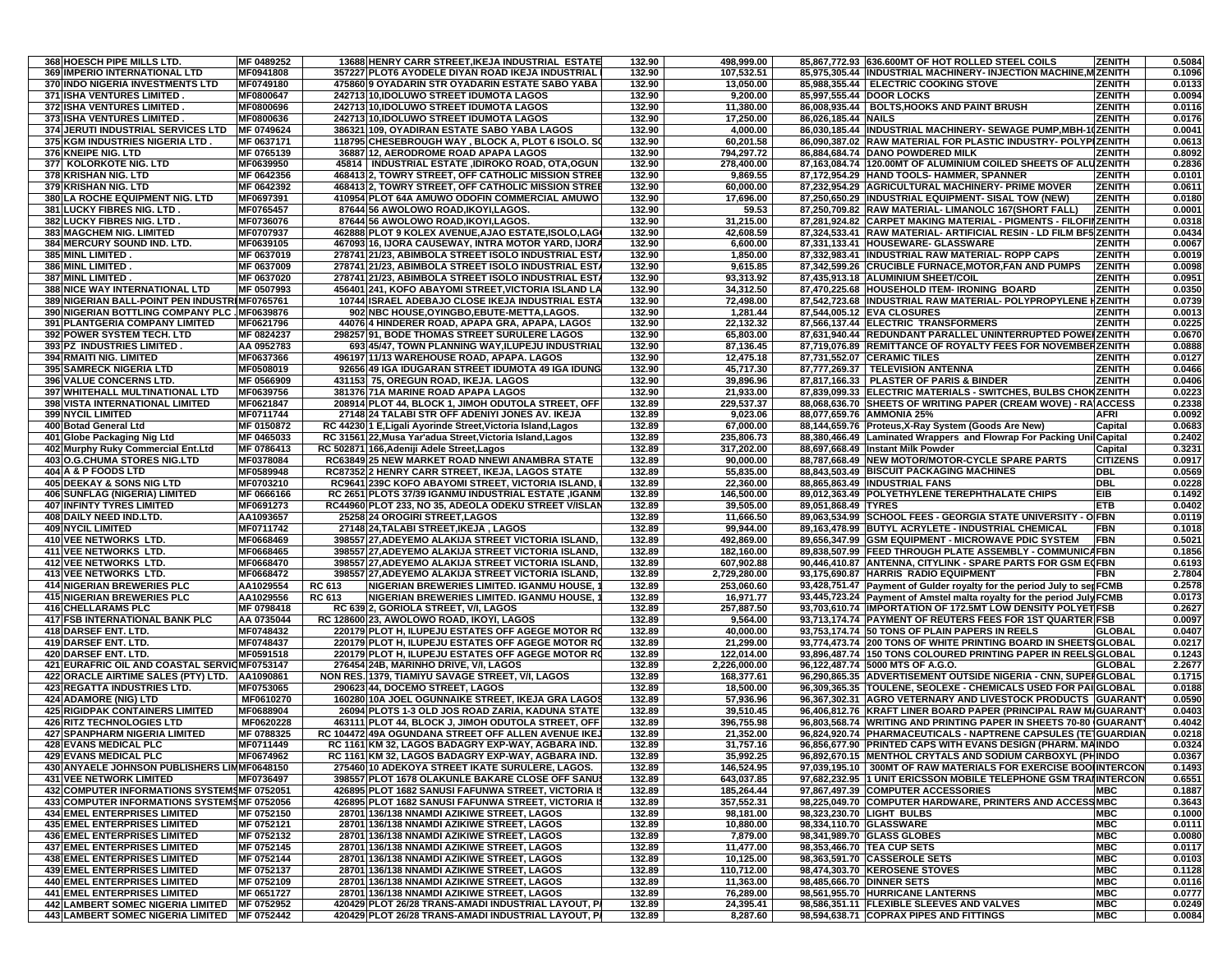|     | <b>444 RHODIA NIGERIA LIMITED</b>                                                             | MF 0517816              | 177129 32B,LADIPO OLUWOLE AVENUE, IKEJA                                                                 | 132.89           | 50,000.00               |                            | 98,644,638.71 METRO BENZOATE SULPHADOXINE CHEMICALS MBC                                                                            |                                | 0.0509           |
|-----|-----------------------------------------------------------------------------------------------|-------------------------|---------------------------------------------------------------------------------------------------------|------------------|-------------------------|----------------------------|------------------------------------------------------------------------------------------------------------------------------------|--------------------------------|------------------|
|     | 445 AVON CROWNCAPS & CONTAINERS MF0628578                                                     |                         | 22940 22A MUSA YAR'ADUA STREET. V/I LAGOS                                                               | 132.89           | 90.187.38               |                            | 98,734,826.09 REFINED COPPER WIRE                                                                                                  | <b>N.I.B</b>                   | 0.0919           |
|     | 446 Global Ventures Nigeria Ltd                                                               | MF0707856               | RC21711 21, Olosa Street, Victoria Island, Lagos                                                        | 132.89           | 84,336.00               |                            | 98,819,162.09 Peak Evaporated Milk                                                                                                 | <b>NAMBL</b>                   | 0.0859           |
|     | 447 Midway Ventures Limited<br><b>448 CENTURY DYES &amp; CHEM LTD</b>                         | MF0696648<br>MF 0546300 | RC78434 31/32, Afariogun Street, Ajao Estate, Lagos<br>85302 PLT PC 30 AFRIBANK ST. V/IS                | 132.89<br>132.89 | 48,704.10<br>61,740.00  |                            | 98,867,866.19 Artificial Resins HD Blow PB 270<br>98,929,606.19 RAW MAT FOR DYESUFF - SULPHO TOBIAS                                | <b>NAMBL</b><br><b>REGENT</b>  | 0.0496<br>0.0629 |
|     | <b>449 CHURCHGATE NIG. LTD</b>                                                                | MF 0546788              | 10406 PLT PC 30 AFRIBANK ST. V/IS                                                                       | 132.89           | 31,468.38               |                            | 98,961,074.57 MARBLE TILES                                                                                                         | <b>REGENT</b>                  | 0.0321           |
|     | <b>450 NIGER SANITARY IND. LTD</b>                                                            | MF 0546871              | 3443 1, DAMSON STRT. OGBA IND.SCH., OGBA                                                                | 132.89           | 22,115.90               |                            | 98,983,190.47 RAW MAT.OUTER BAGS FOR SANITARY TOWEL(PREGENT                                                                        |                                | 0.0225           |
|     | <b>451 UNILEVER NIGERIA PLC</b>                                                               | MF0769020               | RC113 1 BILLINGSWAY ROAD, OREGUN, LAGOS                                                                 | 132.89           | 91,861.56               |                            | 99,075,052.03 PAYMENT FOR WHITE PETROLEUM JELLY BP                                                                                 | <b>STB</b>                     | 0.0936           |
|     | <b>452 UNILEVER NIGERIA PLC</b>                                                               | MF0769014               | RC113 1 BILLINGSWAY ROAD, OREGUN, LAGOS                                                                 | 132.89           | 314,160.00              |                            | 99,389,212.03 PAYMENT FOR SORBITOL 70% SOLUTION (INDOS STB                                                                         |                                | 0.3200           |
|     | <b>453 CHELLARAMS PLC</b>                                                                     | MF0730227               | 639 2, GORIOLA STREET, VICTORIA ISLAND, LAGOS                                                           | 132.89           | 59,160.00               |                            | 99.448.372.03 IIMPORTATION OF INSTANT FULLCREAM MILK POISTD. CHAR                                                                  |                                | 0.0603           |
|     | <b>454 CHELLARAMS PLC</b>                                                                     | MF0730097               | 639 2, GORIOLA STREET, VICTORIA ISLAND, LAGOS                                                           | 132.89           | 244,640.00              |                            | 99,693,012.03  IMPORTATION OF POLYMERIC POLYOL ALCUPOL STD. CHAR                                                                   |                                | 0.2492           |
|     | <b>455 CHELLARAMS PLC</b><br><b>456 CHELLARAMS PLC</b>                                        | MF0730464<br>MF0730718  | 639 2, GORIOLA STREET, VICTORIA ISLAND, LAGOS<br>639 2, GORIOLA STREET, VICTORIA ISLAND, LAGOS          | 132.89<br>132.89 | 66,000.00<br>132,880.00 |                            | 99,759,012.03 IMPORTATION OF MONOPROPYLENE GLYCOL US STD. CHAR<br>99,891,892.03  IMPORTATION OF POLYMERIC POLYOL ALCUPOL STD. CHAR |                                | 0.0672<br>0.1354 |
|     | <b>457 CHELLARAMS PLC</b>                                                                     | MF0730987               | 639 2, GORIOLA STREET, VICTORIA ISLAND, LAGOS                                                           | 132.89           | 67,416.00               |                            | 99,959,308.03  IMPORTATION OF ASSORTED SILICONE OIL TEGOSTD. CHAR                                                                  |                                | 0.0687           |
|     | 458 AVON CROWNCAPS & CONT.NIG PLC MF0628559                                                   |                         | 22940 22 MUSA YAR'ADUA STREET V/I LAGOS                                                                 | 132.89           | 18,942.50               |                            | 99,978,250.53 73 STEP OVAL SU P TINN RIVETS                                                                                        | <b>UBN</b>                     | 0.0193           |
|     | <b>459 DUNLOP NIG PLC</b>                                                                     | MF0668211               | 2736 234 M/MOHAMMED WAY YABA LAGOS                                                                      | 132.89           | 48,850.00               |                            | 100,027,100.53 NYLON FIBRE DIPPED & STRETCHED                                                                                      | <b>UBN</b>                     | 0.0498           |
|     | 460 MRS P N TAGBO                                                                             | AA1081666               | C/O U B N PLC I.B.D. 36 MARINA LAGOS                                                                    | 132.89           | 17,000.00               | 100,044,100.53 SCHOOL FEES |                                                                                                                                    | <b>UBN</b>                     | 0.0173           |
|     | <b>461 MULTITAN LTD</b>                                                                       | MF0607405               | 246447 PLOT 12 CHALLAWA IND EST.KANO                                                                    | 132.89           | 11,692.15               |                            | 100,055,792.68 TRITAN-NIMOSA (CHEMICAL FOR LEATHER IND.)                                                                           | <b>UBN</b>                     | 0.0119           |
|     | <b>462 SINO PP WOVEN BAG NIG LTD</b>                                                          | MF0695537               | 376316 KM 15 HADEJIA ROAD DANZAKI AREA KANC                                                             | 132.89           | 53,460.00               |                            | 100.109.252.68 49.5MT POLYPROPYLENE YARN GRADE (PRIME) UBN                                                                         |                                | 0.0545           |
|     | 463 WEST AFRICAN PORTLAND CEMENT IMF0675280                                                   |                         | 1858 1 ELEPHANT CEMENT ALAUSA IKEJA LAGOS                                                               | 132.89           | 268,853.56              |                            | 100,378,106.24 PLANT & EQUIPMENT FOR CEMENT MANFACTURIUBN                                                                          |                                | 0.2739           |
|     | 464 AVON CROWNCAPS & CONTAINERS LIMF 0628555<br>465 DANA PHARMACEUTICALS LIMITED   MF 0654334 |                         | 22940 22, MUSA YARADUA STREET, V/ ISLAND LAGOS<br>292251 54, MARINA, LAGOS                              | 132.89<br>132.89 | 15,764.35<br>40,933.28  |                            | 100,393,870.59 75PCS OF SPARE PARTS FOR 40P ANGELUS SEAWEMA<br>100,434,803.87   97.475MTS OF NATURAL POLYMER ESTHER                | <b>WEMA</b>                    | 0.0161<br>0.0417 |
|     | <b>466 S.B CHEMICALS LIMITED</b>                                                              | MF 0269379              | 201406 54, MARINA, LAGOS                                                                                | 132.89           | 56,718.94               |                            | 100,491,522.81   80MTS OF PARAFFIN WAX-CANDLE & COSMETIC WEMA                                                                      |                                | 0.0578           |
|     | 467 AVISAN METAL & PLASTIC INDUSTRIIMF 0824627                                                |                         | 96182 20 OREMEJI STREET, ILUPEJU., LAGOS.                                                               | 132.89           | 100,667.00              |                            | 100,592,189.81  INDUSTRIAL RAW MATERIAL- FILM GRADE LDPE ZENITH                                                                    |                                | 0.1026           |
|     | <b>468 BOC GASES NIG. PLC</b>                                                                 | MF0944425               | 2035 APAPA-OSHODI EXPRESS WAY ISOLO LAGOS                                                               | 132.89           | 323.42                  |                            | 100,592,513.23 VARIOUS CARBON DIOXIDE PLANT SPARE PART ZENITH                                                                      |                                | 0.0003           |
|     | 469 CEE BEN INVESTMENTS LIMITED.                                                              | MF0944961               | 261132 86A HERBERT MACAULAY WAY EBUTE-METTA LA                                                          | 132.89           | 175.12                  |                            | 100,592,688.35 NITRO CELLULOUS THINNER(SHORTFALL)                                                                                  | ZENITH                         | 0.0002           |
|     | <b>470 EGWUENU EDDY MARTINS</b>                                                               | AA1114287               | 41417 PLOT 290 AJOSE ADEOGUN STREET VICTORIA ISL.                                                       | 132.89           | 215.46                  |                            | 100,592,903.81 SCHOOL FEES FOR CHUKWUEMEKA EGWUENU (3ZENITH                                                                        |                                | 0.0002           |
|     | 471 ELBE PHARMA NIGERIA LIMITED.                                                              | MF0941366               | 202889 4, AKANBI DANMOLA STREET, IKOYI, LAGOS                                                           | 132.89           | 46,200.00               |                            | 100,639,103.81 PHARMACEUTICALS- BEEKO TABLETS                                                                                      | <b>ZENITH</b>                  | 0.0471           |
|     | 472 ELBE PHARMA NIGERIA LIMITED.                                                              | MF0941364               | 202889 4, AKANBI DANMOLA STREET, IKOYI, LAGOS                                                           | 132.89           | 64,444.05               |                            | 100,703,547.86 SOLOTONE PLUS CAPSULES, MULTIVITAMIN SOF ZENITH                                                                     |                                | 0.0657           |
| 474 | 473 ELBE PHARMA NIGERIA LIMITED.                                                              | MF0601106<br>MF0941365  | 202889 4, AKANBI DANMOLA STREET, IKOYI, LAGOS<br>202889 4, AKANBI DANMOLA STREET, IKOYI, LAGOS          | 132.89<br>132.89 | 71,444.00<br>78,540.00  |                            | 100,774,991.86 PHARMACEUTICALS- OCEANIC CAPSULES<br>100,853,531.86 SOLOTONE TABLETS MULTIVITAMINS- PHARMA(ZENITH                   | ZENITH                         | 0.0728<br>0.0800 |
|     | ELBE PHARMA NIGERIA LIMITED.<br>475 GENERAL MARBLE & GRANITE CO. L1MF 0695125                 |                         | 315471 BLOCK H, SHOP 1 OLANIYONU MARKET COKER BU                                                        | 132.89           | 412.41                  |                            | 100,853,944.27 POLISHED MARBLE TILES AND CUTTING MACHZENITH                                                                        |                                | 0.0004           |
|     | 476 GENERAL MARBLE & GRANITE CO. L1MF0695129                                                  |                         | 315471 BLOCK H, SHOP 1 OLANIYONU MARKET COKER BU                                                        | 132.89           | 55,573.83               |                            | 100,909,518.10 GRANITE TILES OF VARIOUS SIZE & COLOURS                                                                             | <b>ZENITH</b>                  | 0.0566           |
|     | <b>477 GM NIGERIA LIMITED</b>                                                                 | MF0758509               | 153503 17 CREEK ROAD APAPA LAGOS                                                                        | 132.89           | 25.58                   |                            | 100,909,543.68 VEHICLE SPARES- REARVIEW MIRROR, PEDAL(SHZENITH                                                                     |                                | 0.0000           |
|     | 478 JONCOD NIG. LTD.                                                                          | MF 0764063              | 51000 22, OJUELEGBA ROAD SURULERE, LAGOS                                                                | 132.89           | 87,775.00               |                            | 100,997,318.68   AGRICULTURAL MACHINERY SPARES - ALTERNA ZENITH                                                                    |                                | 0.0894           |
|     | 479 KOPEK CONSTRUCTION LTD.                                                                   | MF 0749911              | 116657 PLOT 1-3, FIRST AVE, OLUYOLE ESTATE, IBADAN O                                                    | 132.89           | 33,345.00               |                            | 101,030,663.68 CONSTRUCTION MACHINERY- SECOND HAND BLAZENITH                                                                       |                                | 0.0340           |
|     | <b>480 MASCOT ASSOCIATES LTD</b>                                                              | MF 0943951              | 174887 48 BORNU CRESCENT, APAPA LAGOS                                                                   | 132.89           | 63,002.43               |                            | 101,093,666.11 INDUSTRIAL MACHINERY- DEWATERING PUMP                                                                               | <b>ZENITH</b>                  | 0.0642           |
|     | 481 MINDONG YIHUA (NIG) COY LTD                                                               | MF0750885               | 462039 NO 1A DAKAR ROAD, APAPA, LAGOS                                                                   | 132.89           | 40,705.00               |                            | 101,134,371.11 SINGLE PHASE ALTERNATORS                                                                                            | <b>ZENITH</b>                  | 0.0415           |
|     | <b>482 PERPETUAL INDUSTRIES LIMITED</b>                                                       | MF0170234               | 470083 8, ITAPEJU STREET APAPA LAGOS                                                                    | 132.89           | 60,398.00               |                            | 101,194,769.11 ELECTRIC FAN PARTS - CHOKES, BALLETS                                                                                | ZENITH                         | 0.0615           |
| 483 | SEVEN-UP BOTTLING COMPANY PLC MF0792268<br>484 SPINTEX MILLS NIG. LTD.                        | MF 0695774              | 1928 247, MOSHOOD ABIOLA ROAD, IJORA, LAGOS.<br>6864 PLOT 37/38/39 IGANMU INDUSTRIAL ESTATE IGANN       | 132.89<br>132.89 | 0.04<br>7,258.87        |                            | 101,194,769.15 RAW MATERIAL- PEPSI COLA CONCENTRATE(SH<br>101,202,028.02 SPARE PARTS FOR TEXTILE MACHINERY-BALL BIZENITH           | <b>IZENITH</b>                 | 0.0000<br>0.0074 |
|     | <b>485 SUNOOR AGRO NIG. LTD</b>                                                               | MF0510625               | 464993 16 AWOYOKUN, OFF IKORODU ROAD LAGOS                                                              | 132.89           | 51.27                   |                            | 101,202,079.29 BICYCLE SPARES- SPOKE, PEDALS (SHORT FALL) ZENITH                                                                   |                                | 0.0001           |
|     | <b>486 SUNPLAST INDUSTRIES LIMITED</b>                                                        | MF0642413               | 28900 PLOT NO,4C ,BLOCK H ISOLO INDUSTRIAL SCHEM                                                        | 132.89           | 1,532.62                |                            | 101,203,611.91 RAW MATERIAL- ARTIFICIAL RESIN                                                                                      | ZENITH                         | 0.0016           |
|     | <b>487 VENTI LIMITED</b>                                                                      | MF0516555               | 314609 24 ADEOLA ODEKU STREET VICTORIA ISLAND LA                                                        | 132.89           | 39,204.34               |                            | 101,242,816.25 MY BOY INFANT BABY MILK                                                                                             | <b>ZENITH</b>                  | 0.0399           |
|     | <b>488 VIRAMSUN NIGERIA LIMITED</b>                                                           | MF0642427               | 25980 PLOT NO, 4C, BLOCK H ISOLO INDUSTRIAL SCHEM                                                       | 132.89           | 342.34                  |                            | 101,243,158.59 RUBBER TYRES(SHORTFALL)                                                                                             | <b>ZENITH</b>                  | 0.0003           |
|     | <b>489 WESTAC ENGINEERING NIG LTD.</b>                                                        | MF0263417               | 439861 385 IKORUDU ROAD LAGOS                                                                           | 132.89           | 16.00                   |                            | 101,243,174.59 GENERATING SET(SHORTFALL)                                                                                           | <b>ZENITH</b>                  | 0.0000           |
|     | 490 FRANCIS FISHERIES & AGRO ALLIED MF0492013                                                 |                         | RCLAZ139123 50B, IJAGUN ROAD, IJEBU-ODE, OGUN STATE                                                     | 132.88           | 21,494.38               |                            | 101,264,668.97 DANISH FISHMEAL                                                                                                     | <b>ASSURAN</b>                 | 0.0219           |
|     | 491 NIRA SOUNDS LABORATORY LTD                                                                | MF0450243               | RC353035 10, DUPE OTEGBOLA INDUSTRIAL WAY, OFF LAGO                                                     | 132.88           | 126,700.00              |                            | 101,391,368.97 POLYCABONATE (LEXAN OQJ020/1025-112)                                                                                | <b>ASSURAN</b>                 | 0.1291           |
|     | <b>492 O.M SIMONS NIGERIA LIMITED</b>                                                         | MF0547014<br>AA 1027516 | RC124825 9, ALHAJI TOKUNBO STREET, OFF TOYIN STREET,                                                    | 132.88<br>132.88 | 27,860.90<br>7,613.20   | 101,426,843.07 School Fees | 101,419,229.87 FERROUS SULPHATE AND ZINC OXIDE                                                                                     | <b>ASSURAN</b>                 | 0.0284<br>0.0078 |
|     | 493 Ayeni B.O<br>494 W.J Bush & Co Nig Ltd                                                    | MF 0651227              | 146B, Ligali Ayorinde Street, Victoria Island, Lagos<br>RC 966 168, Mission Road, Kano                  | 132.88           | 132,743.00              |                            | 101,559,586.07 Inedible Bleached Tallow                                                                                            | Capital<br>Capital             | 0.1352           |
|     | <b>495 CHARTERED BANK PLC</b>                                                                 | AA1414509               | RC116932 PLOT 1712 IDEJO STREET, VICTORIA ISLAND, LAGO                                                  | 132.88           | 11,735.13               |                            | 101,571,321.20 SUBSCRIPTION FEES                                                                                                   | <b>CHARTER</b>                 | 0.0120           |
|     | 496 DYS TROCCA VOTSESIA & COY LIMITIMF0758784                                                 |                         | RC1167 APAPA OSHODI EXPRESS WAY, KIRIKIRI, APAPA, L                                                     | 132.88           | 73,309.90               |                            | 101,644,631.10   ELECTRICAL EQUIPMENT WITH CAR PARTS & DC CHARTER                                                                  |                                | 0.0747           |
|     | <b>497 REMI KOLARINWA</b>                                                                     | AA1414408               | A0550323 PLOT 1712 IDEJO STREET, VICTORIA ISLAND, LAGO                                                  | 132.88           | 2,000.00                | 101,646,631.10 PTA         |                                                                                                                                    | <b>CHARTER</b>                 | 0.0020           |
|     | 498 WEST AFRICAN HOUSEHOLD UTILITIEMF0758890                                                  |                         | RC2710 3, ADENIYI JONES AVENUE, IKEJA, LAGOS                                                            | 132.88           | 36,300.00               |                            | 101,682,931.10 22MT ENAMEL FRITS AND 500KG ENAMEL PIGME CHARTER                                                                    |                                | 0.0370           |
|     | <b>499 CROWNSTAR INV LTD</b>                                                                  | MF0703937               | RC81823 13, EREKO STREET, 1ST FLOOR, IDUMOTA, LAGOS                                                     | 132.88           | 53,462.00               |                            | 101,736,393.10 RADIO CASSETTE RECORDERS                                                                                            | <b>DBL</b>                     | 0.0545           |
|     | 500 DIZENGOFF NIG LTD                                                                         | MF 0702031              | V 060026337 28. CREEK ROAD. APAPA. LAGOS STATE                                                          | 132.88           | 44,616.00               |                            | 101,781,009.10 KNAPSACK SPRAYERS - AGRICULTURAL IMPLEM DBL                                                                         |                                | 0.0454           |
|     | <b>501 DR. E. A BAKO</b><br>502 NUPLAS INDUSTRIES LIMITED                                     | AA1044223<br>MF 0701763 | A0134716 NNPC MEDICAL SERVICE, 1 OLU OBASANJO ROAI                                                      | 132.88           | 7,648.40                |                            | 101,788,657.50 TUTION FEE FOR MISS H. BAKO<br>101.825.774.76 20 MTPVC RIGID BLISTER FOIL & BEARINGS                                | <b>DBL</b><br><b>DBL</b>       | 0.0078           |
|     | 503 WEST AFRICAN BUILDING                                                                     | MF-0758888              | RC85800 6, KOLAWOLE SHONIBARE STREET, APAKUN INDU<br>RC31343 3 ADENIYI JONES AVENUE. IKEJA, LAGOS STATE | 132.88<br>132.88 | 37,117.26<br>26,200.00  |                            | 101,851,974.76 SPARE PARTS FOR GALVANIZING LINE(TURBO BIDBL                                                                        |                                | 0.0378<br>0.0267 |
|     | 504 AYANTUGA O A                                                                              | AA 0816510              | A0058436 7 BANKOLE STREET PEDRO SHOMOLU LAGOS                                                           | 132.88           | 5,000.00                | 101,856,974.76 SCHOOL FEES |                                                                                                                                    | <b>EIB</b>                     | 0.0051           |
|     | <b>505 FEDAX AND ASSOCIATES</b>                                                               | MF0798231               | ASB006361 26, ONITSHA ROAD, NNEWI, ANAMBRA STATE.                                                       | 132.88           | 307,500.00              |                            | 102,164,474.76 MOTORCYCLE PARTS FOR JINCHENG AX100-SID EQUITY                                                                      |                                | 0.3132           |
|     | 506 ARTY UNITED COMPANY NIGERIA LIMMF 0100708                                                 |                         | 18187 2ND FLOOR, 27 JOHN STREET, LAGOS                                                                  | 132.88           | 10,500.00               |                            | 102,174,974.76 6,000 CARTONS OF COOKING OIL (6 X 3 LITRES)                                                                         | <b>FBNMB</b>                   | 0.0107           |
|     | 507 DUNLOP NIGERIA PLC                                                                        | MF 0575014              | 2736 OBA AKRAN AVENUE, IKEJA, LAGOS                                                                     | 132.88           | 72,150.00               |                            | 102,247,124.76 BEAD WRAPPING MACHINE                                                                                               | <b>FBNMB</b>                   | 0.0735           |
|     | 508 DUNLOP NIGERIA PLC                                                                        | MF 0563523              | 2736 OBA AKRAN AVENUE, IKEJA, LAGOS                                                                     | 132.88           | 69,128.00               |                            | 102,316,252.76 TYRE INSPECTION MACHINE                                                                                             | <b>FBNMB</b>                   | 0.0704           |
|     | 509 DUNLOP NIGERIA PLC                                                                        | MF 0563525              | 2736 OBA AKRAN AVENUE, IKEJA, LAGOS                                                                     | 132.88           | 48,288.00               |                            | 102,364,540.76 TYRE TRIMMING MACHINE                                                                                               | <b>FBNMB</b>                   | 0.0492           |
|     | 510 LIBERTY INDUSTRIES LIMITED                                                                | MF 0325767<br>MF0336904 | 21173 17 FATAI ATERE WAY, MATORI INDUSTRIAL ESTAT                                                       | 132.88           | 24,000.00               |                            | 102,388,540.76 102 MT OF POLYPROPYLENE                                                                                             | <b>FBNMB</b><br><b>GUARANT</b> | 0.0244           |
|     | 511 R&R INDUSTRIES LTD<br>512 SANDLE FARMS (NIG) LTD                                          | MF0609818               | 22936 KM 8, HADEJIA ROAD, KANO<br>133006 20 SERE CLOSE, ILUPEJU ESTATE, LAGOS STATE                     | 132.88<br>132.88 | 5,200.00<br>28,000.00   |                            | 102,393,740.76 FILM EXTRUDING MACHINE PARTS<br>102.421.740.76 CKD COMPONENT TO ASSEMBLE BICYCLES                                   | <b>GUARANT</b>                 | 0.0053<br>0.0285 |
|     | 513 WEST AFRICA HOUSEHOLD UTILITIES MF0770046                                                 |                         | 2710 3, ADENIYI JONES AVENUE, IKEJA LAGOS                                                               | 132.88           | 73,755.00               |                            | 102,495,495.76 GRINDING BALLS, GAS BURNER WITH ACCESSORGUARANT                                                                     |                                | 0.0751           |
|     | 514 CEMENT COMPANY OF NORTHERN NI AA0771623                                                   |                         | 3111 KALAMBAINA ROAD, SOKOTO, NIGERIA                                                                   | 132.88           | 961,970.66              |                            | 103,457,466.42 PAYMENT OF TECHNICAL FEES TO SCANCEM INTIBTC                                                                        |                                | 0.9799           |
|     | 515 CEMENT COMPANY OF NORTHERN NIMF0215946                                                    |                         | 3111 KALAMBAINA ROAD, SOKOTO, NIGERIA                                                                   | 132.88           | 12,935.88               |                            | 103,470,402.30 3 PIECES THREE-PHASE TACHO-GENERATOR SP/IBTC                                                                        |                                | 0.0132           |
|     | 516 CEMENT COMPANY OF NORTHERN NIMF0215938                                                    |                         | 3111 KALAMBAINA ROAD, SOKOTO, NIGERIA                                                                   | 132.88           | 3,956.85                |                            | 103,474,359.15 8 PIECES RUBBER COMPENSATOR SIZE 300 AS PIBTC                                                                       |                                | 0.0040           |
|     | 517 CEMENT COMPANY OF NORTHERN NIMF0214003                                                    |                         | 3111 KALAMBAINA ROAD, SOKOTO, NIGERIA                                                                   | 132.88           | 3,748.05                |                            | 103,478,107.20 8 PIECES HBM LOAD CELL, TYPE Z6DF1/200KG WIBTC                                                                      |                                | 0.0038           |
|     | <b>518 NYCIL LIMITED</b>                                                                      | MF0604838               | RC 27148 24, TALABI STREET, OFF ADENIYI JONES AVENUE,                                                   | 132.88           | 63,362.14               |                            | 103,541,469.34 XYLENE (INDUSTRIAL RAW MATERIALS)                                                                                   | <b>INDO</b>                    | 0.0645           |
|     | 519 THERAPEUTIC LAB NIG. LTD.                                                                 | MF0729862               | RC 24732 372, IKORODU ROAD, MARYLAND, LAGOS                                                             | 132.88           | 18,748.92               |                            | 103,560,218.26 CYPROHEPTADINE (PHARM. FORMULATION)                                                                                 | <b>INDO</b>                    | 0.0191           |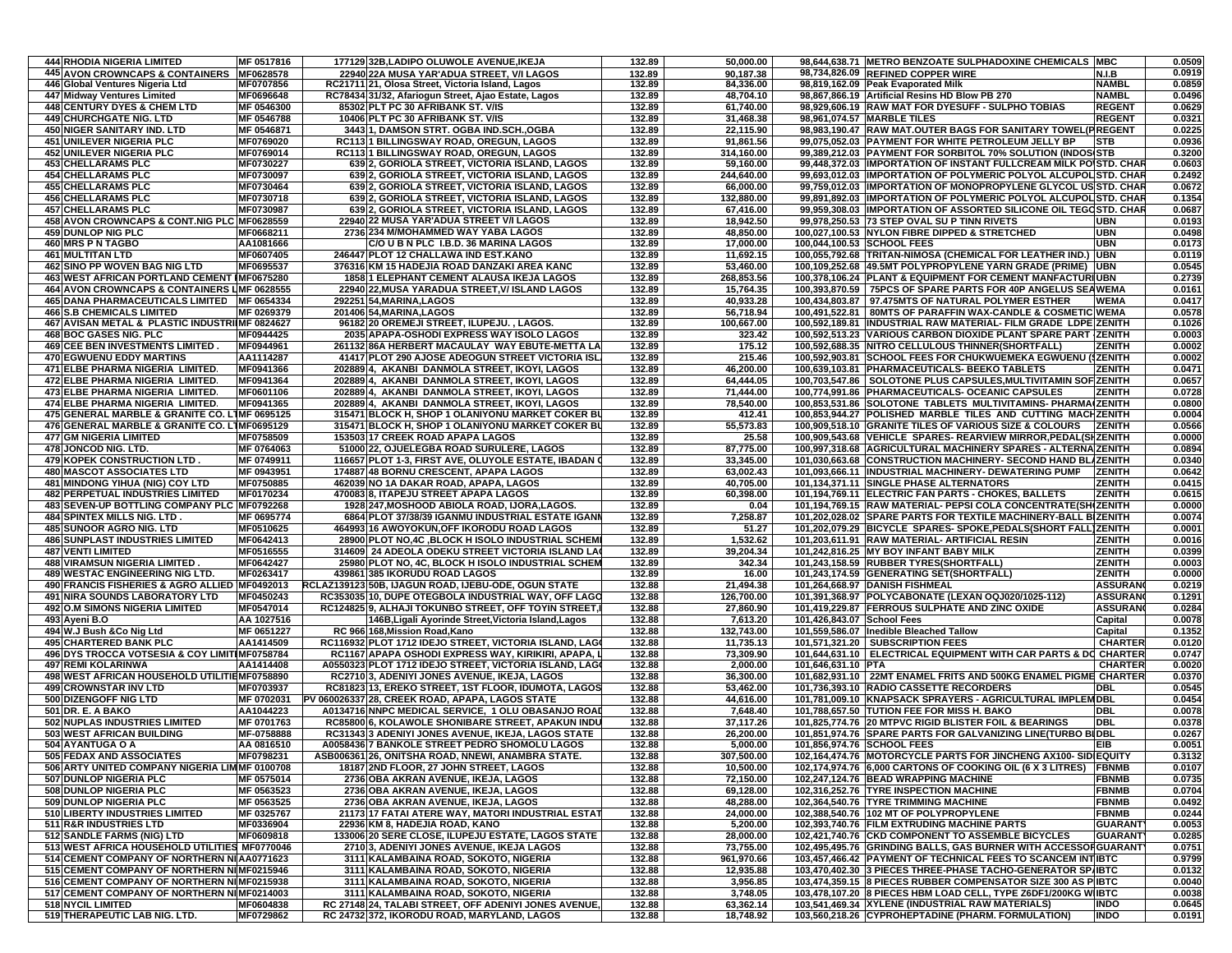| 520 NUTRIFOODS LIMITED                                                                            | MF 0739785               | 213712 PLOT 999C, DANMOLE STREET, VICTORIA ISLAND, L                                                                 | 132.88           | 247,000.00               |                            | 103,807,218.26 MONOSODIUM GLUTAMATE                                                                                                     | <b>MBC</b>                         | 0.2516           |
|---------------------------------------------------------------------------------------------------|--------------------------|----------------------------------------------------------------------------------------------------------------------|------------------|--------------------------|----------------------------|-----------------------------------------------------------------------------------------------------------------------------------------|------------------------------------|------------------|
| <b>521 PURECHEM INDUSTRIES LIMITED</b><br>522 NCR Nigeria Plc                                     | MF0602791<br>MF0701831   | 115657 19, TOWN PLANNING WAY, 2ND FLOOR, ILUPEJU                                                                     | 132.88<br>132.88 | 51,889.54<br>16,450.00   |                            | 103,859,107.80 INDUSTRIAL RAW MATERIALS - ANTHRACITE                                                                                    | <b>N.I.B</b><br><b>NAMBL</b>       | 0.0529<br>0.0168 |
| 523 Winco Foam Industries Ltd                                                                     | MF0563221                | RC751 6, Broad Street, Lagos<br>RC53774 17/19, Orishigun St., Off Ikorodu Rd, Lagos                                  | 132.88           | 82,000.00                |                            | 103,875,557.80 2 Units of Server<br>103,957,557.80 40 MT of TDI - COSMONATE T-AT (Raw Material)                                         | <b>NAMBL</b>                       | 0.0835           |
| 524 AFROCOMMERCE (W.A.) LTD                                                                       | MF0656085                | RC 3991 16 COMMERCIAL ROAD APAPA LAGOS                                                                               | 132.88           | 34,924.00                |                            | 103,992,481.80 2 PIECES FORKLIFT TRUCK                                                                                                  | <b>NATIONAL</b>                    | 0.0356           |
| 525 CAPITAL CONSORTIUM<br><b>526 KAAB INDUSTRIES LTD</b>                                          | MF0702720<br>MF0471796   | RC199161 5 IDOWU TAYLOR STREET V/I LAGOS<br>RC 382441 7 SALAKO STREET DOPEMU LAGOS                                   | 132.88<br>132.88 | 67,551.23<br>39,237.99   |                            | 104,060,033.03 10 FCL FLOAT PACIFIC/OBSCURED GLASS<br>104,099,271.02 CLEAR FLOAT GLASS                                                  | <b>NATIONAL</b><br><b>NATIONAL</b> | 0.0688<br>0.0400 |
| 527 OMNIA NIGERIA LTD                                                                             | MF0736736                | RC 32266 8 ADEYANJU DANIEL STREET APAPA LAGOS                                                                        | 132.88           | 10,775.60                |                            | 104,110,046.62 12PCS CONCRETE MIXERS TIGER & SPARE PARTINATIONAL                                                                        |                                    | 0.0110           |
| 528 OMNIA NIGERIA LTD                                                                             | MF0736737                | RC 32266 8 ADEYANJU DANIEL STREET APAPA LAGOS                                                                        | 132.88           | 49,427.15                |                            | 104,159,473.77 ALUMINIUM SHEET, GASKETS, BASE METAL & PL NATIONAL                                                                       |                                    | 0.0503           |
| 529 ONWARD FISHERIES NIG LTD<br>530 TEOLAKEM ENTERPRISES NIG LTD                                  | MF0671256<br>MF0516105   | RC 58808 225 APAPA ROAD IGANMU LAGOS<br>RC 353133 PLOT 5 BLOCK K ISOLO INDUSTRIAL ESTATE LAGO                        | 132.88<br>132.88 | 158,000.00<br>65,599.20  |                            | 104,317,473.77 4,275MT OF FROZEN FISH<br>104,383,072.97 28.80MTS OF ISO PROPYL ALCOHOL (IPA) - RAW INATIONAL                            | <b>NATIONAL</b>                    | 0.1609<br>0.0668 |
| <b>531 VITAFOAM NIGERIA PLC</b>                                                                   | MF0795944                | RC 3094 OBA AKRAN AVENUE IKEJA LAGOS                                                                                 | 132.88           | 215,000.00               |                            | 104,598,072.97  TOLUENE D1-ISOCYANTE: INDUSTRIAL RAW MAT NATIONAL                                                                       |                                    | 0.2190           |
| 532 GOLDEN ROCK INDUSTRIES LTD                                                                    | MF0657079                | RC356190 ZONE 7, NO. 77 NNEWI MAIN MARKET, NNEWI, ANA                                                                | 132.88           | 539,402.00               |                            | 105,137,474.97 FAIRLY USED MOTORCYCLE                                                                                                   | <b>OCEANIC</b>                     | 0.5495           |
| 533 CHICENT INDUSTRIES NIGERIA LIMITEMF0799317<br><b>534 SUNRISE PRODUCTS LTD</b>                 | MF 0546189               | 434171 ZONE 10, NO 95-98 UNITED LINE NKWO NNEWI, AN.<br>123039 D114 EKO COURT, KOFO ABAYOMI V/IS                     | 132.88<br>132.88 | 208,780.00<br>253,337.00 | 105,346,254.97 MOTORCYCLES | 105,599,591.97 RAW MAT. ARTIFICIAL RESIN                                                                                                | <b>PRUDENT</b><br><b>REGENT</b>    | 0.2127<br>0.2581 |
| <b>535 SUNRISE PRODUCTS LTD</b>                                                                   | MF 0546744               | 123039 D114 EKO COURT, KOFO ABAYOMI V/IS                                                                             | 132.88           | 130,816.00               |                            | 105,730,407.97 RAW MAT. ARTIFICIAL RESIN HDPE GRADE                                                                                     | <b>REGENT</b>                      | 0.1333           |
| 536 WAS LAME INTERNATIONAL AGENCIEMF0504025                                                       |                          | RC91399 16 AWOYOKUN STREET, ONIPANU, LAGOS                                                                           | 132.88           | 21,000.00                |                            | 105,751,407.97 PAYMENT FOR UNASSEMBLED BICYCLE PARTS                                                                                    | <b>STB</b>                         | 0.0214           |
| 537 ASHMON TYRES NIG.LTD<br>538 GLAXO SMITHLIME CONSUMER NIG. PMF0741770                          | MF0251822                | 495,954 9 OGUNYINKA STREET, MAFOLUKU-OSHODI, LAGO<br>8726 KM 16, IKRODU ROAD, OJOTA, LAGOS                           | 132.88<br>132.88 | 20,245.00<br>155,583.00  |                            | 105,771,652.97 IMPORTATION OF TYRES (SETS)<br>105,927,235.97 IMPORTATION OF 80 THOUSAND UNITS OF VENTOSTD. CHAR                         | <b>STD. CHAF</b>                   | 0.0206<br>0.1585 |
| 539 GLAXO SMITHLIME CONSUMER NIG.P MF0741759                                                      |                          | 8726 KM 16, IKRODU ROAD, OJOTA, LAGOS                                                                                | 132.88           | 31,066.20                |                            | 105,958,302.17  IMPORTATION OF 360 UNITS OF VOLUMATIC SP (FSTD. CHAR                                                                    |                                    | 0.0316           |
| 540 MRS. ANNE ETA                                                                                 | AA1109381                | A2016875 CORPORATE AFFAIRS COMMISSION, ABUJA                                                                         | 132.88           | 1,137.00                 |                            | 105,959,439.17 PART SCHOOL FEE                                                                                                          | <b>STD. CHAF</b>                   | 0.0012           |
| <b>541 VIRAMSUN NIGERIA LTD</b><br>542 DIAMOND SEWING MACHINE COMPANM0277180                      | MF0578158                | 25980 PLOT 4C, BLOCK H, ISOLO INDUSTRIAL SCHEME, I<br>307840 17, OJOGIWA STREET, OFF IDUMAGBO AVENUE,                | 132.88<br>132.88 | 98,854.80<br>41,500.00   |                            | 106,058,293.97 IMPORTATION OF INDUSTRIAL MATERIALS -<br>106,099,793.97 IMPORTATION OF INDUSTRIAL SEWING MACHINE UBNMB                   | <b>STD. CHAI</b>                   | 0.1007<br>0.0423 |
| <b>543 MEDTECH SERVICES LTD</b>                                                                   | MF0671423                | 282785 1 TULU AVENUE NNDC QUARTERS SHABA KANO                                                                        | 132.88           | 90,188.00                |                            | 106,189,981.97   WATER TREATMENT CHEMICALS (KURIZAT S - 63 UTB                                                                          |                                    | 0.0919           |
| 544 VEEVEE PAPER PRODUCTS LIMITED MF 0727678                                                      |                          | 462986 35/37 GBOLADE ADEBANJO STREET, ILUPEJU, LAG                                                                   | 132.88           | 374,500.00               |                            | 106,564,481.97   700TONS OF UNCOATED KRAFT PAPER IN REEL WEMA                                                                           |                                    | 0.3815           |
| 545 ALFA MAGNETICS IND. LTD<br><b>546 CADBURY NIGERIA PLC</b>                                     | MF0696849<br>MF0794810   | 495158 16, IJORA CAUSEWAY, IJORA LAGOS<br>4151 LATEEF JAKANDE ROAD, AGINDINGBI IKEJA,LAGO                            | 132.88<br>132.88 | 11,320.70<br>118,033.64  |                            | 106,575,802.67  INDUSTRIAL RAW MATERIAL- LACQUER RENGOL ZENITH<br>106.693.836.31   RAW MATERIAL - ALUMINIUM FOIL FOR STICK CHZENITH     |                                    | 0.0115<br>0.1202 |
| <b>547 CADBURY NIGERIA PLC</b>                                                                    | MF0601588                | 4151 LATEEF JAKANDE ROAD, AGINDINGBI IKEJA,LAGO                                                                      | 132.88           | 316,301.76               |                            | 107,010,138.07   LAMINATE SACHET WRAPPERS -ALUMINIUM FO ZENITH                                                                          |                                    | 0.3222           |
| 548 FRIGOGLASS INDUSTRIES (NIGERIA) MF 0742656<br>549 WAFRICAN H\HOLD UTILITIES CO.LTI MF 0824508 |                          | 270208 IDDO HOUSE, IDDO, LAGOS                                                                                       | 132.88<br>132.88 | 414,400.00<br>19,925.00  |                            | 107,424,538.07   RAW MATERIAL FOR GLASS INDUSTRY- 28G CLEZENITH                                                                         | ZENITH                             | 0.4221<br>0.0203 |
| 550 WAFRICAN H\HOLD UTILITIES CO.LTIMF 0824510                                                    |                          | 2710 2, ADENIYI JONES AVENUE. IKEJA. LAGOS<br>2710 2, ADENIYI JONES AVENUE. IKEJA. LAGOS                             | 132.88           | 43,358.00                |                            | 107,444,463.07 STAINLESS STEEL RIM - RAW MATERIAL<br>107,487,821.07 RAW MATERIAL- CREAM/ENAMEL FRIT                                     | ZENITH                             | 0.0442           |
| 551 WAHUM PACK CO. LTD.                                                                           | MF 0758884               | 14694 2, ADENIYI JONES AVENUE IKEJA. LAGOS                                                                           | 132.88           | 250,511.36               |                            | 107,738,332.43  INDUSTRIAL RAW MATERIAL-393MT OF KRAFTLIIZENITH                                                                         |                                    | 0.2552           |
| 552 DUNLOP NIGERIA PLC<br>553 RODCO NIGERIA LTD.                                                  | MF0623642<br>AA0816535   | 2736 OBA AKRAN AVENUE IKEJA<br>RC22372 42, OGUDU ROAD, OJOTA, LAGOS                                                  | 132.87<br>132.87 | 48,100.00<br>15,099.37   | 107,801,531.80 SCHOOL FEES | 107,786,432.43 NYLON FIBRE DIPPED & STRETCHED TO DUNLOP AFRI                                                                            | EIB                                | 0.0490<br>0.0154 |
| 554 CCC CONSTRUCTION NIG LTD                                                                      | AA 1076758               | RC 449356 PLOT 2836, DANUBE STREET CLOSE, MAITAMA, AE                                                                | 132.87           | 509,375.00               |                            | 108,310,906.80 PART REPAYMENT OF PRINCIPAL AND INTEREST FSB                                                                             |                                    | 0.5188           |
| 555 DAAR COMMUNICATIONS LTD                                                                       | AA 1267284               | RC 1175871. AIT ROAD. ALAGBADO. LAGOS                                                                                | 132.87           | 41,229.01                |                            | 108,352,135.81 PAYMENT FOR SATELLITE SPACE UTILISATION                                                                                  | <b>FSB</b>                         | 0.0420           |
| 556 MTN NIGERIA COMMUNICATION LIMIT MF0690872<br>557 YUTECO FOODS NIG. LTD                        | MF0609516                | 395010 30 AFRIBANK STREET, VICTORIA ISLAND LAGOS<br>164981 KM 3, YANDEV-GBOKO ROAD, BENUE STATE                      | 132.87<br>132.87 | 986,000.00<br>54,291.46  |                            | 109,338,135.81 GSM PPSK STARTER PACK AS PFI:247416<br>109,392,427.27 ORANGE, PINEAPPLE AND APPLE JUICE CONCENGUARANT                    | <b>GUARANT</b>                     | 1.0043<br>0.0553 |
| 558 BHOJSONS & CO. (NIGERIA) PLC.                                                                 | MF0485374                | 1053 29C KOFO ABAYOMI STREET. V/I LAGOS                                                                              | 132.87           | 68.510.18                |                            | 109,460,937.45 REFRIGERATOR & FREEZERS                                                                                                  | <b>N.I.B</b>                       | 0.0698           |
| 559 BHOJSONS & CO. (NIGERIA) PLC.                                                                 | MF0637662                | 1053 29C KOFO ABAYOMI STREET, V/I LAGOS                                                                              | 132.87           | 144,973.60               |                            | 109,605,911.05 DIESEL ENGINES FOR GENERATING SET                                                                                        | N.I.B                              | 0.1477           |
| 560 COMPULEB NIGERIA LIMITED.<br><b>561 MTN NIGERIA COMMUNICATIONS</b>                            | MF0741003<br>MF0672889   | 416205 PLOT 10, ACME ROAD, INDUSTRIAL ESTATE<br>395010 CHURCHGATE TOWERS 30, AFRIBANK STREET,                        | 132.87<br>132.87 | 15,000.00<br>18,562.00   |                            | 109,620,911.05 BRAND NEW COMPUTER PARTS AND<br>109,639,473.05 GSM STACKABLE CABLE HANGER BRACKET                                        | N.I.B<br><b>N.I.B</b>              | 0.0153<br>0.0189 |
| 562 NIGERIAN BREWERIES PLC                                                                        | M0295496                 | 6131, ABEBE VILLAGE ROAD, IGANMU LAGOS                                                                               | 132.87           | 100,943.48               | 109,740,416.53 CABLES      |                                                                                                                                         | <b>N.I.B</b>                       | 0.1028           |
| 563 Nigerian-American Bank Ltd                                                                    | AA1205039                | RC28105 10/12, Macarthy Street, Onikan, Lagos                                                                        | 132.87           | 1,740.00                 |                            | 109,742,156.53 Admin. Fee, SWIFTNET Interfaces, SWIFTNET ConnNAMBL                                                                      |                                    | 0.0018           |
| 564 MAY AND BAKER NIG PLC<br>565 PIONEER METAL PRODUCTS COMPANMF0730188                           | MF0802038                | 558 3/5 SAPARA STREET, INDUSTRIAL ESTATE, IKEJA, L<br>2840 138, OBA AKRAN AVENUE, IKEJA LAGOS                        | 132.87<br>132.87 | 92,569.60<br>459,942.50  |                            | 109,834,726.13  LOXACLOXA CAPS (AMPICILLIN AND CLOXACILLI PRUDENT<br>110,294,668.63 IMPORTATION OF INDUSTRIAL RAW MATERIALS (STD. CHAR  |                                    | 0.0943<br>0.4685 |
| 566 PZ INDUSTRIES PLC                                                                             | MF0762581                | 693 45/47, TOWN PLANNING WAY, ILUPEJU                                                                                | 132.87           | 117,429.42               |                            | 110,412,098.05 IMPORTATION OF TIN PLATE SHEET (INDUSTRIAL STD. CHAR                                                                     |                                    | 0.1196           |
| 567 PZ INDUSTRIES PLC                                                                             | MF0678576                | 693 45/47, TOWN PLANNING WAY, ILUPEJU                                                                                | 132.87           | 152,372.93               |                            | 110,564,470.98 IMPORTATION OF DESIGN, SUPPLY AND TESTING STD. CHAP                                                                      |                                    | 0.1552           |
| 568 TOYOTA NIGERIA LIMITED<br>569 CADBURY NIGERIA PLC                                             | MF0639630<br>MF 0611457  | 281837 PLOT 2, BLOCK G, ISOLO EXPRESS ROAD, ISOLO<br>4151 LATEEF JAKANDE ROAD AGIDINGBI IKEJA LAGOS                  | 132.87<br>132.87 | 123,617.00<br>112,821.55 |                            | 110,688,087.98  IMPORTATION OF 13 UNITS OF CONDOR P/V 2L PASTD. CHAP<br>110,800,909.53   15,834KGS OF BOURNVITA 50 GRMS SIZE 245MM WEMA |                                    | 0.1259<br>0.1149 |
| <b>570 TOYOTA NIGERIA LIMITED</b>                                                                 | MF 0638627               | 281837 PLOT 2 BLOCK G ISOLO LAGOS                                                                                    | 132.87           | 11,499.47                |                            | 110,812,409.00   1UNIT OF PRADO TOYOTA MOTOR VEHICLE                                                                                    | <b>WEMA</b>                        | 0.0117           |
| <b>571 TOYOTA NIGERIA LIMITED</b><br><b>572 TOYOTA NIGERIA LIMITED</b>                            | MF 0940410<br>MF 0824421 | 281837 PLOT 2 BLOCK G ISOLO LAGOS<br>281837 PLOT 2 BLOCK G ISOLO LAGOS                                               | 132.87<br>132.87 | 6,508.01<br>5,402.17     |                            | 110,818,917.01 1UNIT OF TOYOTA HIACE MOTOR VEHICLES<br>110,824,319.18   1UNIT OF COROLLA TOYOTA MOTOR VEHICLE                           | <b>WEMA</b><br><b>WEMA</b>         | 0.0066<br>0.0055 |
| 573 TOYOTA NIGERIA LIMITED                                                                        | MF 0690211               | 281837 PLOT 2 BLOCK G ISOLO LAGOS                                                                                    | 132.87           | 3,291.41                 |                            | 110,827,610.59   1UNIT OF HILUX TOYOTA MOTOR VEHICLE MODEWEMA                                                                           |                                    | 0.0034           |
| 574 KRISBOSE NIG LTD                                                                              | MF 0794929               | 52063 EBANI HOUSE (GROUND FLOOR) 149/153 BROAD S                                                                     | 132.87           | 192,000.00               |                            | 111,019,610.59 SKIMMED MILK POWDER                                                                                                      | ZENITH                             | 0.1956           |
| 575 NIGERIAN BAG MFG CO LTD<br>576 NIGERIAN BAG MFG CO LTD                                        | MF0696522<br>MF 0696523  | 3584 45/46, ERIC MOORE ROAD IGANMU SURULERE LAG<br>3584 45/46, ERIC MOORE ROAD IGANMU SURULERE LAC                   | 132.87<br>132.87 | 112.00<br>59,069.39      |                            | 111,019,722.59 INDUSTRIAL SPARES-FEED CRANK LINK, DOUBLEZENITH<br>111,078,791.98 CHAMBER ASSEMBLY- NEW INDUSTRIAL PARTS ZENITH          |                                    | 0.0001<br>0.0602 |
| 577 NATIONAL SPACE RESEARCH & DEV. AA0954805                                                      |                          | GOVT FEDERAL MINISTRY OF SCIENCE AND TECHNOLOG                                                                       | 132.86           | 12,428,428.42            | 123,507,220.40 CONSULTANCY |                                                                                                                                         | <b>ALLSTATE</b>                    | 12.6585          |
| 578 Fareast Mercantile                                                                            | MF 0758716               | RC 1104 13, Fatai Atere Way, Matori, Lagos                                                                           | 132.86           | 159, 177.28              |                            | 123,666,397.68 Kodak Brand Edge Papers                                                                                                  | Capital                            | 0.1621           |
| 579 New Home Appliance<br><b>580 CHUKS JUDAN LIMITED</b>                                          | MF 0613316<br>AA0830524  | RC 34806 721 Adetokunbo Ademola Street, Victoria Island, Lago<br>A1035516 BLK 5 NO 50 ALABA INTERNATIONAL MARKET, OJ | 132.86<br>132.86 | 147,380.00<br>2,500.00   | 123,816,277.68 BTA         | 123,813,777.68 Knocked Down Components Of Ignis Airconditione Capital                                                                   | <b>CHARTER</b>                     | 0.1501<br>0.0025 |
| 581 FAREAST MERCANTILE CO LTD                                                                     | MF0673982                | RC1104 721 ADEMOLA ADETOKUNBO STREET, VICTORIA IS                                                                    | 132.86           | 117,667.85               |                            | 123,933,945.53   KODAK ROLLS PAPERS                                                                                                     | <b>CHARTER</b>                     | 0.1198           |
| 582 POLYBAGS INDUSTRIES LIMITED                                                                   | AA 1214064               | RC48172 PLOT 3K, OSHODI INDUSTRIAL SCHEME, ASWANI I                                                                  | 132.86           | 5,923.10                 |                            | 123,939,868.63 LIFE INSURANCE PREMIUM FOR POLICY NUMBER DBL                                                                             |                                    | 0.0060           |
| 583 PROMASIDOR (NIGERIA) LIMITED<br>584 ISTABARAQIM NIGERIA LIMITED                               | MF0690176<br>MF 0662282  | RC203123 23 WHARF ROAD, APAPA, LAGOS<br>129541 165 HERBERT MACAULAY STREET, EBUTE METTA                              | 132.86<br>132.86 | 162,000.00<br>97,500.00  |                            | 124,101,868.63 BULK MILK POWDER<br>124,199,368.63 CAUSTIC SODA FLAKES                                                                   | ECO<br><b>FBNMB</b>                | 0.1650<br>0.0993 |
| <b>585 HOLDTECH DISTRIBUTION SERVICES  </b>                                                       | MF 0670305C 375444       | 9A/11 ARODRUM ROAD APAPA, LAGOS                                                                                      | 132.86           | 44,100.00                |                            | 124,243,468.63 IMPORTATION OFDISTRIBUTION TRANSFORMERSFIRST ATL                                                                         |                                    | 0.0449           |
| 586 AL-SATIVA PHARMACEUTICALS LTD MF 0613328                                                      |                          | RC 78760 37, APATA STREET, SHOMOLU, LAGOS                                                                            | 132.86           | 7,539.60                 |                            | 124,251,008.23 IMPORTATION OF 35,830 CARTONS STONEWARESFSB                                                                              |                                    | 0.0077           |
| 587 FAREAST MERCANTILE CO.LTD<br>588 ITB NIEGRIA LIMITED                                          | MF 0707771<br>MF 0752951 | RC 1104 FAREAST MERC. BONDED WAREHOUSE 13 FATAL<br>RC 282658 PLOT 1684 SANUSI FAFUNWA STREET V.I LAGOS               | 132.86<br>132.86 | 893,866.82<br>21.464.63  |                            | 125,144,875.05 TIGER RAZOR BLADES<br>125,166,339.68 PIPE ACCESSORIES FOR CONSTRUCTION                                                   | <b>MAGNUM</b><br><b>MAGNUM</b>     | 0.9104<br>0.0219 |
| 589 NEW HOME APPLIANCES IND.(NIG) LTMF 0618863                                                    |                          | RC 34806 13 FATAI ATERE WAY MATORI LAGOS                                                                             | 132.86           | 376.826.00               |                            | 125,543,165.68 KNOCKED DOWN COMPONENTS AIR CONDITIONI MAGNUM                                                                            |                                    | 0.3838           |
| 590 OMO WOOD INDUSTRY LTD                                                                         | MF0672129                | 157591 18, WEMPCO ROAD, PLOT 1A, BLOCK D, OGBA                                                                       | 132.86           | 518,220.00               |                            | 126,061,385.68 INDUSTRIAL RAW MATERIALS - 549 M/T                                                                                       | <b>N.I.B</b>                       | 0.5278           |
| 591 TANU (NIGERIA LIMITED)<br>592 WESTERN METAL PRODUCTS                                          | MF0740204<br>MF0672119   | 20547 KILOMETRE 1, OPOBO ROAD, ABA, ABIA STATE<br>2538118. WEMPCO ROAD, OGBA SCHEME IKEJA, LAGOS                     | 132.86<br>132.86 | 56,646.96<br>362,392.40  |                            | 126,118,032.64 AUTOMOTIVE BATTERIES<br>126,480,425.04 INDUSTRIAL MACHINERY WITH ACCESSORIES                                             | N.I.B<br>N.I.B                     | 0.0577<br>0.3691 |
| 593 MAPLE PLASTIC INDUSTRIES                                                                      | MF0242594                | RC 194717 26, IZE IYAMU STREET, OFF BALOGUN STREET, ORI                                                              | 132.86           | 251,212.51               |                            | 126,731,637.54 Payment For Raw Material- Arificial Resins SABIC HNNB BANK                                                               |                                    | 0.2559           |
| <b>594 NNB INTERNATIONAL BANK PLC</b>                                                             | AA0233241                | RC 7554 290A, AKIN OLUGBADE STREET VICTORIA ISLAND,                                                                  | 132.86           | 121,018.72               |                            | 126,852,656.26 Payment for SATELLITE CARE SERVICES- QUARTINNB BANK                                                                      |                                    | 0.1233           |
| 595 MTN NIGERIA COMMUNICATIONS LTD MF0736805                                                      |                          | 395,010 CHURCHGATE TOWERS 30 AFRIBANK STREET, V/IS                                                                   | 132.86           | 1,384,068.00             |                            | 128,236,724.26   IMPORTATION OF HARRIS EQUIPMENT ANTENNA STD. CHAR                                                                      |                                    | 1.4097           |